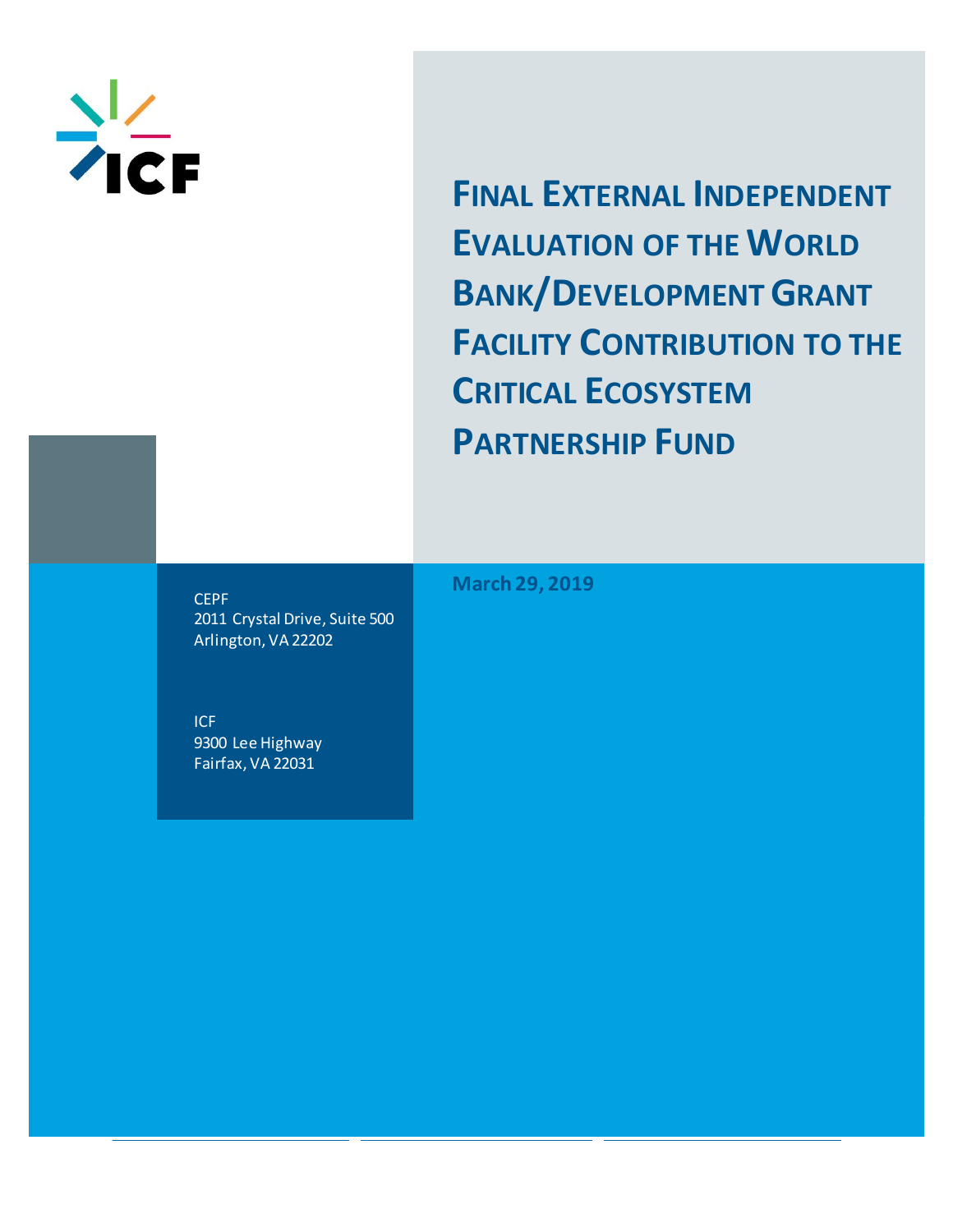# **Contents**

| 1. |      |                                                                             |  |  |  |  |  |  |  |
|----|------|-----------------------------------------------------------------------------|--|--|--|--|--|--|--|
|    | 1.1. |                                                                             |  |  |  |  |  |  |  |
|    | 1.2. |                                                                             |  |  |  |  |  |  |  |
|    | 1.3. |                                                                             |  |  |  |  |  |  |  |
| 2. |      |                                                                             |  |  |  |  |  |  |  |
| 3. |      |                                                                             |  |  |  |  |  |  |  |
| 4. |      |                                                                             |  |  |  |  |  |  |  |
|    | 4.1. |                                                                             |  |  |  |  |  |  |  |
|    | 4.2. | Increasing Capacity to Integrate Biodiversity Conservation into Development |  |  |  |  |  |  |  |
|    |      |                                                                             |  |  |  |  |  |  |  |
| 5. |      |                                                                             |  |  |  |  |  |  |  |
|    | 5.1. |                                                                             |  |  |  |  |  |  |  |
|    | 5.2. |                                                                             |  |  |  |  |  |  |  |
| 6. |      |                                                                             |  |  |  |  |  |  |  |
|    | 6.1. |                                                                             |  |  |  |  |  |  |  |
|    | 6.2. |                                                                             |  |  |  |  |  |  |  |
|    | 6.3. |                                                                             |  |  |  |  |  |  |  |
|    | 6.4. |                                                                             |  |  |  |  |  |  |  |
|    | 6.5. |                                                                             |  |  |  |  |  |  |  |
| 7. |      |                                                                             |  |  |  |  |  |  |  |
|    | 7.1. |                                                                             |  |  |  |  |  |  |  |
|    |      | 7.1.1.                                                                      |  |  |  |  |  |  |  |
|    |      | 7.1.2.                                                                      |  |  |  |  |  |  |  |
|    |      | 7.1.3.                                                                      |  |  |  |  |  |  |  |
|    | 7.2. |                                                                             |  |  |  |  |  |  |  |
| 8. |      |                                                                             |  |  |  |  |  |  |  |
|    | 8.1. |                                                                             |  |  |  |  |  |  |  |
|    | 8.2. |                                                                             |  |  |  |  |  |  |  |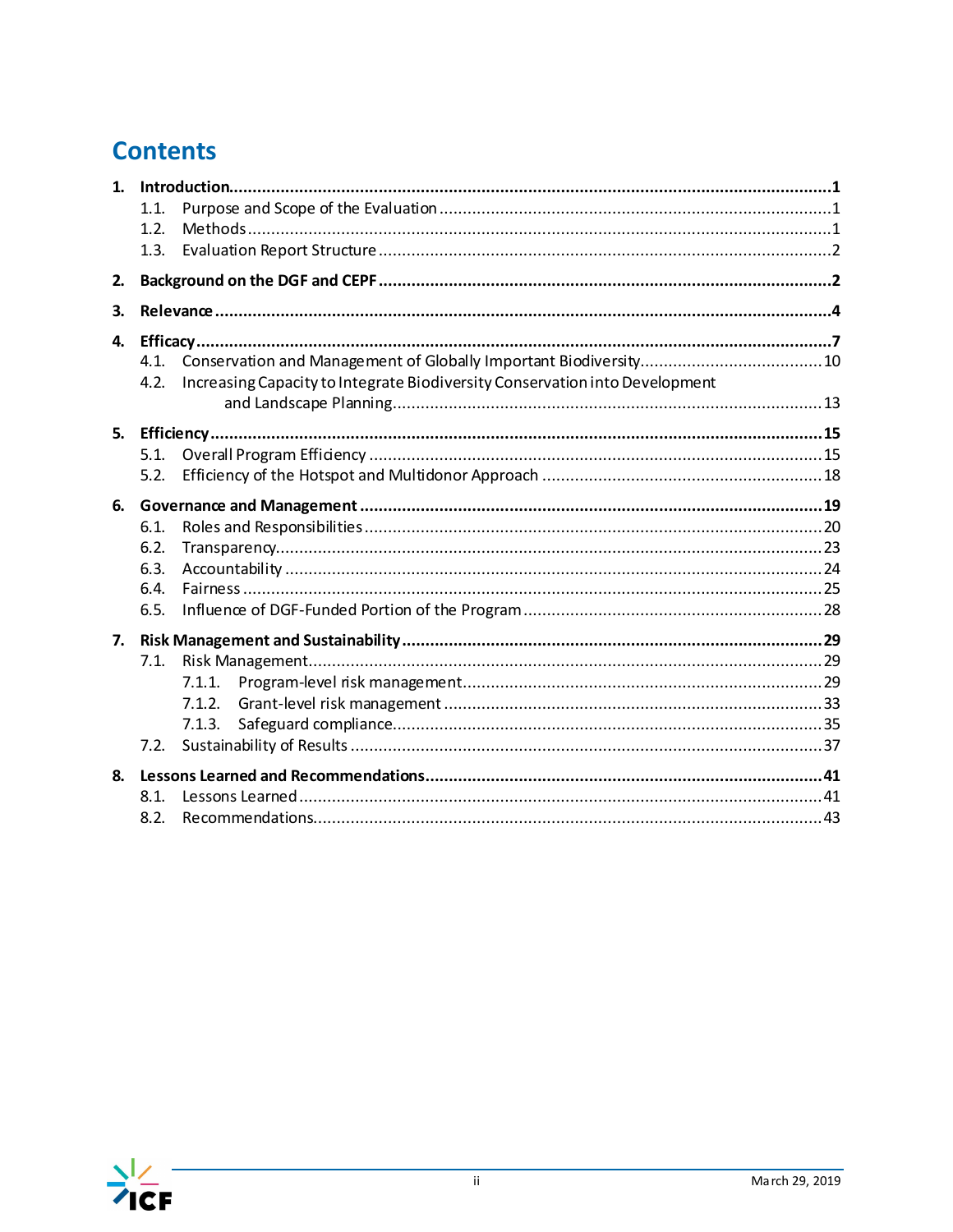# <span id="page-2-0"></span>**1. Introduction**

## <span id="page-2-1"></span>**1.1. Purpose and Scope of the Evaluation**

Founded in 2000, the Critical Ecosystem Partnership Fund (CEPF) is a joint initiative of l'Agence Française de Développement(AfD), Conservation International(CI), the Global Environment Facility (GEF), the Government of Japan (GoJ), the MacArthur Foundation, and the World Bank. The CEPF's main objective is to strengthen the involvement and effectiveness of civil society in contributing to the conservation and management of globally important biodiversity and to achieve sustainable conservation and integrated ecosystem management outcomes. CEPF investments are made in developing and transitional countries, where millions of people are highly dependent on the natural resources and ecosystem services that hotspots provide.

This evaluation serves as the final evaluation of the World Bank Development Grant Facility (WB/DGF) contribution to the CEPF during its second phase (\$25 million), covering the period October 1, 2008 to March 31, 2017. Although DGF funds were pooled with other donor contributions, DGF funding was used exclusively to support two of the four components of the overall project; the remaining components are supported by CEPF's other donors. The two CEPF components supported by DGF funding are focused on ecosystem sub-grants; they are intended to strengthen protection and management of globally significant biodiversity (Component 1) and increase local and national capacity to integrate biodiversity conservation into development and landscape planning (Component 2).<sup>1</sup>

## <span id="page-2-2"></span>**1.2. Methods**

This evaluation followed a mixed methods approach using both quantitative and qualitative analytical methods and tools. Data collection and analysismethods included a thorough document review, portfolio analysis, synthesis of previous evaluations and assessments, key informant interviews, a survey, and one-week missions to conduct interviews and site visits in two hotspots (Western Ghats and Tropical Andes). The evaluation's Approach Paper (December 2018) gives more detailed information on data collection and analysis methods.

Nearly 80 stakeholders were interviewed to inform this assessment, including CEPF Secretariat staff, donor partners, Regional Implementation Team (RIT) staff, grantees, and beneficiaries[. Appendix B](#page-49-0) provides a list of all stakeholders interviewed. In addition, an online survey was administered to all civil society organizations (CSOs) that received a grant during the DGF-funded period under review and for which contact information was available in the CEPF Secretariat's database. One hundred and sixty-six survey responses were received, for an adjusted response rate of 33.4 percent. Of the respondents, 18

<sup>1</sup> The other two components not supported by WB/DGF funding are on monitoring and knowledge sharing (Component 3) and on Ecosystem Profile development and project execution (Component 4).

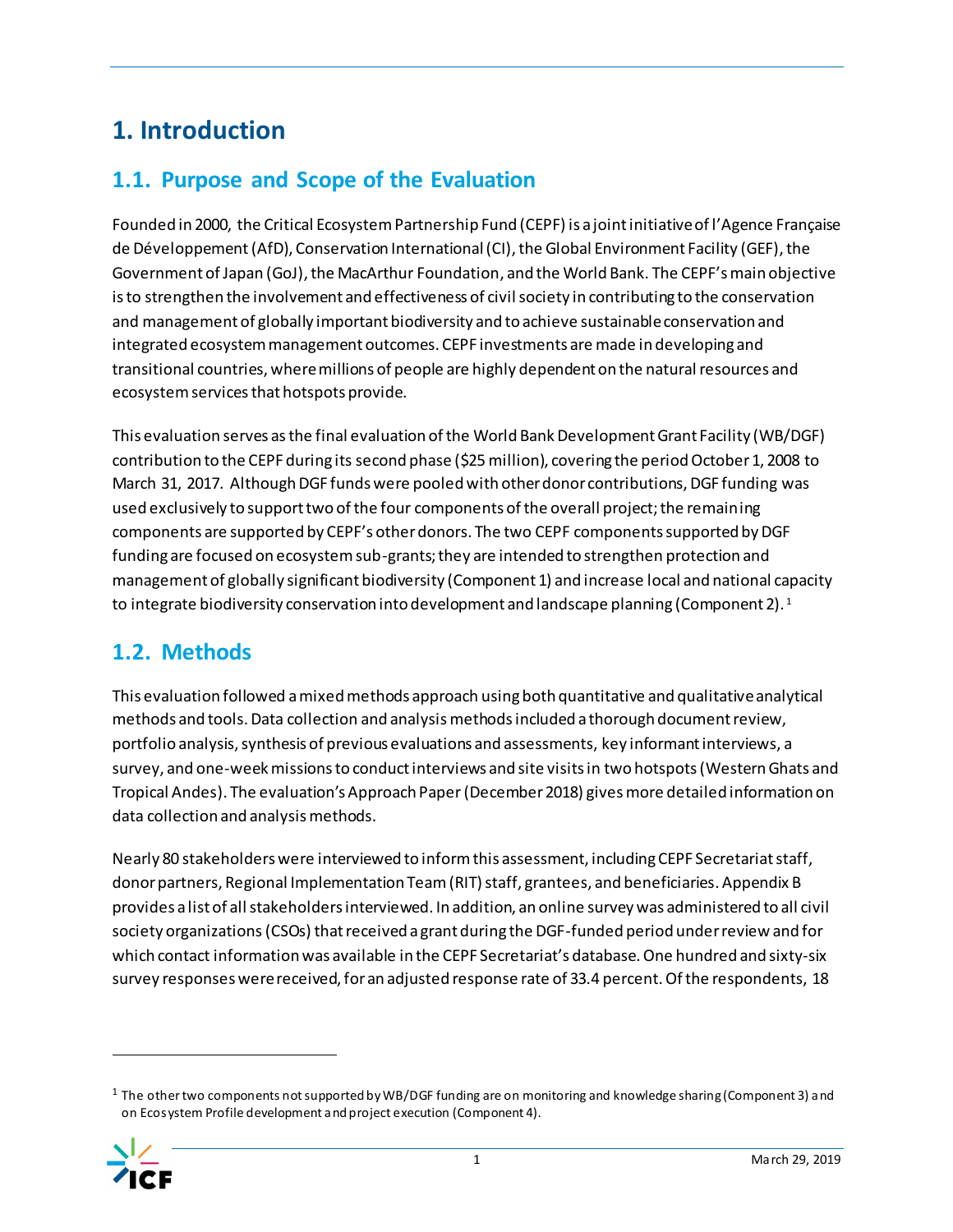percent were affiliated with international organizations and 82 percent were affiliated with local, national, or regional organizations[. Appendix C](#page-52-0) presents the results of the survey.

## <span id="page-3-0"></span>**1.3. Evaluation Report Structure**

The remainder of this report is organized around six key topics:

- **Relevance**—the extent to which the DGF-funded portion of the program is addressing global challenges and concerns in the sector, consistent with client countries' current development priorities, and consistent with the missions and strategies of partners.
- **Efficacy**—the extent to which the DGF-funded portion of the program has achieved or is expected to achieve its stated objectives.
- **Efficiency**—the extent to which the DGF-funded portion of the program has achieved or is expected to achieve efficient allocation of resources, benefits that are more cost effective than those that could be achieved by providing the same service on a country-by-country basis, and benefits that are more cost effective than those that could be achieved if individual contributors to the program acted alone.
- **Governance and management**—the extent to which the DGF-funded portion of the program is transparent in providing information about the program, clear with respect to roles and responsibilities, fair to clients, and accountable to donors, clients, scientists/professionals and other stakeholders, as well as the extent to which the DGF-funded portion of the program has affected the governance and management, strategic focus, and sustainability of the program.
- **Risk management and sustainability**—the extent to which the DGF-funded portion of the program has identified and effectively managed any risks to the program.
- ◼ **Lessons learned and recommendations for the CEPF.**

# <span id="page-3-1"></span>**2. Background on the DGF and CEPF**

The DGF was established by the World Bank in 1997 to consolidate grant funding for all global and regional programs under a single management umbrella. The DGF's structure enables the World Bank to assess global and regional programs in a strategic manner to determine funding priorities and ensure that all programs are closely aligned with the Bank's objectives. Programs supported under the DGF work across national boundaries and a wide range of sectors, including the environment, rural development, health, education, urban development, infrastructure, governance, financial systems, private sector development, and social development; all vital to poverty reduction. Through the DGF support to regional and global programs, the Bank seeks to encourage innovation, catalyze partnerships, broaden World Bank services, and increase the effectiveness of country programs and projects.

DGF contributions to the CEPF were first approved by the World Bank Board of Directors for the CEPF's Phase I,from 2000 to 2007. Phase I saw the establishment of the Fund as a small-grant-making facility for civil society working on biodiversity conservation in hotspots. During this time, the CEPF gained two

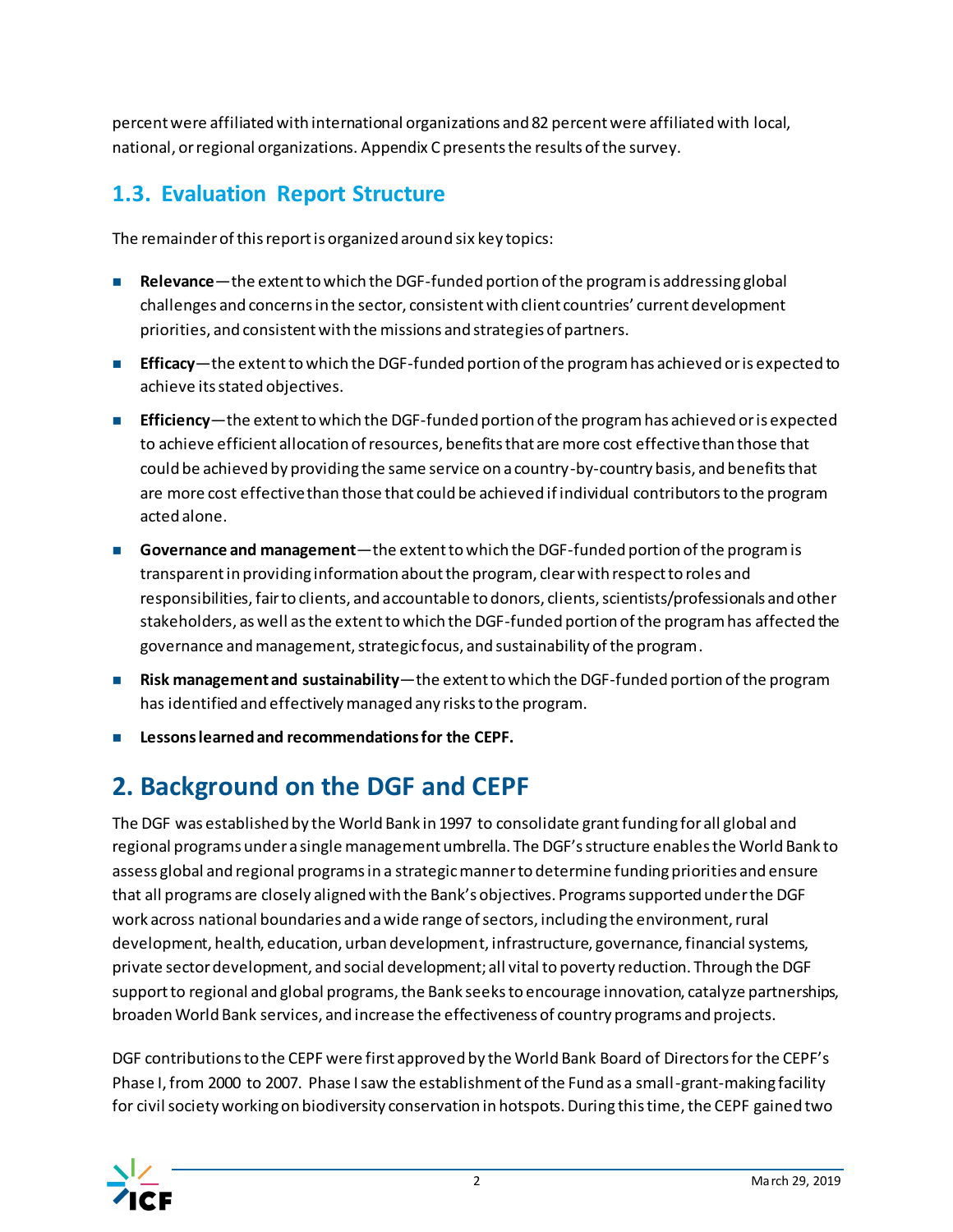donors and granted nearly \$100 million to 600 civil society groups in 15 hotspots covering 34 countries. An independent evaluation of the Fund in 2006 concluded that the CEPF had made strong progress during its first five years, laying a solid foundation for achieving further gains in biodiversity conservation in the future. The 2006 evaluation also provided conclusions and recommendations for the CEPF that were used to shape Phase II, 2008-2014.

The DGF contributed again to the CEPF during Phase II, approving \$25 million from October 2008 to March 2017 (fiscal years 2008 to 2016). Two of the most significant changesin Phase II included the role of RITs and the implementation of consolidation programs.

RITs, previously known as Coordination Units(CUs) during Phase I, were renamed in Phase II to better reflect their leadership in the implementation of the CEPF. Based on the Independent Evaluation's finding that the CUs were a major strength of CEPF, particularly in linking the key elements of the CEPF's vertically integrated portfolio, CEPF standardized and expanded their role. The Phase II strategy focused on RITs (i) assisting local groups in designing, implementing,and replicating successful conservation activities; (ii) reviewing grant applications and managing external reviews; and (iii) having decisionmaking authority for grants up to \$20,000, and joint decision-making authority with the CEPF Secretariat on other applications. These new responsibilities enabled the RITs to have a greater field presence, increase monitoring activities, and strengthening the conduit for building local civil society capacity.

During the transition to Phase II, CEPF proposed investing not only in new hotspots, but also in existing regions with shorter and smaller investments to consolidate conservation gains achieved with prior CEPF support. The goal was to reinforce and sustain the results of the CEPF investments within initial five-year investment periods, to ensure the long-term viability of efforts. All CEPF investment regions that had reached the end of their five-year investment period by July 2008 were eligible for the consolidation investments.

Throughout Phase II, CEPF became an established grant-making facility, gaining two additional donors and, as of 2013, grantingmore than \$163 million to over 1,800 grantees in 23 hotspots covering more than 60 countries and territories. In addition, consolidation activities were undertaken in 11 hotspots by 2016.

As CEPF transitioned into Phase III, 2014-2023, the Fund's strategy acknowledged the need to build on the successes of Phase I and Phase II to scale-up resources and the depth of engagement to a level where CEPF could more effectively meet the challenges of the global biodiversity crisis. The 10-year strategic framework introduced four new components to deliver CEPF's new objectives: (i) designing and launching the New CEPF, a transformational fund for biodiversity and civil society; (ii) establishing longterm strategic visions for all active hotspots;(iii) strengthening implementation organizations for longterm stewardship of the strategic visions for the hotspots; and (iv) developing an improved model for delivery.

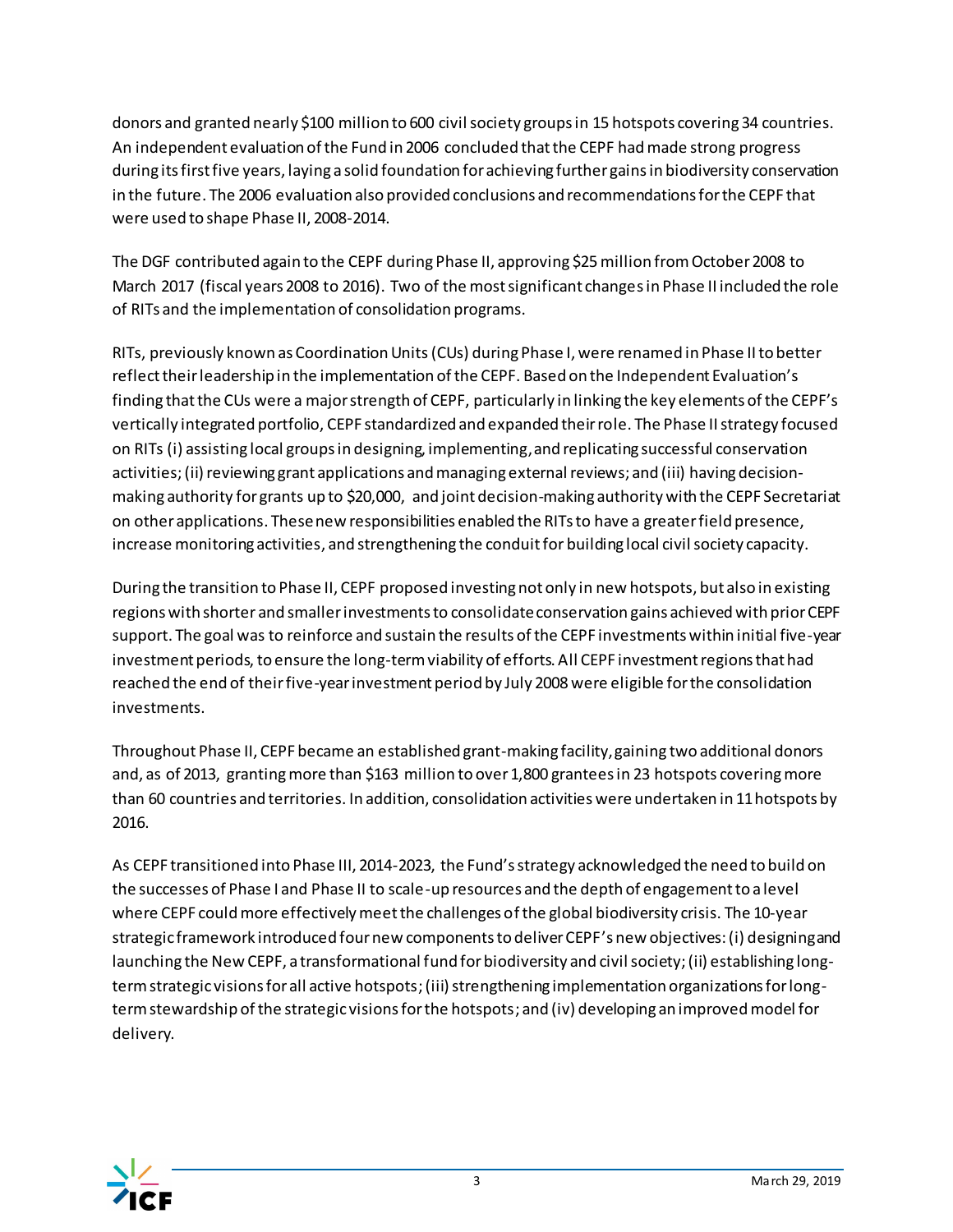## <span id="page-5-0"></span>**3. Relevance**

*Evaluation Question: To what extent does the WB/DGF-funded portion of the program address global challenges and concerns in the sector, consistent with client countries' current development priorities, and consistent with the missions and strategies of its partners?*

#### **Key Findings:**

- This evaluation concurs with previous assessments in finding that the CEPF's global portfolio is coherent with the goals of key Multilateral Environmental Agreements and that the achievement of CEPF's goals should be viewed as contributing to countries' efforts to meet international environmental goals and agreements.
- At the national level, the CEPF strategic directions and investment priorities are aligned with and supportive of countries' development and biodiversity priorities. CEPF strategic directions and investment priorities aim to address priority drivers and threats in biodiversity hotspots.
- **EPF's investments and programmatic priorities are well aligned and coherent with those of its donors.**
- **EPF** occupies a singular niche among conservation donors and one that is seen as highly relevant.

To assess the extent to which the DGF-funded portion of the program addresses global challenges and concerns in the sector, consistent with countries' current priorities, this evaluation included a review of the strategic directions and investment priorities outlined in Ecosystem Profiles and a comparison with other documents stating global, regional, or national conservation and development goals and targets. For hotspots that span more than one country, this evaluation reviewed strategy and planning documents from the country containing the largest hotspot area, to assess relevance to national conservation and development goals.

**This evaluation agrees with other CEPF findings<sup>2</sup> that the CEPF's global portfolio is coherent with the goals of key Multilateral Environmental Agreements (MEAs).** The CEPF's overall mission and hotspot priorities are in alignment with and likely directly contribute to meeting country commitments and advancing the goals of, among others:

- The Convention on Biological Diversity (CBD), specifically in terms of direct contributions to the "conservation of biological diversity [and] the sustainable use of its components."
- The Aichi Targets, agreed to in Nagoya in October 2010 at the Conference of the Parties (COP) of the CBD. Implementation of CEPF's activities directly relate to Strategic Goals A through E; this evaluation further found that actions implemented through CEPF are coherent with countries' progress to achieving most (12/20) targets but are not necessarily bound to their stated thresholds or timelines.
- At least 11 of the Sustainable Development Goals (SDGs).

Additionally, specific hotspot investment priorities are aligned with and contribute to other MEAs, including the Convention on International Trade in Endangered Species of Wild Fauna and Flora in

<sup>&</sup>lt;sup>2</sup> CEPF. 2017. CEPF report of globalimpact; CEPF. 2014. Final Portfolio Review of the Tropical Andes Hotspot Consolidation Region.

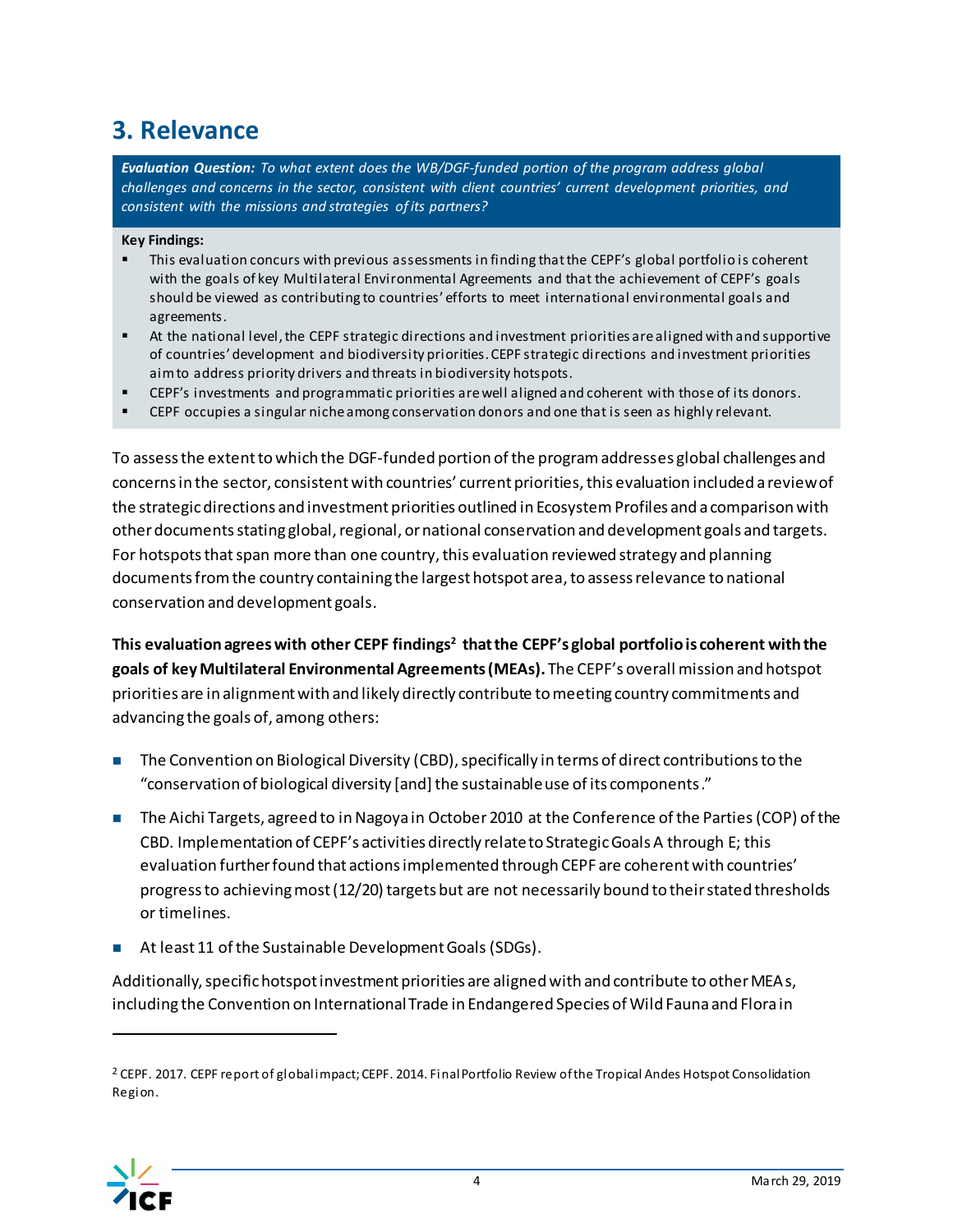specific hotspots in which wildlife crime was identified as a priority threat (e.g., Indo-Burma and Wallacea), and the Convention on Wetlands in instances in which CEPF investments contribute to the conservation and wise use of wetlands of global importance. <sup>3</sup>

CEPF governance and management units have placed an increasing emphasis on aligning CEPF investments to international agreements and targets such as the Aichi Targets. For instance, the draft strategic framework for Phase III of CEPF was approved by the Donor Council with an adjusted timeframe of 2014-2020 in order to align with the Aichi Biodiversity Targets and the post 2015 SDGs. The CEPF monitoring report and Annual Report were updated to better incorporate the Aichi Targets.<sup>4</sup> The CEPF Secretariat demonstrated the role that CEPF plays in supporting civil society to assist governments to achieve the Aichi Targets at CBD COP 12.<sup>5</sup>

**Overall, the achievement of CEPF's goals should be viewed as contributing to countries' efforts to meet international environmental goals and agreements.** The CEPF's focus on ecosystems that are globally important and heavily threatened can be seen as providing a disproportionally large benefit to global and national environmental conservation goals. That is, investments in hotspots may contribute to the conservation of a disproportionally important subset of the world's biodiversity.<sup>6</sup> Therefore, conservation outcomes attained in biodiversity hotspots likely result in outsized contributions to the long-term maintenance of biological diversity and therefore can be assumed to make important contributions to these national and global instruments.

**At the national level, the CEPF strategic directions and investment priorities are aligned with and supportive of countries' development and biodiversity priorities.** The Secretariat uses the National Biodiversity Strategies and Action Plans (NBSAPs) established for national implementation of the CBD to engage governments.<sup>7</sup> This evaluation reviewed all Ecosystem Profiles and found that CEPF's investments are coherent with all NBSAPs reviewed. In other words, this evaluation found correspondence between CEPF's strategic directions and investment priorities and all national targets as stated in NBSAPs. However, further quantification of these contributions is not possible with the available data. Because one of the CEPF's unique attributes is its focus on a biogeographical unit (the hotspot), its outcomes should be more directly reflective of needs and priorities that do not necessarily mirror those identified along political boundaries. Therefore, while any contributions to NBSAPs are certainly welcome and likely beneficial, a key part of the uniqueness of CEPF's model is that it is not constrained by national boundaries. As such, these contributions to NBSAPs could be understood as an

 $7$  CEPF Twenty-second Meeting of the Donor Council Conservation International, Arlington, VA. 18 December 2012.



<sup>3</sup> Ramsar. 2017. Brazil designates six remarkable new Ramsar Sites. 24 July 2017. Available at: <https://www.ramsar.org/news/brazil-designates-six-remarkable-new-ramsar-sites>.

<sup>4</sup> CEPF Twenty-Fifth Meeting of the Donor Council. Washington, D.C. 24 June 2014.

<sup>5</sup> CEPF Twenty-Sixth Meeting of the Donor Council. Brussels, Belgium. 27 January 2015.

<sup>6</sup> Mittermeier, R. A, et al. 2011. Global Biodiversity Conservation: The Critical Role of Hotspots. In Biodiversity Hotspots, 3-22: Springer.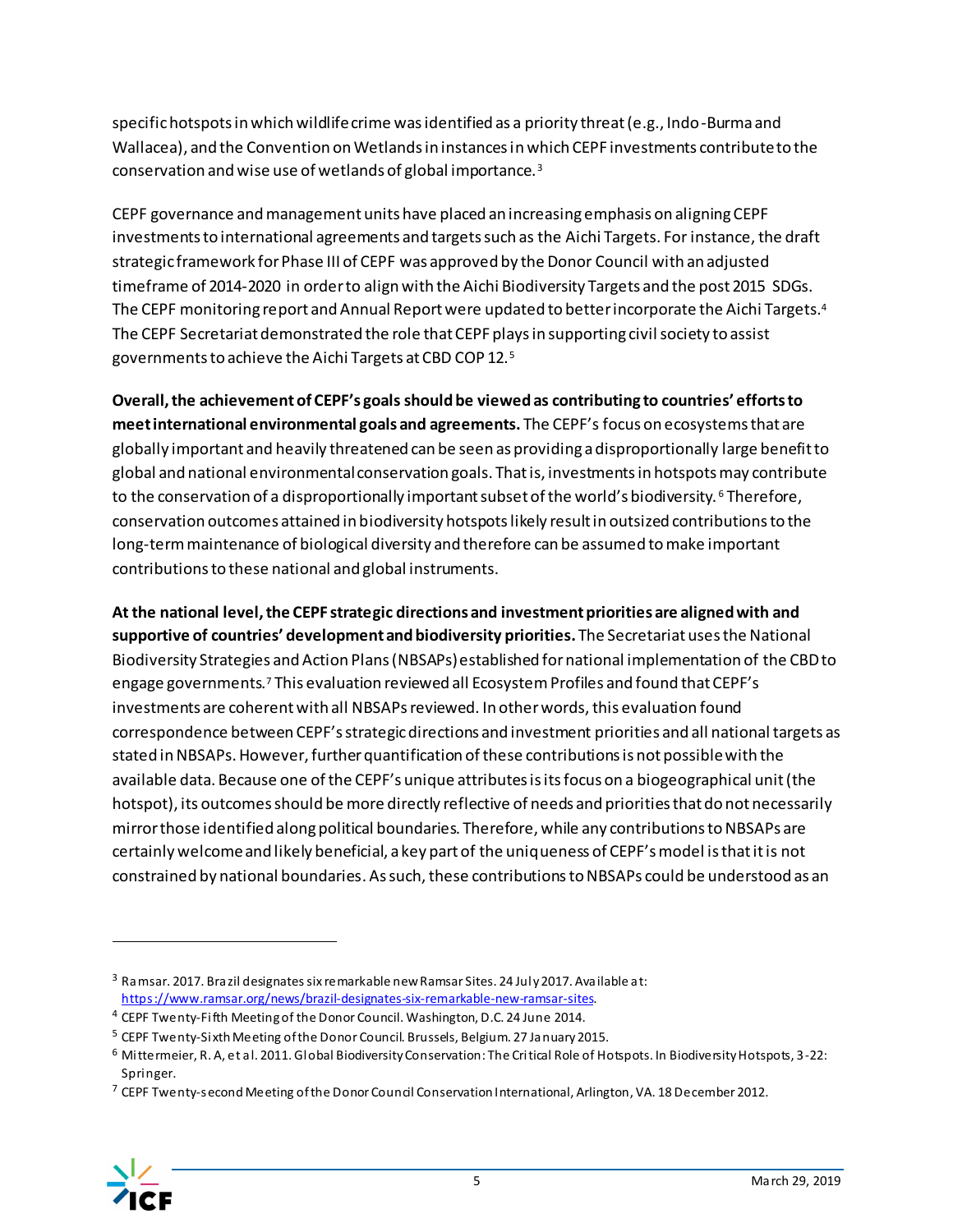added benefit of CEPF's investments. An interviewee commented that RITs must be vigilant to ensure that work implemented in the hotspots is coherent with country priorities.

**CEPF's focus on increasing local and national capacity, working to build civil society's capacity to more effectively participate in biodiversity conservation and development matters can be viewed as having a synergistic effect across priority policy sectors.** That is, building the capacity of local actors can be assumed to have effects beyond the specific boundaries of environmental concerns and therefore potentially contribute to regional, national, and/or local priorities in sectors such as food security, climate change adaptation, rights and governance, and economic development, among others. $^8$ 

**CEPF's investments and programmatic priorities are well aligned and coherent with those of its donors.** Document review and key informant interviews carried out for this assessment confirmed that there is alignment at the level of overall donor priorities. During interviews, donor partners confirmed the relevance of the CEPF programmatic priorities to their individual missions and their confidence in the CEPF's structure and model. Additionally, participation in CEPF's Donor Council was mentioned as supporting opportunities for increased contact, sharing of strategies and experiences, and expanding collaborative networks.

**The CEPF strategic directions and investment priorities aim to address priority drivers and threats in biodiversity hotspots.** At the macro level, the two components funded by the DGF—namely strengthening protection and management of globally significant biodiversity, and increasing local and national capacity to integrate biodiversity conservation into development and landscape planning—are clearly priority areas for investment across CEPF's sites. A review of the conservation literature suggests that Ecosystem Profiles have adequately identified main drivers and threats, and prioritized strategic directions aimed to address them. However, biodiversity hotspots are very dynamic ecological, socioeconomic, and political systems, and Ecosystem Profiles can quickly become outdated. In some cases (e.g., Western Ghats), lags between the preparation of the Ecosystem Profile and grant-making required adaptive management to ensure the relevance of the strategic directions and investment priorities over time. In at least one case (Colombian Tropical Andes), work by CEPF grantees has identified the need to improve the accuracy of hotspot and key biodiversity area (KBA) boundaries, suggested that it would be sensible to revise the species that trigger a KBA, and highlighted a need to improve the accuracy of the spatial models that underpin the Ecosystem Profile. In this example, the Ecosystem Profile, while working from best available evidence at the time of preparation, could benefit from revision and updating given new sources of information and the changing context of the hotspot. Finally, one key informant suggested that most conservation strategies (i.e., not just the CEPF's) tend to be more static than what climate change models suggest they should be. If this is the case, then there may be a mismatch between species'distributions and the sites chosen for formal protection, and more

<sup>8</sup> As an example, in the Serranía de Paraguas, part of the Tropical Andes hotspot, and a site of active CEPF investment, efforts to improve access to and use of medicinal plants, youth education, outreach, and women's entrepreneurship are ongoing and have directly and indirectly benefitted from a CEPF grantee's presence and work in the region.

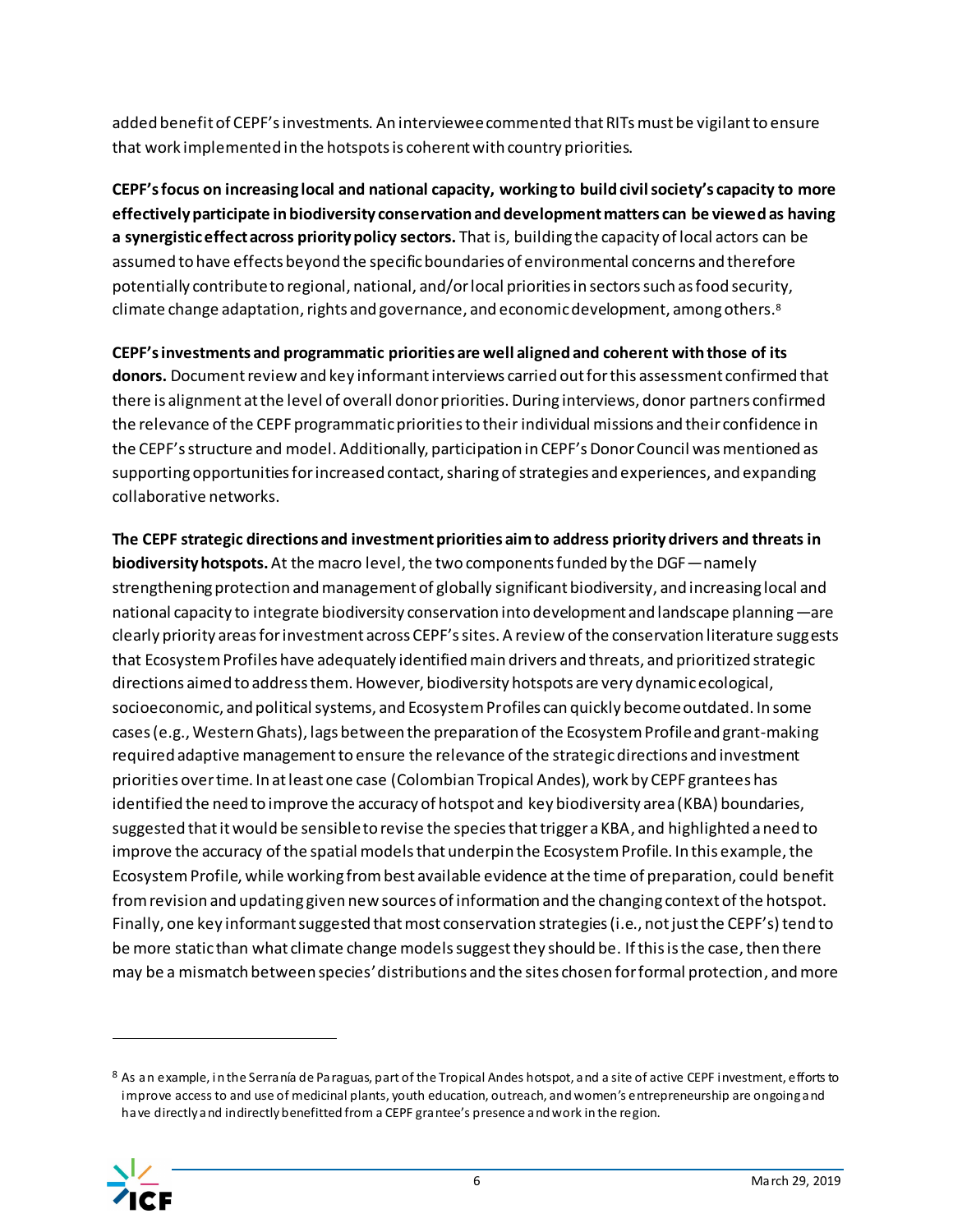thorough incorporation of climate change impacts could help to increase the sustainability of CEPF's investments.

In some hotspots, not all strategic directions or priority sites were fully represented in grant-making due to a lack of interested or qualified grantees. This is unsurprising and does not diminish the accuracy nor the relevance of the Ecosystem Profiles. In addition, some interviewees commented that Ecosystem Profiles can be too ambitious, meaning that they identify more threats or needs than there are funds allocated for their hotspots. However, as conservation planning documents, it is sensible that the Profiles are thorough and comprehensive, and that they identify priorities independently of CEPF funding allocations.

**CEPF occupies a singular niche among conservation donors and one that is seen as highly relevant.** Specifically, CEPF's focus on supporting CSOs was often mentioned by stakeholders as one of its most distinctive attributes. Often, CEPF grantees reported thatsupport from CEPF was a transformative event in their institutional history. Additional discussion can be found in Sectio[n 4](#page-8-0)on Efficacy below.

# <span id="page-8-0"></span>**4. Efficacy**

*Evaluation Question: To what extent has the WB/DGF-funded portion of the program achieved or is expected to achieve its stated objectives?*

#### **Key Findings:**

- CEPF exceeded stated targets in five indicators related to project development objectives of the DGFfunded portion of the program. Although these achievements have not been uniform across all hotspots, these figures indicate that the overall contribution of CEPF to global conservation efforts has been substantial.
- **■** This evaluation found evidence of many important contributions to the conservation and management of biodiversity within hotspots. On the whole, however, it is challenging to ascertain CEPF's impacts on strengthening protection and management of globally significant biodiversity partly due to lack of precise language in the framing of outputs, outcomes, and processes.
- A key contribution of the CEPF is in building local civil society capacity for biodiversity conservation and integrating conservation into development and landscape planning. Institutional strengthening and leveraging additional sources of funding were common benefits to local institutions from their work with CEPF.
- **•** The CEPF model is unique among conservation funders and is well-suited to the aims of the DGF funding. Ecosystem Profiles provide valuable guides for conservation planning and implementation. The RITs play important roles in the success of their hotspot's programming.

**Over the DGF-funded period, the CEPF approved 1,265 grants totaling \$127 million across 27 hotspots, according to data provided by the CEPF Secretariat.<sup>9</sup>** Of these grants, 70 percent was allocated to large grants (\$89.2 million), 16 percent to small grants (\$20.3 million), and 14 percent to RITs (\$17.7 million).

<sup>&</sup>lt;sup>9</sup> Includes grants with a start date of 2008 through 2017. Amounts are awarded amounts, not payments.

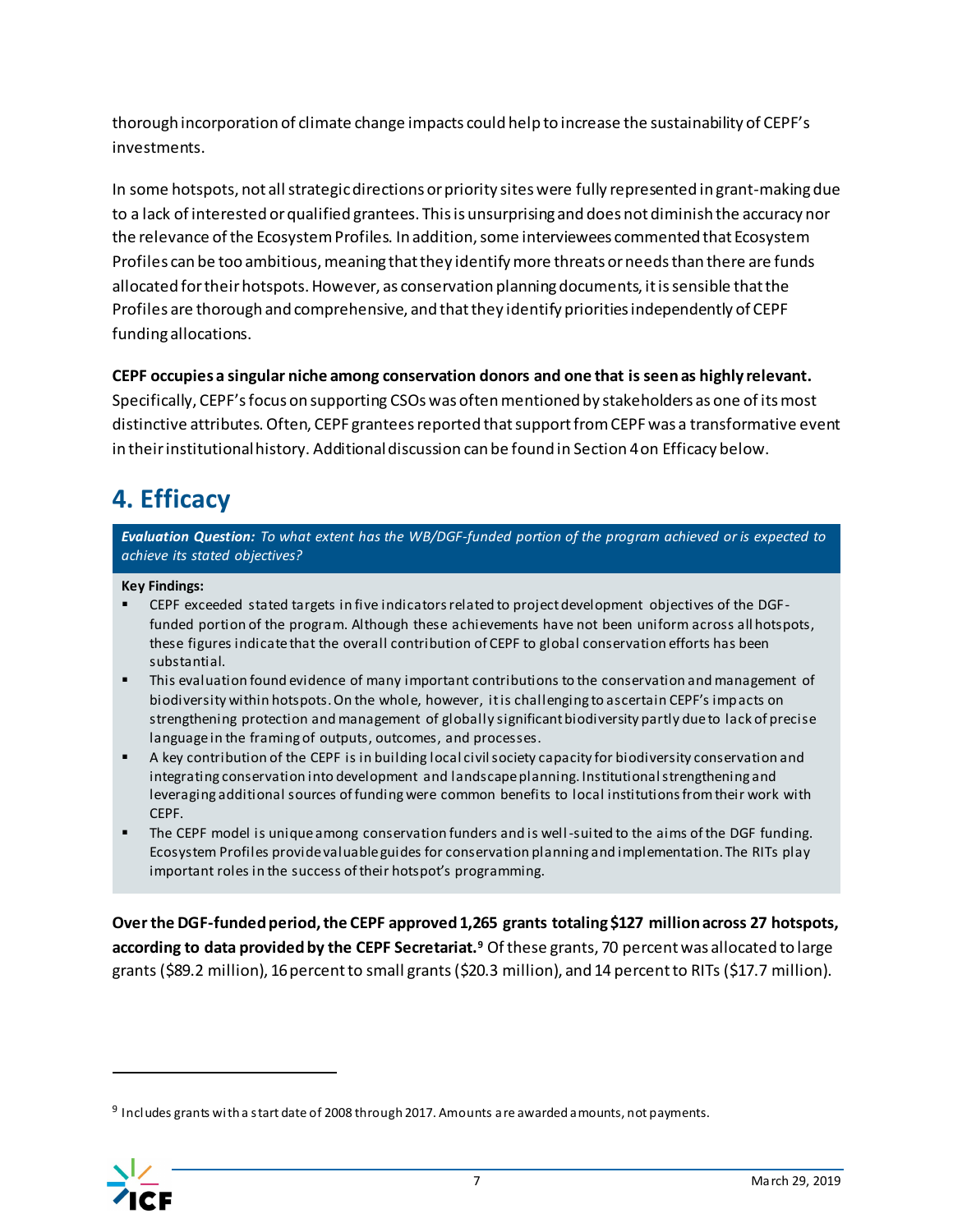By thematic area, nearly half of the grant value was directed at biodiversity, with enabling conditions as the second largest theme [\(Figure](#page-9-0)  [1\)](#page-9-0).

This section assesses the efficacy of the CEPF in achieving the objectives of the DGF grant, which were specifically to strengthen protection and management of globally significant biodiversity, and to increase local and national capacity to integrate biodiversity conservation into development and landscape planning.

<span id="page-9-0"></span>

**During the assessment period, CEPF exceeded stated targets in five indicators related to the DGFfunded portion of the program for which data were available** [\(Table 1\)](#page-9-1).<sup>10</sup> CEPF has been effective at managing and supporting a large portfolio of conservation interventions across multiple sites of global relevance for biodiversity. Although these achievements have not been uniform across all hotspots, these figures indicate that the overall contribution of CEPF to global conservation efforts has been substantial. CEPF grantees are overwhelmingly positive about CEPF's impacts in biodiversity conservation and increasing local capacity.<sup>11</sup>

### <span id="page-9-1"></span>**Table 1: Summary of CEPF project development objective (PDO) indicator data for the evaluation period**

| <b>PDO</b> | <b>Target</b>                                                                                                                                           | <b>Jan</b> | Jan      | <b>Jan</b> | <b>May</b> | <b>Dec</b> | Sep.     | <b>Dec</b> | Feb       | <b>Sep</b>                                                                                     |
|------------|---------------------------------------------------------------------------------------------------------------------------------------------------------|------------|----------|------------|------------|------------|----------|------------|-----------|------------------------------------------------------------------------------------------------|
| Indicator  |                                                                                                                                                         | 2009       | 2012     | 2013       | 2014       | 2014       | 2015     | 2015       | 2017      | 2017                                                                                           |
|            | At least 14 critical<br>ecosystems with active<br>investment programs<br>involving civil society in<br>conservation, including at<br>least9 new regions | 8<br>(3    | 14<br>17 | 14<br>18   | 19<br>(8   | 20<br>(8   | 20<br>٥) | 21<br>(10  | 21<br>(10 | 21<br>(10)<br>regions) regions) regions) regions) regions) regions) regions) regions) regions) |

<sup>&</sup>lt;sup>11</sup> Over 80 percent of CEPF grantees surveyed agreed or strongly agreed with statements about CEPF grants' results in threat reduction, positive changes in the condition of biodiversity, improvements in their organization's capacity, and the effective design and implementation of strategies to support sustainability of their grants' impacts.



<sup>&</sup>lt;sup>10</sup> Indicators 3 and 4 were combined in May 2014. Indicator 3 was reduced to 20 million from 24 million but increased to 24 million again in March 2017. As the assessment period ended Ma rch 31, 2017, the target was considered to be 20 million for the purposes of this analysis.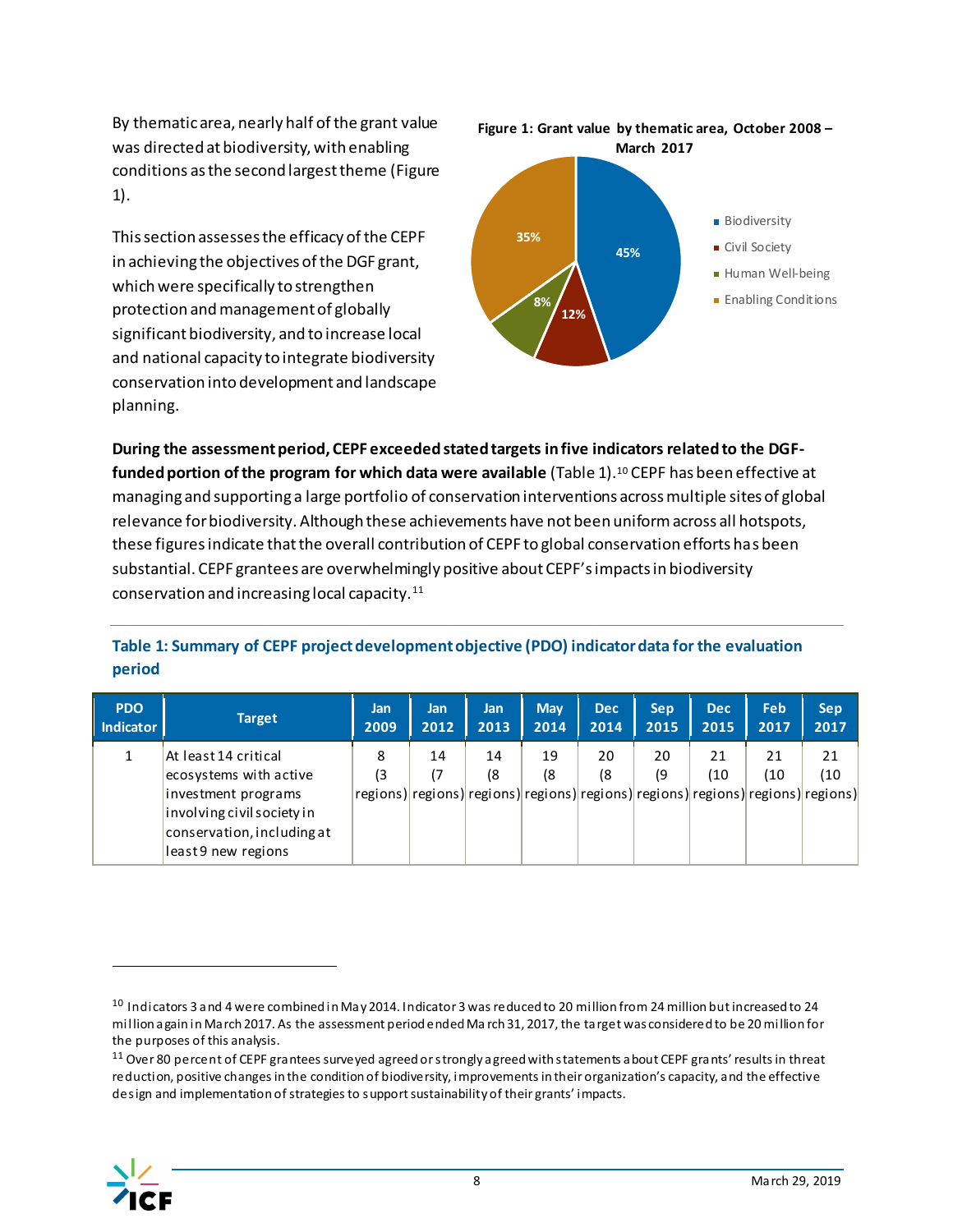| <b>PDO</b><br><b>Indicator</b> | <b>Target</b>                                                                                                                                                                              | <b>Jan</b><br>2009 | <b>Jan</b><br>2012 | <b>Jan</b><br>2013 | <b>May</b><br>2014 | <b>Dec</b><br>2014 | <b>Sep</b><br>2015 | <b>Dec</b><br>2015 | Feb<br>2017 | <b>Sep</b><br>2017 |
|--------------------------------|--------------------------------------------------------------------------------------------------------------------------------------------------------------------------------------------|--------------------|--------------------|--------------------|--------------------|--------------------|--------------------|--------------------|-------------|--------------------|
| $\mathfrak{D}$                 | At least 600 civil society<br>actors, including NGOs,<br>indigenous peoples and<br>private sector actively<br>participate in conservation<br>programs guided by CEPF<br>ecosystem profiles | 18                 | 300                | 380                | 624                | 691                | 748                | 756                | 874         | 874                |
| 3                              | At least 24 million hectares<br>of key biodiversity areas<br>with strengthened<br>protection and management                                                                                |                    | 6.1                | 9.7                | 11                 | 14.2               | 14.9               | 15.6               | 20.6        | 20.6               |
| 4                              | At least 1.5 million hectares<br>of new protected areas<br>established                                                                                                                     |                    | 0.05               | 0.9                | 1.3                | 1.4                | 1.5                | 1.6                | 2.9         | 2.9                |
| 5.                             | At least 3.5 million hectares<br>in production landscapes<br>managed for biodiversity<br>conservation and sustainable<br>use                                                               |                    | 2.3                | 3.4                | 3.8                | 4.5                | 6                  | 6.3                | 6.4         | 6.4                |

*Source:* Compiled by the evaluation team from DGF progress reports.

**The CEPF model is unique among conservation funders and is well-suited to the aims of the DGF funding.** Particularly salient aspects of the CEPF implementation model include (1) its focus on globally important biogeographical units;(2) the Ecosystem Profiles; and (3) its strong emphasis on civil society strengthening and supporting small local institutions.

**The Ecosystem Profiles provide valuable guides for conservation planning and implementation.** It is beyond the scope of this assessment to confirm the strategic directions of all Ecosystem Profiles. However, the profiles are developed using a deliberate, disciplined, multi-stakeholder process that includes consideration of the best available evidence. This assessment found evidence that the Profiles are a key resource for RITs, CEPF grantees, and in some cases external stakeholders.

**The RITs play important roles in the success of their hotspot's programming.** Across the board, the RITs, another unique feature of the CEPF model, were seen as playing key roles in the strategic planning, implementation, and sustainability of the CEPF's investments. Document review and key informant interviews suggest that RITs can add significant value to the CEPF model.<sup>12</sup> Further, there is evidence that some RITs are themselves significantly strengthened institutionally from their work with CEPF.

<sup>&</sup>lt;sup>12</sup> This evaluation finds that the CEPF implementation model has matured and continually improved, and that overall, the RITs add important value to CEPF's operations. This evaluation notes that instances of difficulties, delays i n decision-making or implementation, and/or lack of clarity in roles and responsibilities of the RITs have been identified by stakeholders and through other assessments over the DGF-funded period.

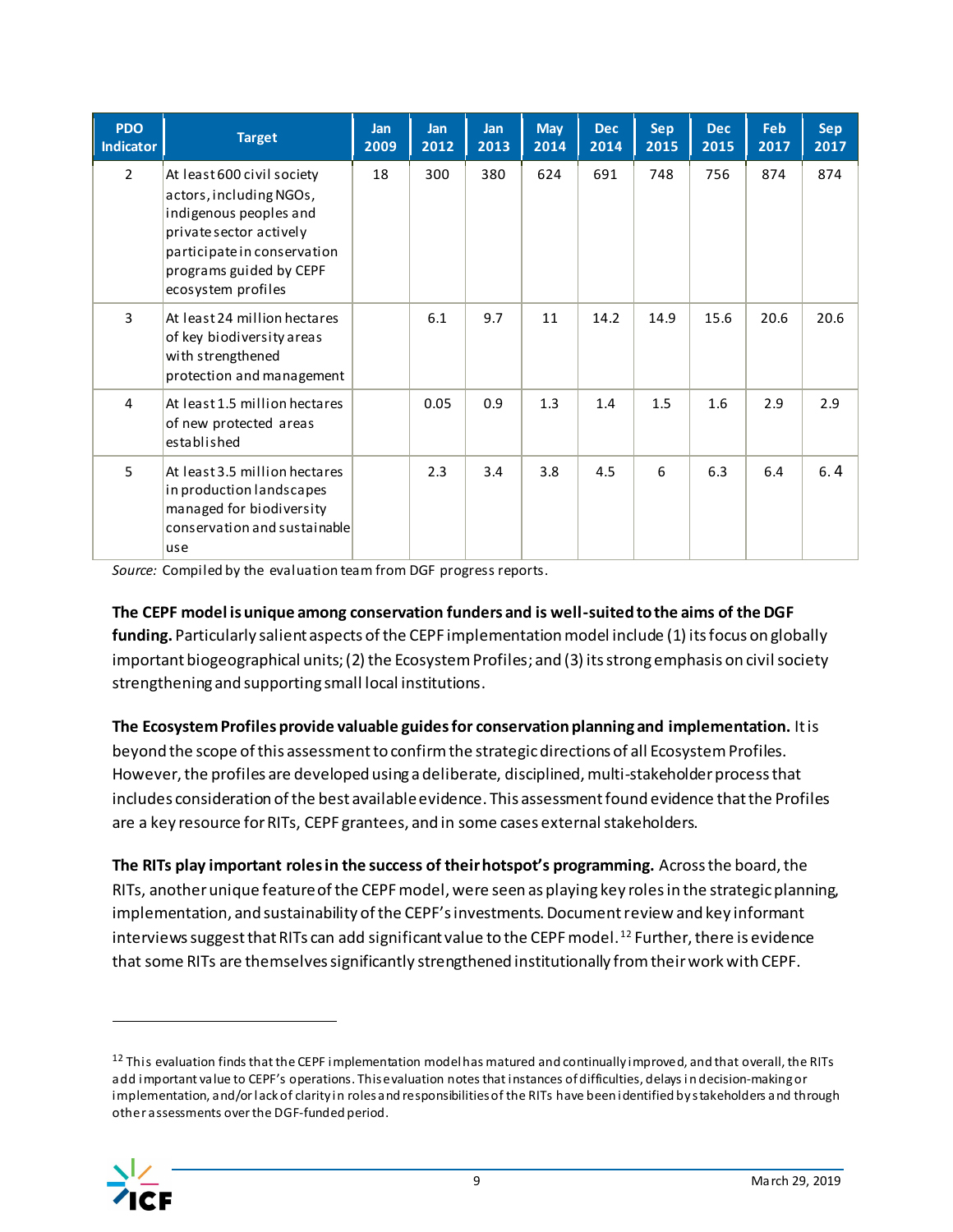## <span id="page-11-0"></span>**4.1. Conservation and Management of Globally Important Biodiversity**

**This final evaluation found evidence of many important contributions to the conservation and management of biodiversity within hotspots.** As noted above, results have not been uniform but there is evidence of contributions to the conservation of biodiversity in most hotspots. Illustrative examples include: the identification of previously unknown populations of threatened species and the subsequent design and implementation of conservation strategies to conserve them (e.g., in the Western Ghats); the establishment and/or maintenance of private protected areas (e.g., in the Tropical Andes and the Caribbean); creating protected areas in strategic sites within hotspots (e.g., in Indo-Burma); positive changes in behaviors and attitudes towards biodiversity and conservation action (e.g., in the Tropical Andes); and improved management of protected areas (e.g., in the Mediterranean).

**External evidence also supports the effectiveness and relevance of CEPF's approaches and investments in several hotspots.** For instance, protected areas in the Colombian Andes have been shown to reduce deforestation and forest fires. <sup>13</sup> Protection in the Eastern Arc may be effective at slowing rates of habitat loss.<sup>14</sup> Investments in increasing protection and connectivity can increase the odds of persistence of wildlife species in the Maputaland-Pondoland-Albany hotspot.<sup>15</sup> Additional evidence shows that supporting the growth and empowerment of CSOs and increasing stakeholder engagement are critical for improving the effectiveness and sustainability of conservation strategies. <sup>16</sup> These and other studies suggest that CEPF's efforts to engage in collaborative approaches and its focus on CSOsmay be particularly relevant and that the DGF-funded portion of the CEPF likely produced meaningful impacts across hotspots. The findings reported here likely reflect the patchy nature of the evidence for effectiveness in the conservation literature rather than paucity of impacts in additional hotspots.

**The conservation literature also suggests that conservation efforts in biodiversity hotspots may be**  more urgent than previously thought given revised assessments of remaining vegetation,<sup>17</sup> models showing high probability of human population expansion into hotspots,<sup>18</sup> and data suggesting that

<sup>&</sup>lt;sup>18</sup> Seto, K. C., Güneralp, B., & Hutyra, L. R. 2012. Global forecasts of urban expansion to 2030 and direct impacts on biodiversity and carbon pools. Proceedings of the National Academy of Sciences, 109(40), 16083-16088.



 $\overline{a}$ 

<sup>13</sup> Rodríguez, N., Armenteras, D., & Retana, J. 2013. Effectiveness of protected areas in the Colombian Andes: deforestation, fire and land-use changes. Regional Environmental Change, 13(2), 423-435.

<sup>14</sup> Green, J. M., at al. 2013. Deforestation in an African biodiversity hotspot: Extent, variation and the effectiveness of protected areas. Biological Conservation, 164, 62-72.

<sup>&</sup>lt;sup>15</sup> Di Minin, E., at al. 2013. Creating larger and better connected protected areas enhances the persistence of big game species in the Maputaland-Pondoland-Albany biodiversity hotspot. PLoS One, 8(8), e71788.

<sup>&</sup>lt;sup>16</sup> Nelson, F., Sulle, E., & Roe, D. 2016. Saving Africa's vanishing wildlife: how civil society can help turn the tide; Sterling, E. J., at al. 2017. Assessing the evidence for stakeholder engagement in biodiversity conservation. Biological Conservation, 209, 159- 171.

<sup>&</sup>lt;sup>17</sup> Sloan, S., et al. 2014. Remaining natural vegetation in the global biodiversity hotspots. Biological Conservation, 177, 12-24.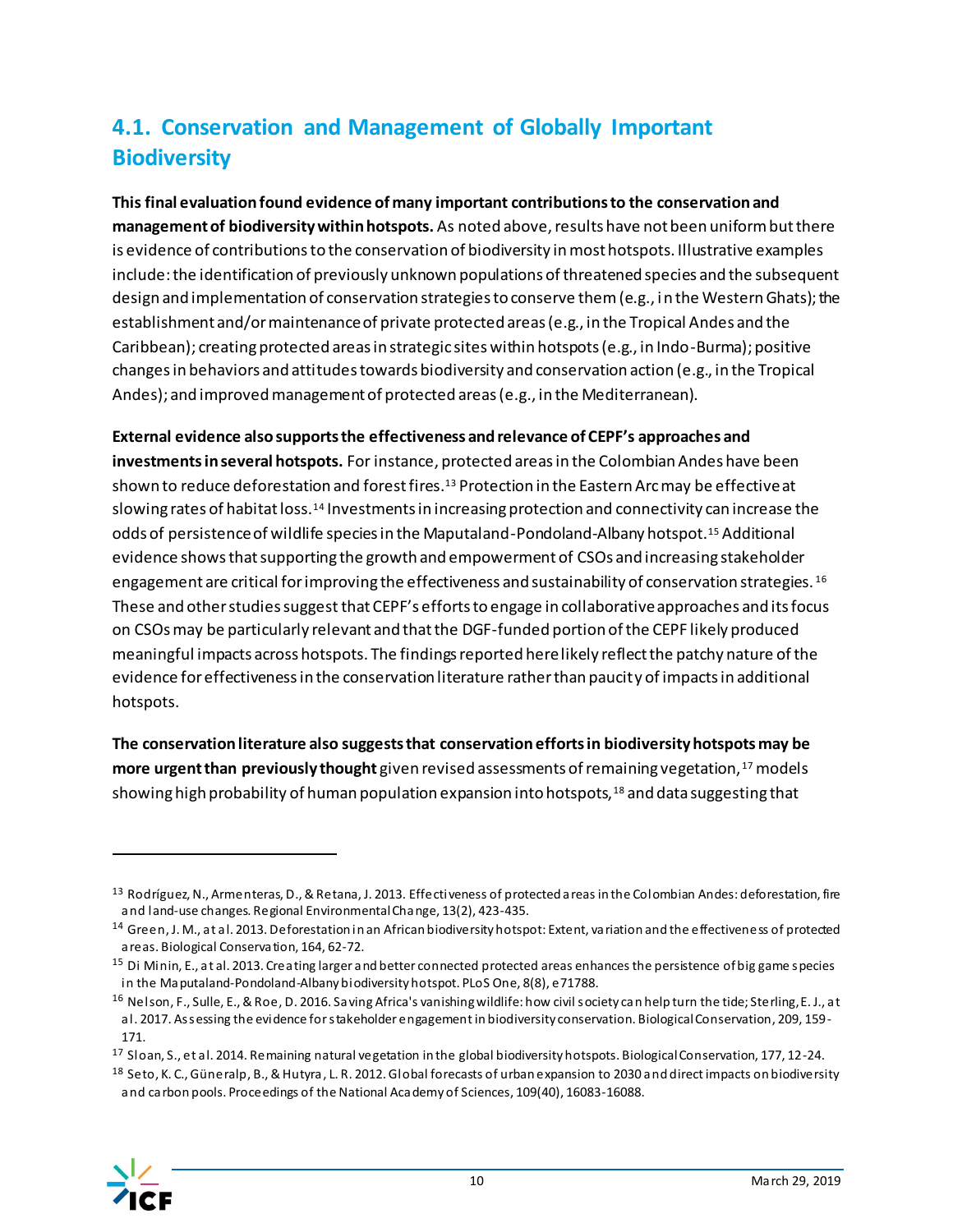wildlife declines in hotspots may be higher than what habitat loss alone predicts.<sup>19</sup> Overall, this indicates that CEPF has a particularly important role in global conservation efforts.

**An additional and important contribution of the CEPF is building knowledge about local biodiversity.**  Support from CEPF has increased basic knowledge about the ecology and natural history of selected species and has contributed to the identification of distribution patterns, habitat preferences, and new species across several taxa.<sup>20</sup> Given the status of the evidence base about the biodiversity in the hotspots, these CEPF-supported efforts are important.

**On the whole, however, it is challenging to ascertain CEPF's impacts on strengthening protection and management of globally significant biodiversity for several reasons.** <sup>21</sup> First, the conservation community in general lacks adequate and detailed data on the status of most species. This means that it is the norm, rather than an exception, that complete and credible information about most species' distribution or abundance is lacking. In this context, it is particularly difficult to demonstrate improvements against a baseline. Second, it is neither reasonable nor feasible to measure directly impacts on populations of all species for all CEPF grants related to biodiversity conservation. Additionally, in many cases, it cannot be expected to see significant improvements in status within the life of a grant, as illustrated by findings during fieldwork to the Western Ghats and the Tropical Andes (se[e Box 1\)](#page-13-0). In summary, the challenges that CEPF faces are not unique to this Fund, in terms of inherent limitations in the basis for making robust assessments of its impact on biodiversity protection and management.

<sup>&</sup>lt;sup>21</sup> This does not imply that they are non-existent. Evidence gathered for this assessment suggest that important outcomes have been produced and that many others are likely to result from CEPF's investments.



<sup>19</sup> Canale, G. R., et al. 2012. Pervasive defaunation of forest remnants in a tropical biodiversity hotspot. PLoS One, 7(8), e41671.

<sup>20</sup> For example, Dahanukar, N., et al. 2015. *Badis britzi*, a new percomorph fish (Teleostei: Badidae) from the Western Ghats of India. Zootaxa, 3941(3), 429-436. doi:10.11646/zootaxa.3941.3.9; McCranie, J. R., & Townsend, J. H. 2011. Description of a new species of worm salamander (Caudata, Plethodontidae, Oedipina) in the subgenus *Oedopinola* from the central portion of the Cordillera Nombre de Dios, Honduras. Zootaxa (2990), 59-68; Ofori-Boateng, C., et al. 2018. A new species of Puddle Frog, genus *Phrynobatrachus* (Amphibia: Anura: Phrynobatrachidae) from Ghana. Zootaxa, 4374(4), 565-578. doi:10.11646/zootaxa.4374.4.6; Dias, E. J. R., & Rocha, C. F. D. 2014. Habitat structural effect on Squamata fauna of the

Restinga ecosystem in Northeastern Brazil. Anais Da Academia Brasileira De Ciencias, 86(1), 359-371.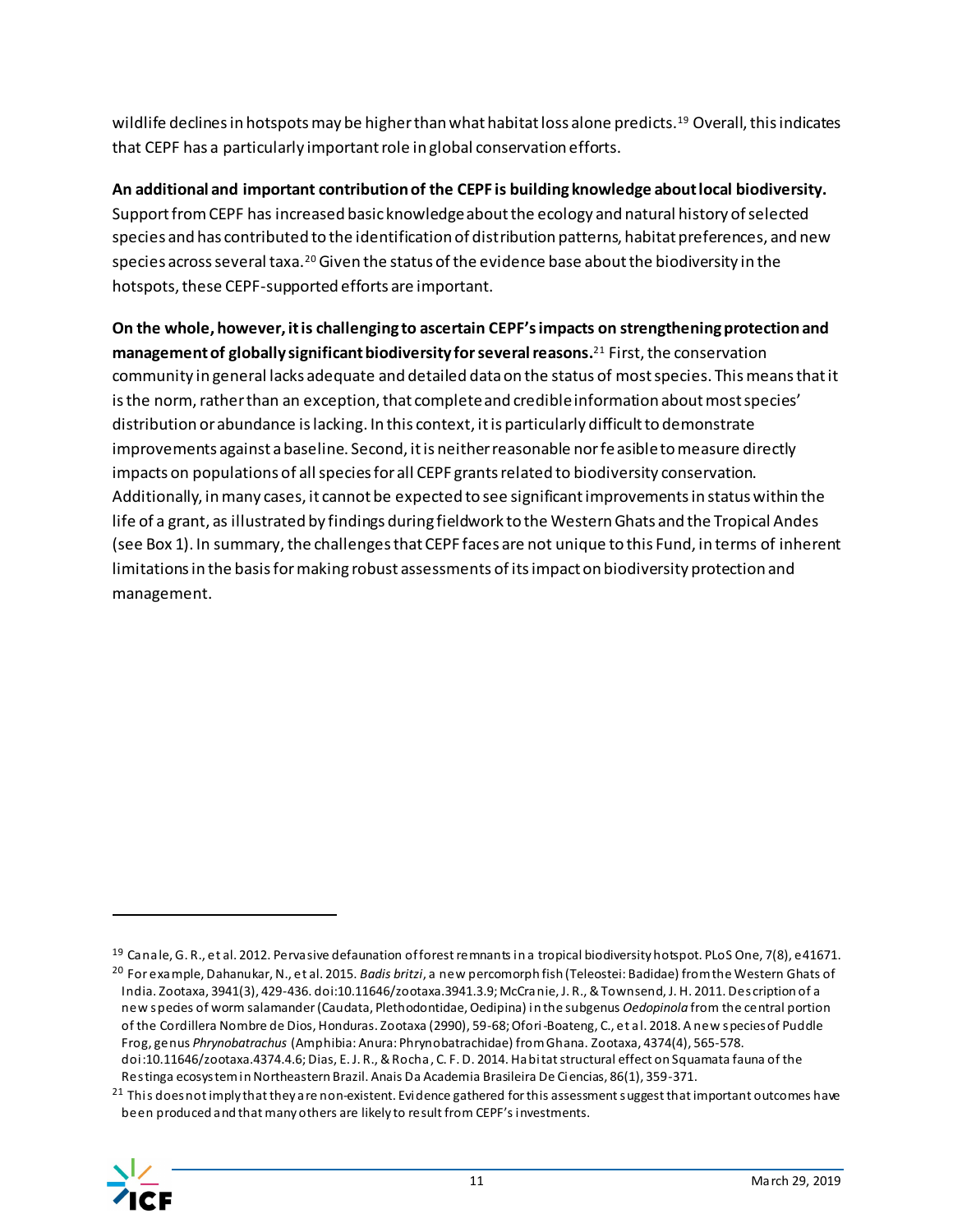#### **Box 1: Holding out for impact in the Western Ghats and Tropical Andes**

<span id="page-13-0"></span>*Efforts continue to restore connectivity.* In the Western Ghats, the CEPF made a significant investment of approximately \$700,000 across multiple grants (12 percent of the hotspot portfolio), to map and attempt to restore ecological connectivity in this critical gap, which had potential for large conservation gains for several high-profile species. Several approaches were attempted over a series of grants, none of which were particularly successful to-date, for a variety of reasons. The challenges may have been more than were anticipated, and one interviewee indicated that a lesson learned was that the grant was attempting solutions during a period where there was no buy-in from the government. Still, the CEPF can be seen as having planted a seed that may still germinate, given the personal commitment of the grantee. For instance, the evaluation found that after the close of the grant, the grantee is still monitoring developments in the Shencottah Gap and recently sent a letter to plead the case to fund the structural plans given a new allocation of resources to the Government of Kerala to renovate the key stretch of road limiting large mammal crossings. It still remains possible that the CEPF grant may result in actions to restore connectivity—and benefit threatened species—in time.

*Moving toward legal rights for conservation by tribal peoples.* In the Western Ghats, CEPF funding supported a local grantee in its work to build awareness among Adivasi communities of their right and responsibility to protect and manage community forests under the new Forest Rights Act and helped to institutionalize the Gram Sabhas as statutory bodies recognized by the Forest Department. This support has helped these communities submit B-claims (for burial ground, sacred groves, NTFP) and C-claims (for conservation), which are expected to help limit the encroachment of non-Adivasi and conservation of those lands to tea and commercial forests. While C-claims have not yet been approved at the District level , the grantee's work continues post-CEPF, and tribal leaders are optimistic.

*Working sequentially for the conservation of threatened species***.** In the Tropical Andes, a local conservation NGO received CEPF support to develop conservation plans for four threatened bird species. Its work inspired the creation of a collaborative multi-stakeholder working group for the conservation of one of these species and it received further support from CEPF to implement conservation actions based on the conservation plans. The NGO is aware that conservation impacts require conservation action that spans years and are working to ensure the sustainability of their efforts following the end of CEPF funding.

*Source:* Evaluation interviews and focus group discussions.

**However, lack of precise language hinders a clear appraisal of CEPF's conservation impacts**. For instance, for this evaluation, "*benefit*" in a conservation context was taken to mean quantified improvements in a species' or a population's status. This usage is consistent with that in some CEPF documents.<sup>22</sup> However, "*benefit*" has also been used more laxly in other CEPF reporting, for instance: "[CEPF] *projects have benefited more than 1250 species in the IUCN Red List of Threatened Species*" 23 (emphasis added). It is not apparent that there are monitoring data supporting significant improvements in status or arrested declines for all these species. The same document also reports "*1250 globally*  threatened species supported" (emphasis added), further hindering assessment of the magnitude and direction of the impacts of CEPF's investments on the conservation status of these species. In another example, a CEPF document reported that "*48 core populations of 32 species were secured from overexploitation and illegal trade*" <sup>24</sup> (emphasis added), an impressive potentialoutcome, but one that

<sup>&</sup>lt;sup>24</sup> CEPF. 2014. Final Assessment of CEPF Investment in the Indo-Burma Hotspot 2008-2013.



<sup>22</sup> CEPF. 2015. Mid-Term Assessment (June 2012 – May 2015) of CEPF Investment in the Mediterranean Basin Hotspot. (p. 12). <sup>23</sup> CEPF. 2017. 2017 Annual Report.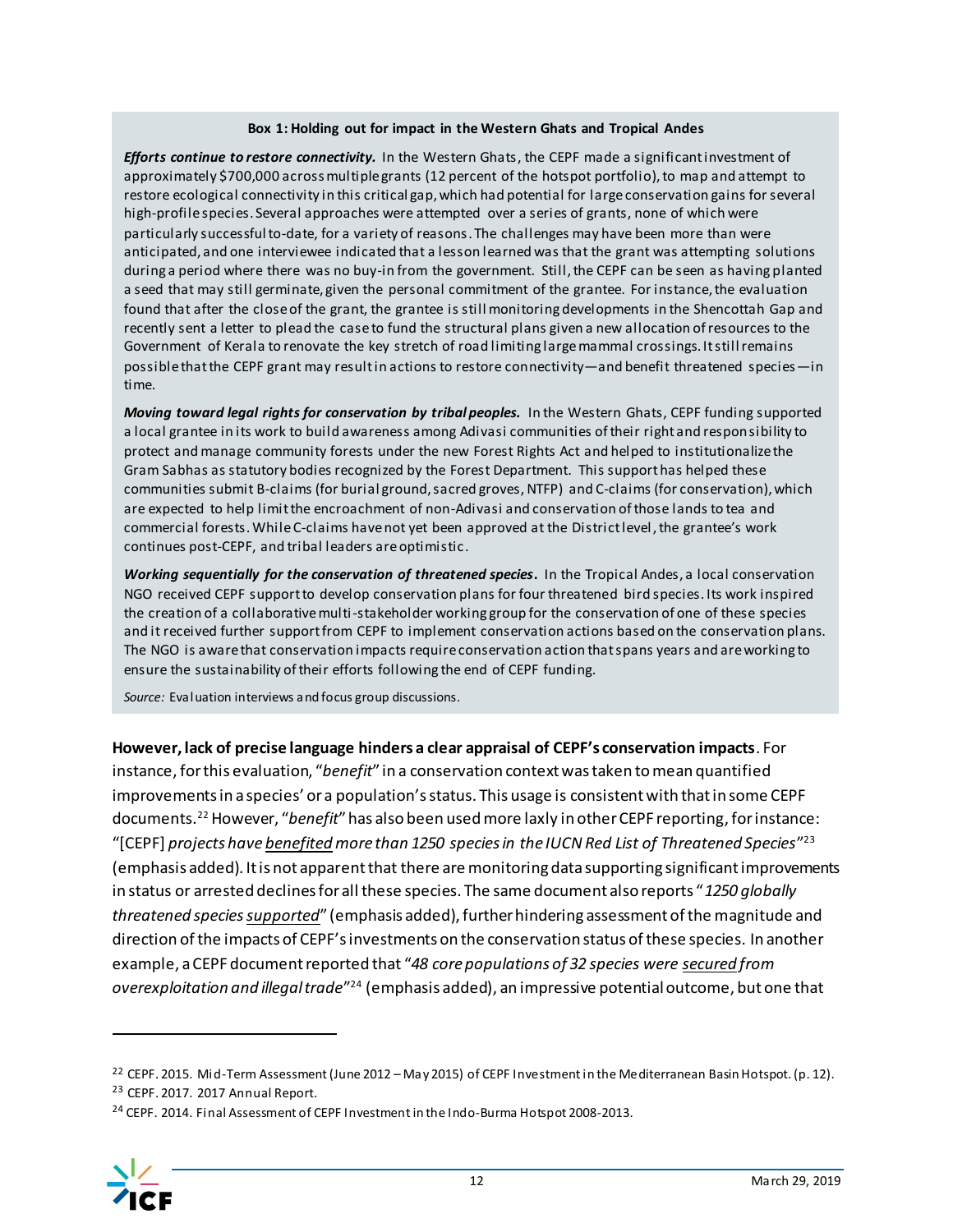requires careful collection and analysis of supporting evidence; in this case it is unclear what data informed the framing of this outcome statement.

**Additionally,reporting on impacts related to protection and management of biodiversity often includes a mixture of outputs, processes, and enabling conditions that by themselves do not constitute outcomes**. This has been noted before<sup>25</sup> and was also identified in documents produced during the evaluation period. Key outputs should be counted as relevant achievements, but conflating these outputs with biodiversity outcomes generates some confusion in understanding the results to which the CEPF is contributing.

In metrics specific to biodiversity conservation the evidence shows that outputs are often weak proxies for outcomes. For instance, creating or expanding protected areas is an important conservation intervention, and may be particularly relevant for areas with irreplaceable species or ecosystems under significant threat (i.e., the hotspots). However, neither setting aside lands for formal protection nor developing best practices for their management on their own guarantee the persistence of the biotic assemblages contained within them. Caution is warranted when equating area under protection (an output that should be reported and celebrated) with actual improvements in the condition of local biodiversity (an outcome that should be supported by careful collection and analysis of monitoring data). The conservation literature includes ample evidence of uneven capacity of protected areas to lower or stop the main threats acting against biodiversity.<sup>26</sup>

Here too, caution is warranted when using protected status as a proxy for adequate management and conservation<sup>27</sup> unless specific additional evidence is available to support these claims. Evidence supporting effectiveness in slowing the pace of habitat loss and alteration may be available ( as noted above) for specific protected areas or hotspots, yet even this does not necessarily mean that biodiversity is being adequately protected within their boundaries if additional threats remain unabated. <sup>28</sup> Similarly, improving enabling conditions is clearly an important result, but conservation outcomes depend on actions taken following the establishment of these conditions.

## <span id="page-14-0"></span>**4.2. Increasing Capacity to Integrate Biodiversity Conservation into Development and Landscape Planning**

**A key contribution of the CEPF is in building national (local) capacity for biodiversity conservation and integrating conservation into development and landscape planning.** Document review, key informant interviews, and information gathered during the field missions for this assessment confirmed that efforts to strengthen civil society are a particularly important aspect of the CEPF model. CEPF's

<sup>&</sup>lt;sup>25</sup> World Bank. 2015. Implementation Completion and Results Report on a Grant in the Amount of 20.00 Million to Conservation International for a Critical Ecosystem Partnership Fund 2 Project. September 30, 2015.

<sup>&</sup>lt;sup>26</sup> Ferraro, P. J., et al. 2013. More strictly protected areas are not necessarily more protective: evidence from Bolivia, Costa Rica, Indonesia, and Thailand. Environmental Research Letters, 8(2), 025011.

<sup>&</sup>lt;sup>27</sup> CEPF. 2014. Final Portfolio Review of the Tropical Andes Hotspot Consolidation Region. September 2014. (p. 18).

<sup>&</sup>lt;sup>28</sup> Wilkie, D. S., et al. 2011. The empty forest revisited. Annals of the New York Academy of Sciences, 1223(1), 120-128.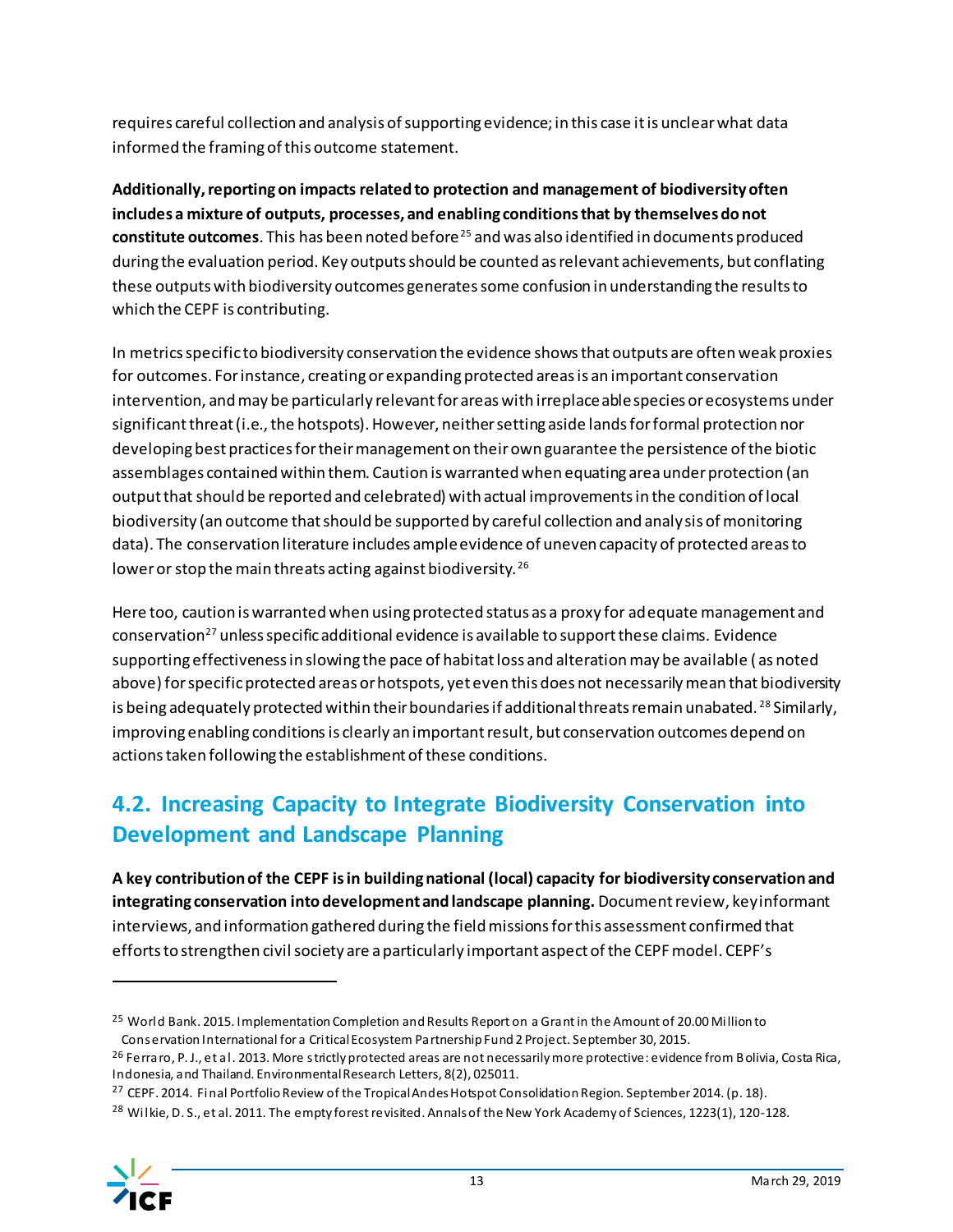continued focus on strengthening local organizations is perceived to be a key contribution to biodiversity conservation. Grantees consulted during this evaluation commented on the importance of CEPF's support in:increasing their capacity, credibility, legitimacy, and/or reach; leveraging additional sources of funding; and/or in building peer networks across their regions. In the Western Ghats, for example, RIT and grantee interviewees agreed that a significant outcome has been around bringing together groups with complementary capacities and different perspectives around a common agenda. In the Tropical Andes, grantees mentioned the RIT's success in promoting peer-to-peer exchanges and increased collaboration among grantees and with other local organizations. Additional examples are recorded in CEPF hotspot assessments. 29

Generally, this evaluation concurs with the World Bank'sfinding that, overall CEPF's investments have "generated an important significant multiplier effect across hotspots through the intermediary of grantees by building the capacity of myriad local and national stakeholders through exchange of knowledge and expertise, through interaction across networks and partnerships facilitated by CEPF, as well as through initiatives aimed at scaling-up or replicating successful endeavors."30

**Evidence suggests the multiplier effect, by which local institutions not funded by the CEPF are strengthened through contact and collaboration with CEPF grantees, is an important but scarcely investigated contribution of CEPF investments to biodiversity and civil society in the hotspots.** The impacts generated through this multiplier effect are potentially significant. This assessment found several instances of new collaborations, alliances, and/or strengthened networks or peer organizations that were established through CEPF.<sup>31</sup> One example is in the Western Ghats, where the Nilgiri Natural History Society was formed under a CEPF grant and remains active, with a membership that extends well beyond CEPF grants to promote interest and involvement in the conservation of the Nilgiri Biosphere Reserve. It is likely that this has in turn resulted in better coordination and improved complementarity of ongoing efforts.

**Local institutions have been able to leverage additional sources of funding following support from CEPF.** In many cases, CEPF is the first instance of international funding for small, local institutions, and CEPF's support allowed them to access additional funding streams.<sup>32</sup> Independently of the impact of the

<sup>32</sup> CEPF. 2015. Midterm Assessment Eastern Afromontane Biodiversity Hotspot.



<sup>&</sup>lt;sup>29</sup> CEPF. 2014. Summary Report for the Mid-term Evaluation Critical Ecosystem Partnership Fund (CEPF) Caribbean islands Biodiversity Hotspot investment (2010 - 2015); CEPF. 2014. Midterm Assessment Eastern Afromontane Biodiversity Hotspot September 2012 – February 2015; CEPF. 2014. Final Assessment of CEPF Investment in the Indo-Burma Hotspot 2008-2013 A Special Report; CEPF. 2015. Mid-Term Assessment (June 2012 – May 2015) of CEPF Investment in the Mediterranean Basin Hotspot; CEPF. 2010. Mid-term Assessment of CEPF Investment in the Indo-Burma Biodiversity Hotspot A Special Report.

<sup>&</sup>lt;sup>30</sup> World Bank. 2015. Implementation Completion and Results Report on a Grant in the Amount of 20.00 Million to Conservation International for a Critical Ecosystem Partnership Fund 2 Project. September 30, 2015.

<sup>31</sup> For example: CEPF. 2015. Mid-Term Assessment (June 2012 – May 2015) of CEPF Investment in the Mediterranean Basin Hotspot; CEPF. 2014. Final Assessment of CEPF Investment in the Indo-Burma Hotspot 2008-2013; in the Caribbean as reported in Brown, K. et al. 2015. Reviewing Progress on Investments across Island Groups. CEPF. This was also seen elsewhere, for example in the Tropical Andes, where efforts lead by the RIT resulted in new or strengthened collaborative links among grantees.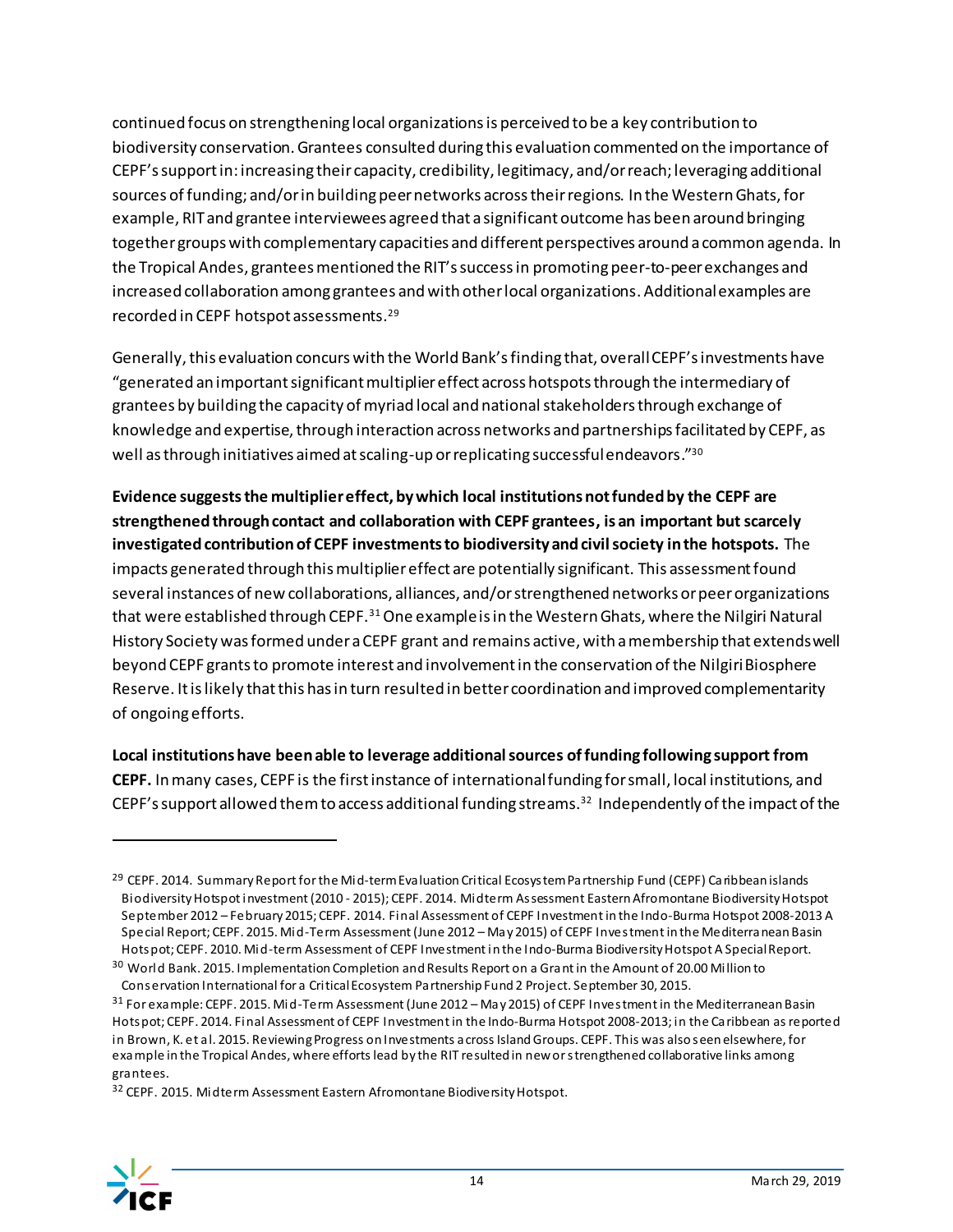grants themselves, these grantees are very often strengthened institutionally by the implementation of the CEPF-funded work and the administrative and reporting requirements of and support offered by CEPF. There is an additional sense of establishing these grantees' credibility and legitimacy that can serve as a "*springboard to a broader and more demanding pool of funders*." <sup>33</sup> The impacts on biodiversity conservation at the local level that derived from this aspect of CEPF's work is likely considerable and potentially contribute to the sustainability of the biodiversity outcomes generated by the CEPF investments but remain unquantified.

## <span id="page-16-0"></span>**5. Efficiency**

*Evaluation Questions: To what extent has the WB/DGF-funded portion of the program achieved or is expected to achieve efficient allocation of resources? To what extent has the WB/DGF-funded portion of the program achieved or is expected to achieve benefits that are more cost effective than those that could be achieved by providing the same service on a country-by-country basis, and benefits that are more cost effective than those that could be achieved if individual contributors to the program acted alone?*

**Key Findings:**

- The World Bank DGF contributions represent approximately 22 percent of total donor contributions, slightly exceeding the 15 percent target in the DGF eligibility criteria.
- The DGF's approach to allocate its \$25 million contribution toward Components 1 and 2 of the CEPF was efficient from two perspectives: 1) these components represent main categories of activities that were central to the overall mission of the CEPF; and 2) these components played a key role in progress toward outcomes.
- The DGF-funded portion of the CEPF program was also efficient in the sense that it achieved, and even surpassed, its results targets with the resources allocated.
- In addition, the CEPF was successful in leveraging additional resources in its investment hotspots.
- CEPF stakeholders consistently support the CEPF's hotspot approach as more efficient than providing the same service on a country-by-country basis. The multi-donor pooled approach was also seen as more efficient than if individual donor partners acted alone.

## <span id="page-16-1"></span>**5.1. Overall Program Efficiency**

The DGF's contribution was pooled with other donor resources, and thus, DGF-funded activities cannot be separated to specifically assess their efficiency. Instead, DGF-funded activities were planned and funded within the broader context of each hotspot's Ecosystem Profile, as managed by the CEPF Secretariat and RITs, and efficiency is reviewed in this broader context.

**The World Bank DGF contributed \$25 million to the CEPF from October 1, 2008 to March 31, 2017, representing between 14 and 43 percent of donor contributions during that time. Over the full period, DGF contributions represent approximately 22 percent of total donor contributions, slightly exceeding** 

<sup>33</sup> This sentence was found in both Wallacea (CEPF. 2017. Midterm Assessment Wallacea Biodiversity Hotspot December 2014 -June 2017) and Maputaland-Pondoland-Albany (CEPF. 2013. Mid-Term Portfolio Overview Maputaland-Pondoland- Albany Biodiversity Hotspot April 2013) assessment documents.

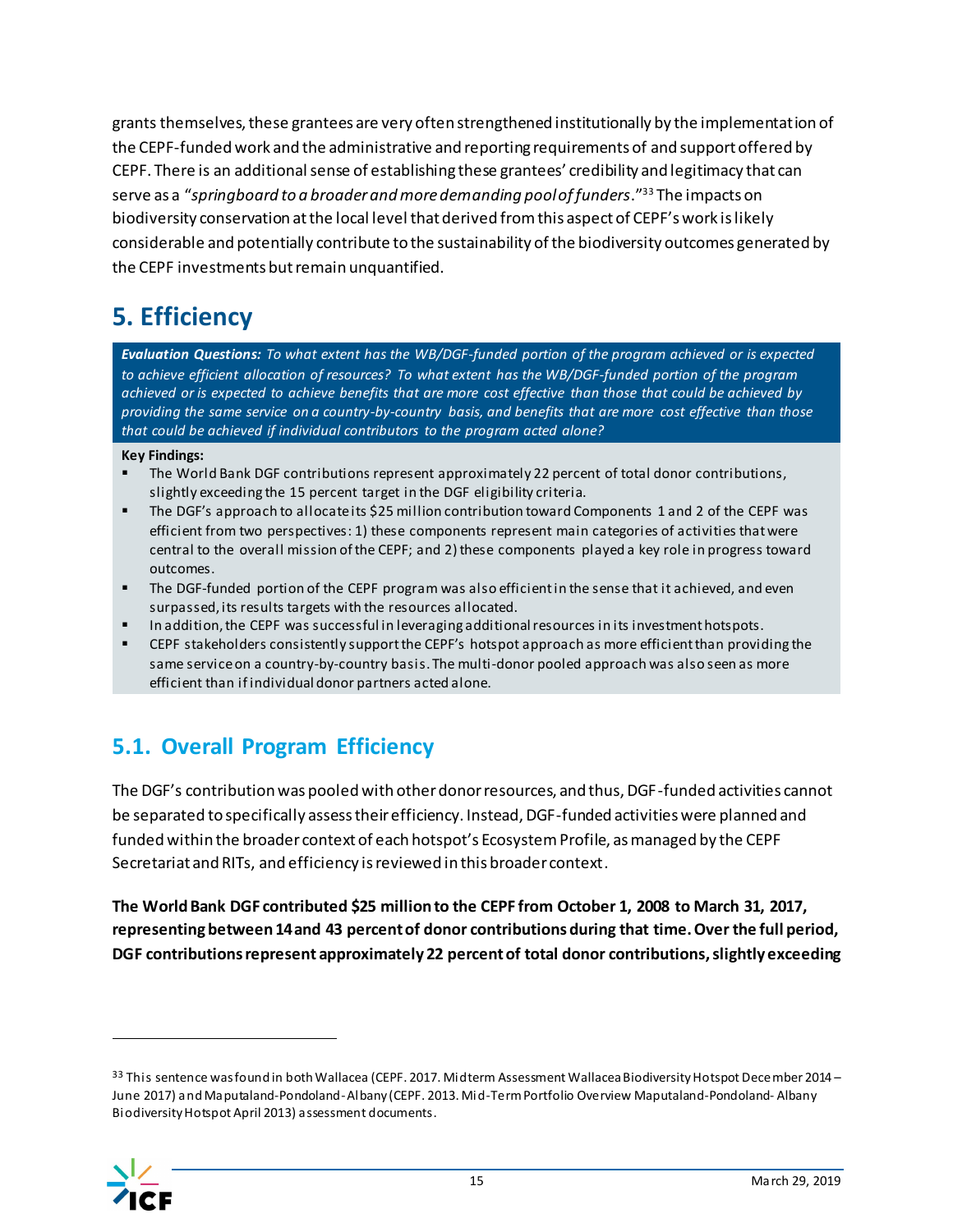**the DGF target.** The DGF eligibility criteria calls for the Bank grant not to exceed 15 percent of total expected funding over the life of Bank funding to a given program.

|                                                                  |       |       |       |       | FY2009   FY2010   FY2011   FY2012   FY2013   FY2014   FY2015 |       |       | <b>FY2016</b> |
|------------------------------------------------------------------|-------|-------|-------|-------|--------------------------------------------------------------|-------|-------|---------------|
| DGF contribution                                                 | 3.000 | 3.000 | 3.000 | 3.000 | 3.000                                                        | 6.940 | 1.500 | 1.560         |
| DGF contribution as a % of total<br>donor contributions per year | 43%   | 18%   | 30%   | 15%   | 16%                                                          | 36%   | 14%   | 14%           |

#### **Table 2: DGF contributions(in millions) and as a percentage of total contributions by year**

*Sources:* Data provided by the CEPF Secretariat. Donor contributions defined as payments transferred to CEPF by donors in each fiscal year.

**The DGF's approach to direct its \$25 million contribution toward ecosystem grants under Components 1 and 2 of the CEPF was efficient from several perspectives.** First, the DGF funds were directly oriented to two main categories of activities that were central to the overall mission of the CEPF: subprojects (grants) to conserve and manage globally important biodiversity and to strengthen civil society in biodiversity conservation. Grants were awarded on a competitive basis to proposals that were strategically aligned with the Ecosystem Profile for each hotspot, as approved by the Donor Council, and were implemented in accordance with criteria and guidelines laid out in the Operational Manual. <sup>34</sup>

Second, all DGF funds were allocated toward ecosystem grants, which played a key role in progress toward outcomes. Other donors' contributions covered costs associated with Ecosystem Profile preparation, management and operations (including the CEPF Secretariat's administrative costs), and monitoring.Of the DGF's \$25 million, 97 percent (or \$24.25 million) was allocated for subprojects (large and small grants given to CSOs working in the hotspots selected for investment), while 3 percent (or \$0.75 million) was allocated for the RIT operating and program costs. RIT costs also include multiple programmatic tasks and functions that directly and indirectly contribute to CEPF's impact achievement.<sup>35</sup> This resource allocation situation compares favorably to other DGF-funded programs. For example, of the total DGF contribution to the Global Facility for Disaster Risk Reduction (GFDRR), 10 percent was spent on project support costs; the same percentage was allocated for operational expenses and administration in the DGF grant to the Network for Integrity in Reconstruction programme.36,37

**The DGF-funded portion of the CEPF program was also efficient in the sense that it achieved, and even surpassed, its results targets with the resources allocated.** This evaluation found that CEPF exceeded its

<sup>37</sup> Watkins, F., and Rima al-Azar. 2015. Evaluation of Integrity Action's Network for Integrity in Reconstruction, funded by the World Bank Development Grant Facility. Final Report.



<sup>34</sup> World Bank. 2015. Implementation Completion and Results Report on a Grant in the Amount of 20.00 Million to Conservation International for a Critical Ecosystem Partnership Fund 2 Project. September 30, 2015.

<sup>&</sup>lt;sup>35</sup> ICF. 2017. Institutional Assessment to Inform the Design of a World Bank Project in Support of the Objectives of the Critical Ecosystem Partnership Fund: Assessment Report. Prepared for the World Bank. May 10, 2017.

<sup>&</sup>lt;sup>36</sup> Itad. 2014. Independent Evaluation of the DGF Financed Track I of the Global Facility for Disaster Reduction and Recovery.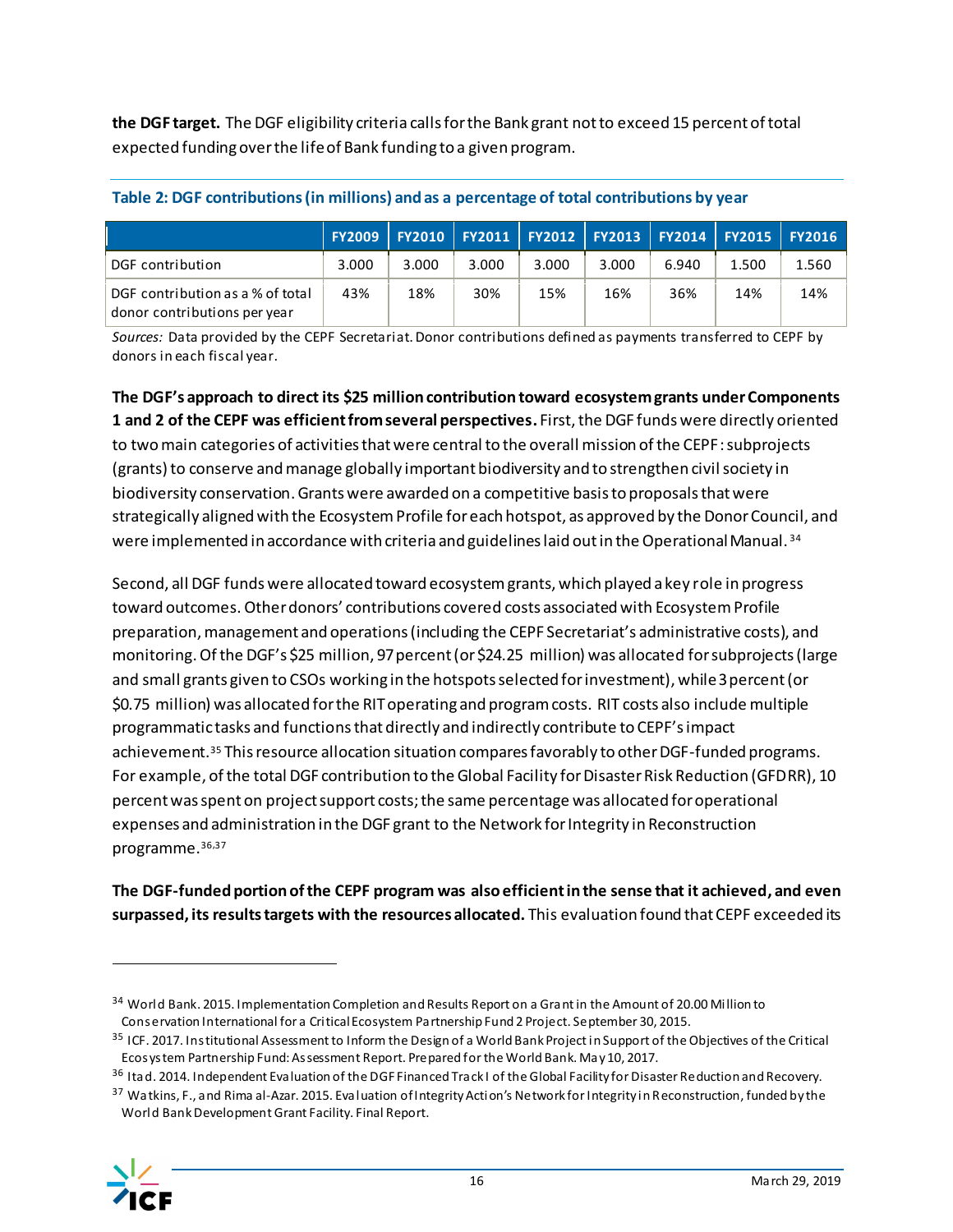targets in five indicators related to the WB/DGF-funded portion of the program, as described in Section [4](#page-8-0) above. These include the number of critical ecosystems with active investment programs,the number of civil society actors actively involved in conservation programs, and hectares of new protected areas and production landscapes sustainably managed.

#### **In addition, the CEPF was successful in leveraging additional resources in the hotspots in which it**

**worked**, including succeeding in having new donors invest in the Ecosystem Profiles in several regions.<sup>38</sup> At the grant-level, more than \$200 million in co-financing was reported (including both in-kind and cash contributions), associated with the \$127 million in grants approved during the DGF-funded period.<sup>39</sup> This represents a co-financing ratio of at least 1.6:1, meaning that for every dollar of CEPF funds granted, \$1.60 was raised in co-financing. This ratio compares favorably to the GEF's Small Grants Programme

(SGP), which reported co-financing of \$1.05 per dollar of GEF funding in the fourth replenishment period and \$0.80 per dollar in the fifth replenishment period.<sup>40</sup> In the CEPF, the co-financing amount represents contributions promised at grant approval; these amounts have not been verified against project completion reports. In interviews, RITs and grantees demonstrated willingness specially to make in-kind contributions, such as staff time. Fieldwork in the Western Ghats also offered an example of significant resources leveraged from the Indian Government, informed by the work of CEPF grantees (se[e Box 2\)](#page-18-0).

#### <span id="page-18-0"></span>**Box 2: Leveraging government resources for conservation in the Western Ghats**

Approximately \$11.25 million was committed by the Tamil Nadu State Government for the Special Area Development Programme, which mainstreams biodiversity conservation into state, district, and panchayat development planning in the Western Ghats. The programme was developed with technical assistance provided through a CEPF grant.

*Sources:* Evaluation interviews; Western Ghats Final Assessment Report (2016).

**CEPF is widely seen as a reasonably efficient grant-making body by a broad range of its stakeholders, from grantees, to RITs, to donors and its Secretariat.** Grantees that responded to the evaluation's online survey perceived the CEPF as comparable to other small grant-making organizations in terms of the level of effort required from grantees to prepare proposals and to monitor and report on their grants. Grantees are mostly satisfied with the length of the CEPF grant-making process, from the call to proposal to the first release of funds. And importantly, more than two-thirds of grantee respondents believe that the benefits associated with receiving grants through the CEPF (such as training and other help from the RIT) are higher, compared to other grant-making organizations. In interviews, RITs and donor partners indicated that they found the ecosystem grant portion of the CEPF program to have

<sup>40</sup> GEF IEO and UNDP. 2015. Joint GEF-UNDP Evaluation of the Small Grants Programme. July 2015. This amount also includes program-level co-financing, although project-level co-financing represents the large majority of funds committed.



<sup>38</sup> World Bank. 2013. Second Critical Ecosystem Partnership Fund (CEPF2) Aide Memoire. Supervision Mission: December 4, 2013.

<sup>39</sup> Based on data provided by the CEPF Secretariat. Data records from the GEM system show a total of \$206 million leveraged during the DGF period, but this is likely to be an underestimate. The CEPF Strategic Framework for FY2008-12 reports that \$130 million was leveraged during Phase I, and the Annual Report for FY2016 reports a total of \$369 million leveraged since inception. This suggests that approximately \$239 million may have been contributed in co -financing during the DGF-funded period.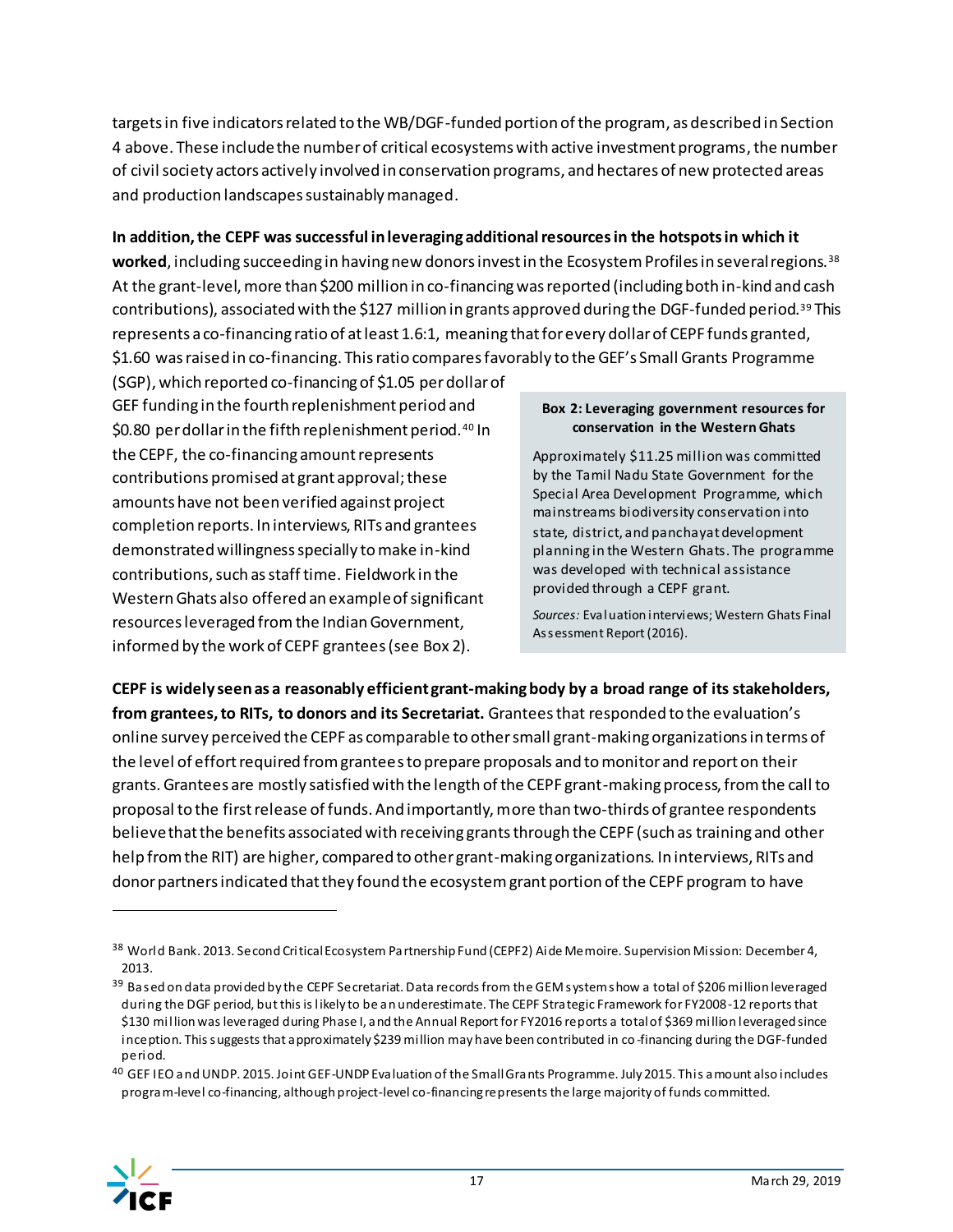been efficiently managed. World Bank supervision missions found that the CEPF was effective as a small grants facility, with systematic implementation support protocols, technical and quality review processes, and disbursement methods.<sup>41</sup> Based on the data available, the evaluation team did not find any specific evidence of inefficient use of the funds—with the exception of some ineligible expenses at the individual grant level that were identified through the World Bank's In-Depth Fiduciary Review.

During the DGF-funded period, the CEPF honed its structural efficiency, to further devolve responsibility to the hotspots and expand the roles and responsibilities of the RITs. In the early years of the DGFfunded period, the decentralization into the RIT model may have initially slowed the grant-making process,<sup>42</sup> but this improved over time. In individual hotspots, RITs reported a learning curve trending toward more efficient processes, as the call for proposal and grant-making processes were honed.

**Multiple interviewees pointed out that efficiency must also be considered squarely within the context of CEPF's model**, pointing out that the program's objectives of targeting national and nascent CSOs and building capacity in those organizations to support biodiversity conservation comes with costs. Interviewees suggested that the CEPF model is most efficient for those national, nascent CSOs that they see as the program's core constituency, and less efficient as a means of channeling funds to larger, more capacitated international non-governmental organizations (NGOs). Nearly all CEPF Secretariat staff interviewed also raised the issue of a growing tension between efficiency and supervision for small grants to low capacity grantees, in the later years of the DGF-funded period. Interviewees noted a trend toward more oversight and risk aversion, making grants harder to access for lower capacity CSOs, and less efficient for the CEPF program.

## <span id="page-19-0"></span>**5.2. Efficiency of the Hotspot and Multidonor Approach**

**CEPF stakeholders consistently support the CEPF's hotspot approach as more efficientthan providing the same service on a country-by-country basis.** From the beginning, the CEPF took a hotspot approach to conserving ecosystems—driven by the global challenge of biodiversity loss, rather than by political boundaries. Many hotspots cross national borders and require regional cooperation to ensure effective solutions, while other hotspots are contained within a single country, such as Wallacea. The value of the CEPF's hotspot approach has been recognized through various channels. The 2010 independent evaluation of the CEPF found that the single most significant contribution of CEPF has been to provide much needed conservation attention to many of the highest priority biodiversity regions around the world—in other words, directing investment to important hotspots. <sup>43</sup>

*independent evaluation of CEPF's global impact.* Conservation Earth for the Critical Ecosystem Partnership Fund, Arlington, Virginia.



<sup>41</sup> World Bank. 2013. Second Critical Ecosystem Partnership Fund (CEPF2) Aide Memoire. Supervision Mission: December 4, 2013.

<sup>42</sup> World Bank. 2009. Second Critical Ecosystem Partnership Fund (CEPF2) Aide Memoire. Supervision Mission: December 2009. <sup>43</sup> Olson, D. 2010. *A decade of conservation by the Critical Ecosystem Partnership Fund 2001-2010: An*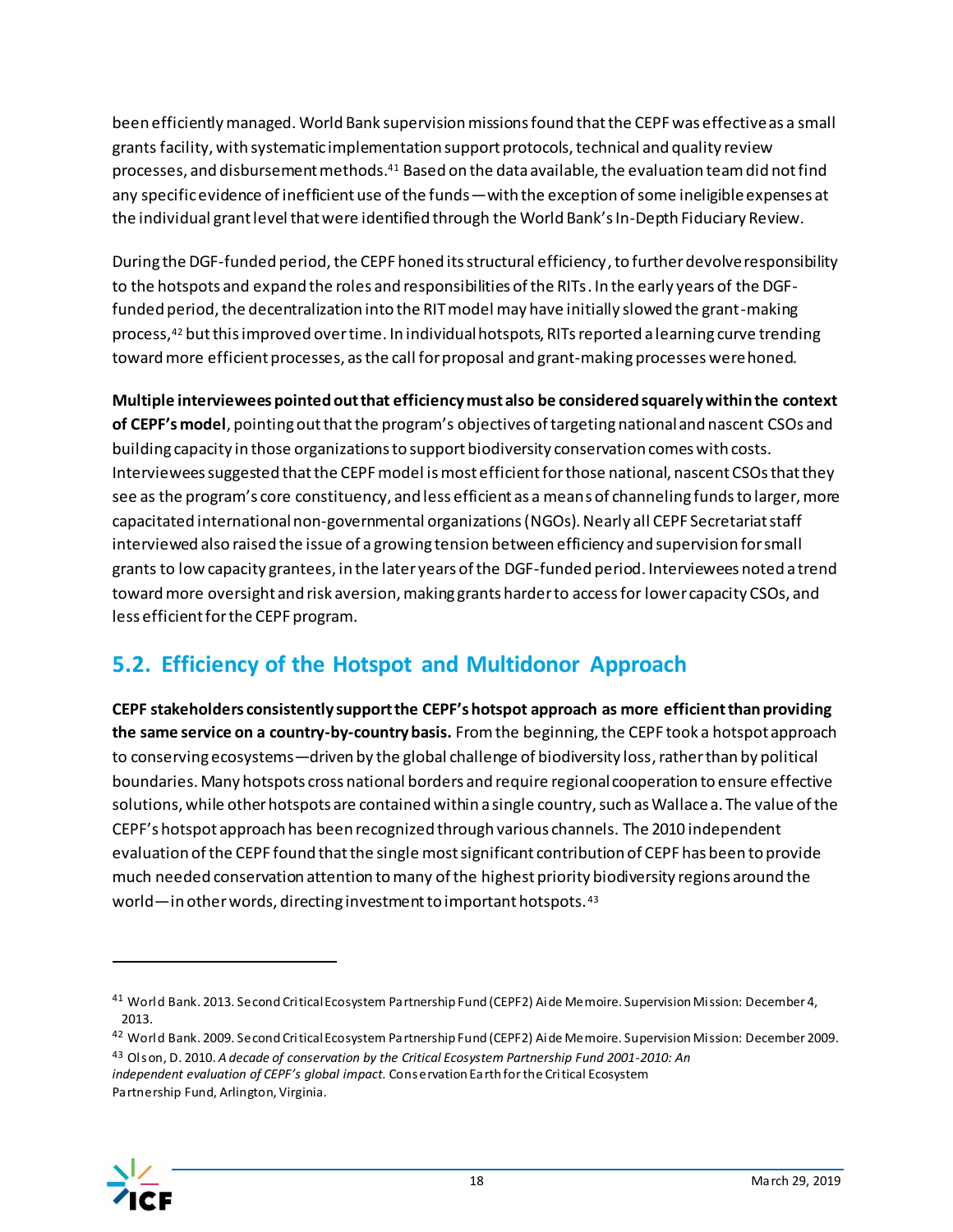A 2014 evaluation commissioned by AfD found that CEPF's interventions offer specific added value in the existing landscape of multi-country funds and programs for conservation.<sup>44</sup> The World Bank Independent Evaluation Group's (IEG) 2010 Evaluation of Global and Regional Partnership Programs (GRPPs) found CEPF to have substantial relevance to the DGF eligibility criteria of multi-country benefits. Further, all interview partners for this evaluation supported hotspots as the Fund's organizing principle, although there were some differences of opinion in terms of how to work cost-effectively, particularly in larger, more dispersed hotspots.

Stakeholders identified several benefits of the CEPF's multi-country approach that include: sharing expertise and experience across smaller countries (such as in the Caribbean and Pacific Island hotspots); promoting regional cooperation to address transboundary issues, such as wildlife trade and species migration; and reducing the risk associated with not being able to operate in a specific country (e.g., due to force majeure or political strife, as was the case in the Mediterranean hotspot). Some of the challenges associated with a multi-country approach include working acrosslarge regions, diverse political and cultural contexts, and multiple languages. In multi-country hotspots where investment resources have been spread thin over a large, diverse area, some stakeholders questioned the efficiency of the approach.

**The multi-donor pooled approach was seen as more efficientthan if individual donor partners acted alone.** In interviews, donor partners and Secretariat staff pointed to the benefit of multi-donor and pooled model as supporting collaboration toward common objectives, encouraging focus on higher-level strategic issues, and promoting learning across partner activities. Donor partners also noted that the multi-donor trust fund approach is more efficient than donors building their own architecture to channel funds directly to CSOs, and that in some cases, donor agencies have limitations in terms of their ability to do so, from a legal perspective.

## <span id="page-20-0"></span>**6. Governance and Management**

*Evaluation Questions: To what extent has the WB/DGF-funded portion of the program been transparent in providing information about the program, clear with respect to roles and responsibilities, fair to clients, and accountable to donors, clients, scientists/professionals and other stakeholders? To what extent has the WB/DGF-funded portion of the program positively or negatively affected the strategic focus of the program, the governance and management of the program, and the sustainability of the program?*

#### **Key Findings:**

- The roles and responsibilities of the CEPF governance and management bodies (the Donor Council, Working Group, RITs, and Secretariat) are reasonably clear and followed, and have appropriately evolved over time. A recurring concern around the clarity of rol es and responsibilities during the DGF-funded period was related to potential duplication between the efforts of the RITs and Secretariat at the hotspot-level.
- The CEPF's decision-making, reporting and evaluation processes —as they relate to the DGF-funded Components 1 and 2—are transparent and open and freely available to the general public.
- **EPF** governance and management bodies are found to be accountable to donors, grantees, RITs, and other stakeholders through its participatory engagement process, implementation of safeguards, and reporting.

<sup>44</sup> Beucher et al. 2014. Ex Post Contribution de l'AfD au Fonds de partenariat pour les écosystèmes critiques (CEPF). No. 59. November 2014.

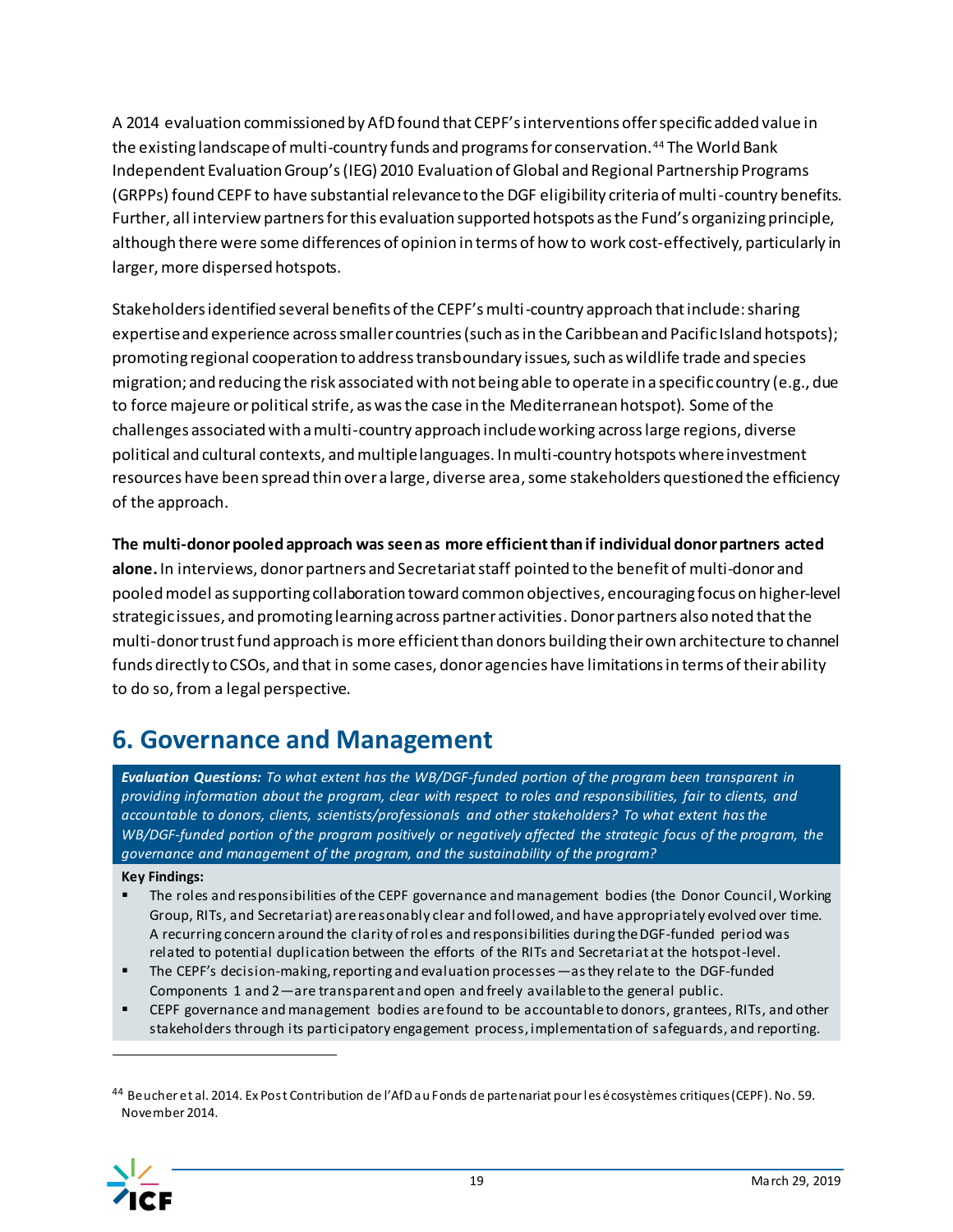- Grantees, for the most part, have fair and equal opportunity to receive benefits from the CEPF. Appropriate processes have been put in place to deal with potential conflict of interest associated with CI as a grantee at the hotspot level.
- Another key consideration around fairness is the ability of local or national NGOs to access CEPF funding, and over the DGF-funded period, there has been an increasing trend in awarding grant financing to these groups.
- In terms of the influence of the DGF-funded portion of the program, stakeholders found it difficult to identify effects, since DGF funds went directly to the core activities of the program. Evidence shows that the World Bank had a stronger influence on shaping CEPF pol icies and procedures, especially around fiduciary rules and safeguards.

### <span id="page-21-0"></span>**6.1. Roles and Responsibilities**

The CEPF is governed and managed by the CEPF Secretariat, Donor Council, Working Group, and RITs. Roles and responsibilities for these bodies generally include the following:

- **CEPF Secretariat**. Hosted and executed by CI, the Secretariat is responsible for the strategic and financial management, oversight, and reporting of the program. More specifically, the Secretariat communicates with CEPF donors, coordinateswith the RITs and provides appropriate administrative and capacity development services, manages the overall budget for the CEPF, and administers grant resources to grantees, including through the RITs.<sup>45</sup>
- **Donor Council.** Comprised of senior representatives from CEPF's major donor organizations, the Donor Council approves priority areas and strategies for investment, and provides strategic guidance to the CEPF Secretariat.
- **Working Group.** Comprised of one representative from each CEPF donor organization, the Working Group provides expertise and guidance on operational and technical issues. According to the Working Group Terms of Reference (ToR), the purpose of the Working Group is to serve as a resource to CEPF for consultation on CEPF matters such as maximizing the potential to leverage donor organization resources and expertise, and development of Ecosystem Profiles, and to provide input and guidance on certain operational issues and addressing obstacles and challenges to biodiversity conservation success.
- **RITs**. Comprised of one or more CSOs that are active in conservation in the region, the RITs lead implementation within each biodiversity hotspot approved for investment. According to the RITs' ToR, the objective of the RITs is to convert the plans in the Ecosystem Profile into cohesive portfolios of grants. The RITs are expected to provide local knowledge and insights as they represent CEPF in hotspots. They are primarily responsible for building a broad constituency of civil society groups

<sup>&</sup>lt;sup>45</sup> ICF. 2017. Institutional Assessment to Inform the Design of a World Bank Project in Support of the Objectives of the Critical Ecosystem Partnership Fund: Assessment Report. Prepared for the World Bank. May 10, 2017.

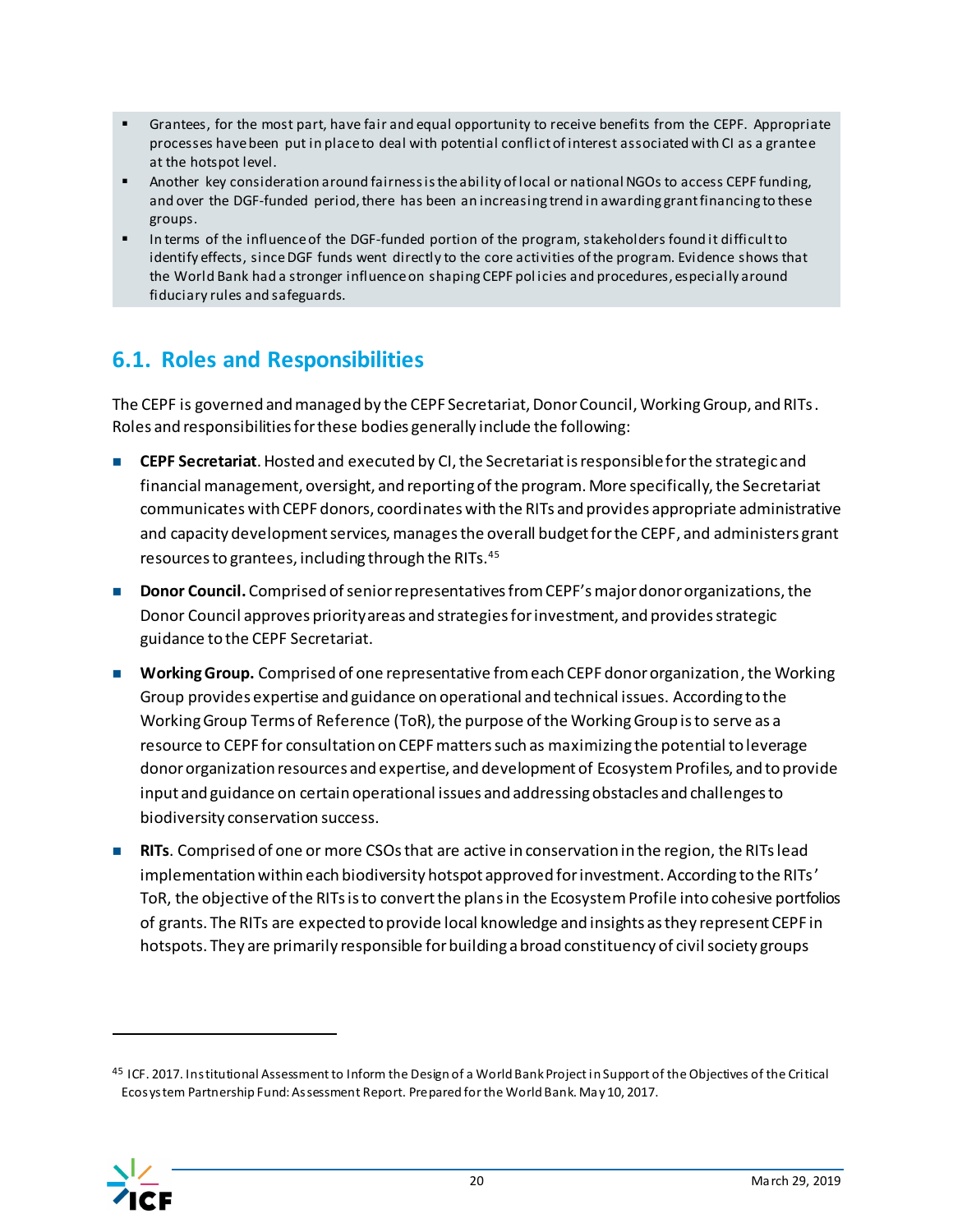working across institutional and political boundaries toward achieving Ecosystem Profile objectives and any regionally appropriate long-term conservation and development visions.

**The roles and responsibilities of the CEPF governance and management bodies are reasonably clear and understood.** The roles and responsibilities of the Donor Council, Working Group, and RITs are clearly documented, and publicly available, in Sections 5.1 (Donor Council ToR), 5.2 (Working Group ToR), and 4.2 (RITs ToR) of the CEPF Operational Manual.<sup>46</sup> Roles and responsibilities for these bodies, as laid out in the CEPF Operational Manual, are presented i[n Appendix D.](#page-58-0) The CEPF website also provides the complete list of Donor Council and Working Group roles and responsibilities.<sup>47</sup>

The roles and responsibilities of the CEPF Secretariat are not as clearly documented in a single ToR document like they are for the other bodies. Rather, they are covered in multiple sections of the Operational Manual and founding governing documents (e.g., the 2000 CEPF Financing Agreement). Nonetheless, the evaluation team still found the roles and responsibilities of the Secretariat to be reasonably well-understood. In key informant interviews, CEPF Secretariat staff, Donor Council and Working Group members, and RITs largely agreed that roles and responsibilities were clear. 48

**The roles and responsibilities of the CEPF governance and management units have also appropriately evolved over time to respond to the experiences and evidence in the individual hotspots, as well as the strategic direction of the CEPF.** The roles and responsibilities of RITs, in particular, have been revised multiple times throughout the DGF-funded period to strengthen the RITs' role in terms of building the capacity of grantees and partnerships and to clarify roles and responsibilities between the RITs and the Secretariat (see below, as well as Appendix Section D.3.1). The roles and responsibilities of the Working Group and Donor council were also appropriately adjusted over the DGF-funded period, including to avoid potential conflict of interest with respect to granting to CI and to add new responsibilities for both groups.<sup>49</sup>

**A recurring concern around the clarity of roles and responsibilities during the DGF-funded periodwas related to potential duplication between the efforts of the RITs and Secretariat at the hotspot-level.** 

 $49$  For example, the approval process for grants to CI was transitioned from the Secretariat to the Working Group to avoid potential conflict of interest. In addition, the Donor Council and Working Group ToR in the 2013 Operational Manual were updated in the 2017 Operational Manual to specify that when reviewing and approving proposed grants for award to CI, the CI Donor Council and Working Group member only needs to be recused from the process if and when the application exceeds a total cost of \$20,000. The Donor Council ToR were also updated in the 2017 Operational Manual to add a new responsibility related to reviewing and approving the terms of reference for a midterm evaluation, the external audit, and a CEPF program audit.



<sup>46</sup> CEPF Operational Manual. Approved by the CEPF Donor Council 18 September 2007. Updated February 2009, January 2001, August 2012, March 2013, and June 2017. Available a[t: https://www.cepf.net/sites/default/files/CEPF-Operational-Manual](https://www.cepf.net/sites/default/files/CEPF-Operational-Manual-updated-2017.pdf)[updated-2017.pdf](https://www.cepf.net/sites/default/files/CEPF-Operational-Manual-updated-2017.pdf)

<sup>&</sup>lt;sup>47</sup> Available a[t: https://www.cepf.net/node/15743](https://www.cepf.net/node/15743) an[d https://www.cepf.net/about/our-team/working-group-terms-reference.](https://www.cepf.net/about/our-team/working-group-terms-reference)

<sup>&</sup>lt;sup>48</sup> Several interviewees raised concerns about the membership rules of the CEPF Donor Council. These rules were considered outside the scope of this final evaluation, which was tasked to look at the clarity of roles and responsibilities, or power and duties, of these bodies. Donor membership and rules of engagement has been a long-standing governance topic for CEPF, and has been discussed at length during Donor Council meetings. Key issues have been around the contribution threshold for a donor to join the Council, term duration, the role of a global donor once the pledge and contribution is completed, and membership rules for intermediaries and the entities for which they serve as trustee.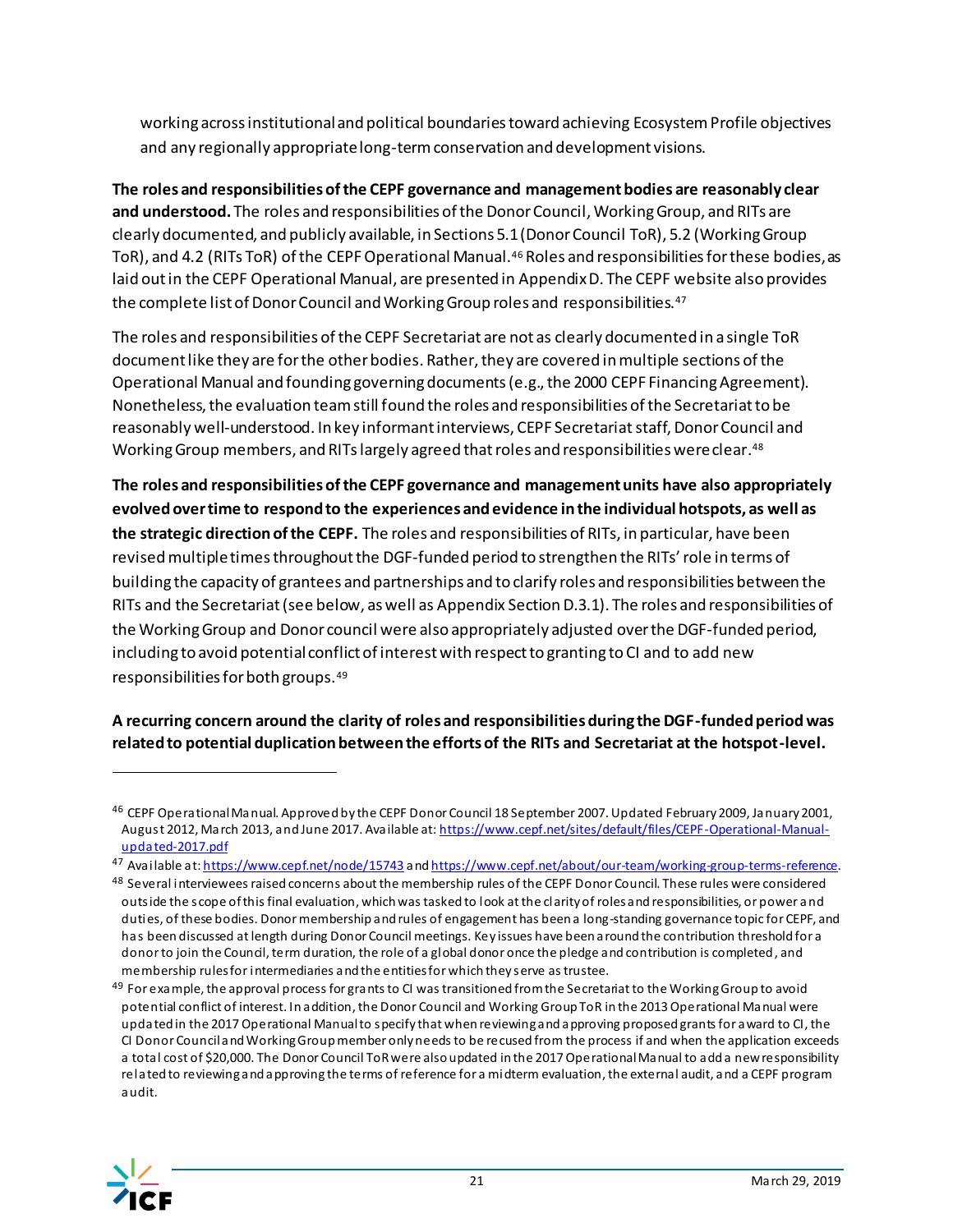As noted above, the ToR for RITs was revised several times to attempt to address these concerns and to expand the role of the RITs in terms of programmatic responsibilities. In the later years of the DGFfunded period, concerns about duplication of effort were raised by the World Bank in an in-depth fiduciary review that looked at two hotspots. Another recent assessment found that some RITs felt there was still room for better articulation and division of roles and responsibilities between the Secretariat and the RITs, particularly for large grants during the implementation and supervision stages. Because the RITs are on the ground, they are sometimes the first point of contact for large—as well as small grantees, and the extent of support and oversight that they are expected to provide to large grantees is not always clear.<sup>50</sup>

Overall, however, the roles and responsibilities among the RITs and Secretariat are reasonably wellunderstood. Among grantees, 80 percent of survey respondents agreed that the roles and responsibilities of the RIT and the CEPF Secretariat Grant Director are clear. Fieldwork conducted for this evaluation in the Western Ghats indicated that the roles and responsibilities of the RIT and Grant Director were clear to those involved in the program. Another assessment found that most RITs interviewed understood and welcomed the current division of labor between themselves and the Secretariat, and that their activities are seen as complementary, taking advantage of the unique skills and experience that each brings to the program, and reducing the risk of failure or delay. <sup>51</sup> The division of responsibility also seems well-understood among the Secretariat staff, who stressed the importance of flexibility to adapt to hotspot needs and RIT capacities, as well as the viewpoint that some marginal redundancies (e.g., having both the RIT and Secretariat review large grantee reports and proposals) as an intentional safeguard feature rather than an inefficiency.

**Evidence suggests that the roles and responsibilities of the CEPF governance and management units are largely followed**. A review of Donor Council meeting minutes revealed that 70 percent of action items that were assigned to the Secretariat, Donor Council, and Working Group were at least partially addressed (62 percent fully addressed and 8 percent partially addressed). It was unclear whether the remainder of action items were left unaddressed or simply were not clearly documented in the meeting minutes. A review of Working Group meeting minutes also confirmed that the CEPF governance and management units have been following their mandate and fulfilling their established roles and responsibilities, such as reviewing the ToR for the preparation of the Strategic Framework for CEPF's Third Phase, and conducting detailed review of RIT applications and making recommendations to the Donor Council. With regard to the Secretariat and the RITs, most evidence points to effective execution of their roles and responsibilities; however, the World Bank's 2017 in-depth fiduciary review identified a few instances where roles and responsibilities were not followed by the Secretariat and RITs as agreed upon.

<sup>51</sup> ICF 2017. Institutional Assessment to Inform the Design of a World Bank Project in Support of the Objectives of the Critical Ecosystem Partnership Fund: Assessment Report. Prepared for the World Bank. May 10, 2017.



<sup>&</sup>lt;sup>50</sup> ICF 2017. Institutional Assessment to Inform the Design of a World Bank Project in Support of the Objectives of the Critical Ecosystem Partnership Fund: Assessment Report. Prepared for the World Bank. May 10, 2017.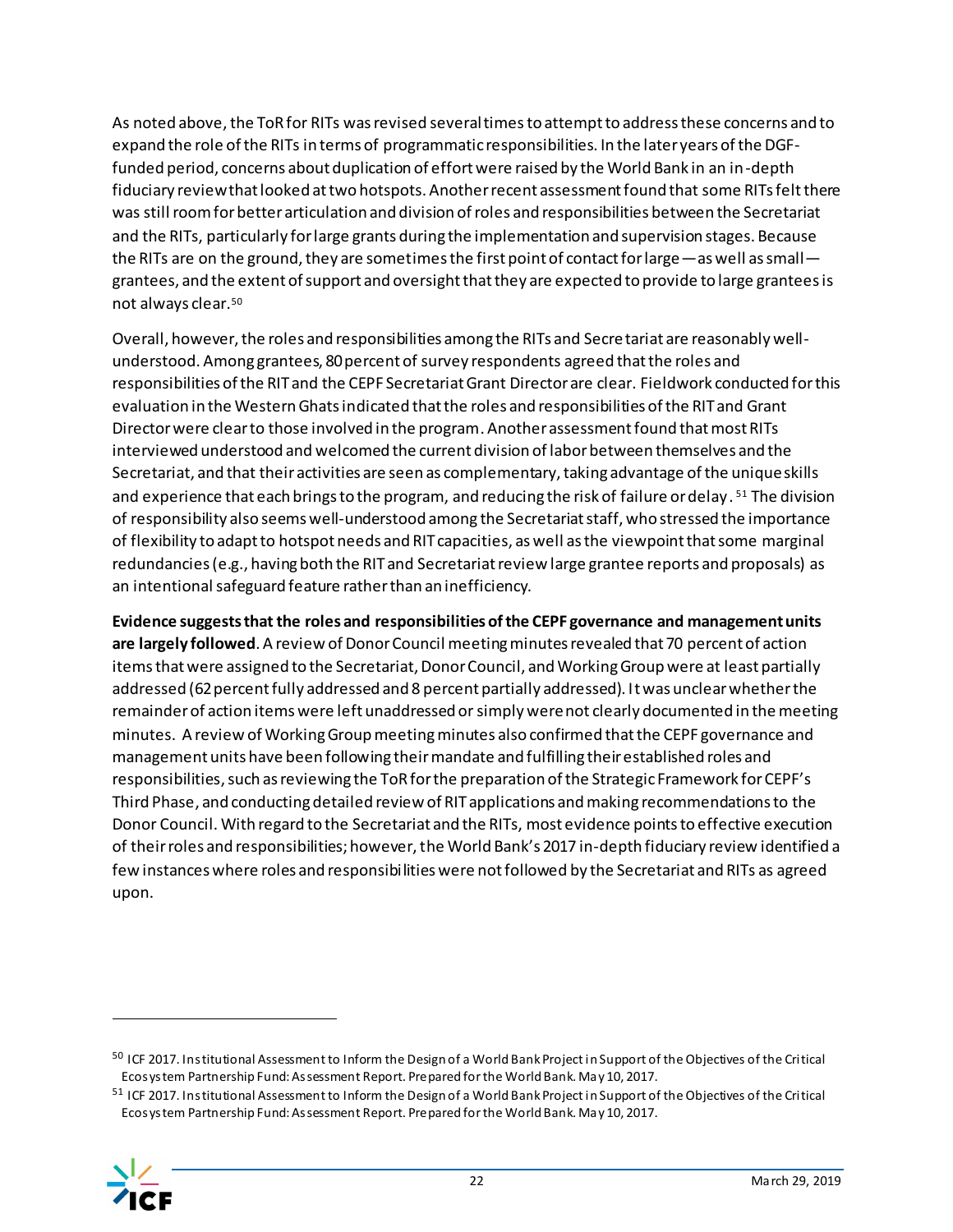### <span id="page-24-0"></span>**6.2. Transparency**

**CEPF's decision-making, reporting and evaluation processes—as they relate to the DGF-funded Components 1 and 2—are transparent and open and freely available to the general public.** In terms of the grant-making process at the hotspot level, 91percent of grantee survey respondents agree that the CEPF's process for soliciting and selecting grant proposals is transparent. A review of hotspot evaluations also indicated that the grant-making system was well understood by current and potential grantees. Stakeholder interviews confirmed that CEPF transparency is regarded as an open book, particularly when compared to other funds. Previous evaluations of the CEPF also give the program high marks for transparency. For example, the 2014 AfD ex post evaluation noted that the system established by CEPF is transparent, and that field missions in Haiti, Dominican Republic, Cambodia and West Africa showed that the [grant] selection process is generally considered transparent and well-done by beneficiaries. 52

**The CEPF public website was found to be relatively comprehensive in terms of information shared, but still has some gaps in governance and management documentation, disclosure of safeguard information, as well as project/grant documents**.

■ **Governance and management documentation**. The CEPF public website [\(www.cepf.net](http://www.cepf.net/)) includes some of the core publications and reports related to CEPF, including evaluations of and reports on the CEPF program, documents outlining CEPF's strategy, publications, and CEPF policy and procedure documents(e.g., the latest version of the Operational Manual). Approved Donor Council meeting minutes were found to be readily accessible and comprehensive, including the first meeting (December 2000) all the way through the 34<sup>th</sup> meeting (February 2019). Fiscal Year spending plans, lists of meeting attendees, meeting agendas, reports from the executive director, financial narratives and detailed reports, approved grants, Operational Manual updates, and several other decision-making documents were also readily accessible. Annual reports and impact reports were also found to be readily accessible and comprehensive.

The website included eleven monitoring and evaluation reports, including a summary of CEPF evaluations conducted over the years by both donors and independent experts. While the document comprehensively referenced all evaluations, the website itself did not include any that were conducted prior to 2010 (e.g., the external evaluation from 2005 and mid-term review from 2003). Anotherdeficiency that was raised in the CEPF 2007 evaluation and has yet to be addressed is that the program has not posted its founding governing articles, including the 2002 Financing Agreement and 2000 Memorandum of Understanding. Further, governance and management roles and responsibilities are not listed on the Secretariat and RITs webpages as they are for the Donor Council and Working Group webpages.

<sup>52</sup> Beucher et al. 2014. Ex Post Contribution de l'AfD au Fonds de partenariat pour les écosystèmes critiques (CEPF). No. 59. November 2014.

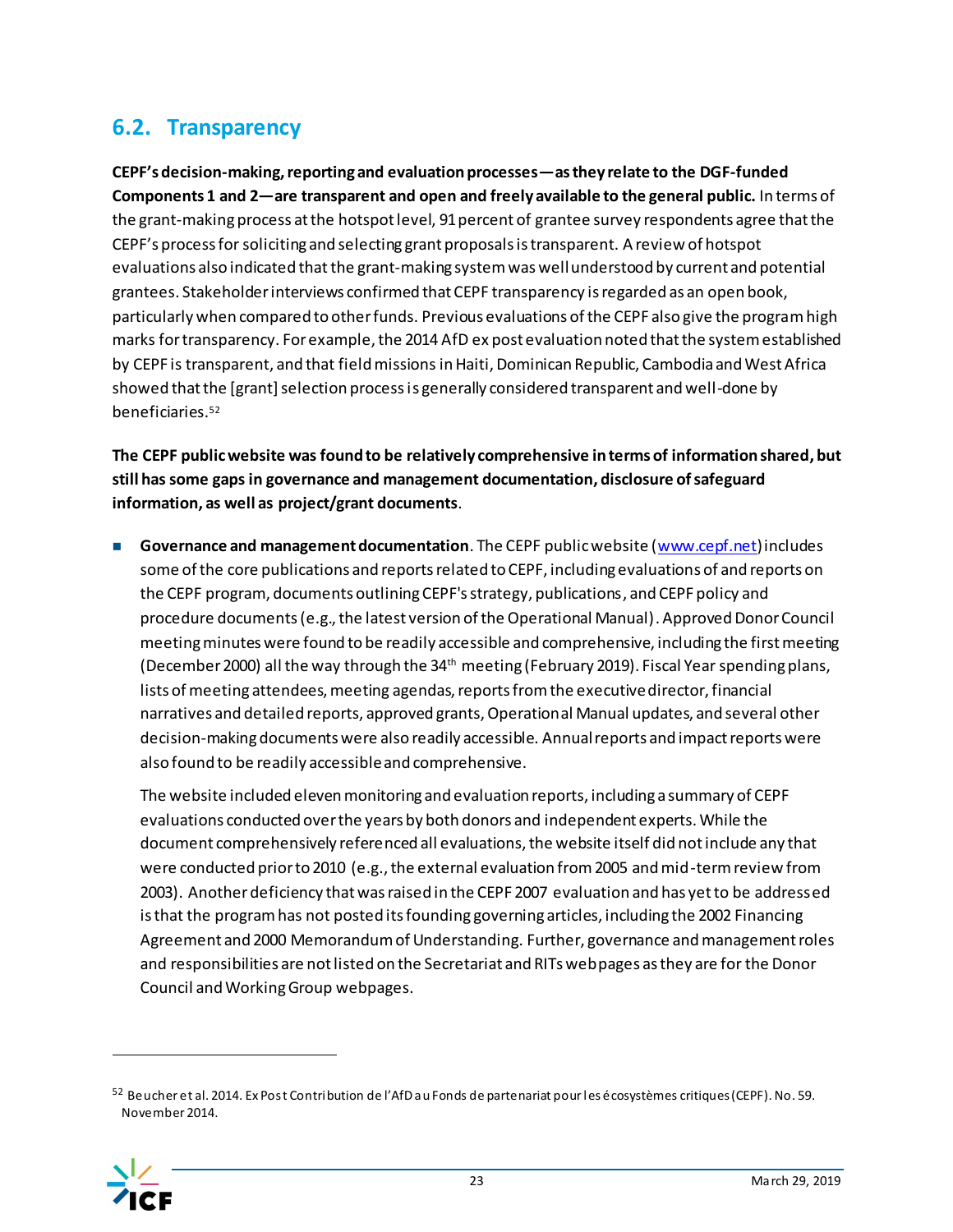- **Project/grant documents**. All CEPF grant recipients are required to complete a final project report that detailsthe investment's results and lessons learned. A review of a sample of grants in the Western Ghats suggests that while final project reports have been filed, as required, and are available from the Secretariat, they are not consistently available on the CEPF website.
- **Disclosure of safeguard information**. According to the CEPF Environmental and Social Management Framework (ESMF), the Secretariat is required to disclose information of approved sub-projects, including any safeguard issues, through its website. The website must also list contact information where interested stakeholders can inquire further documentation and raise their concerns or recommendations to the CEPF Secretariat—a requirement that is met through this grievance mechanism[: https://www.cepf.net/grants/grievance-mechanism](https://www.cepf.net/grants/grievance-mechanism). Disclosure of safeguard issues on the CEPF website is not comprehensive, but the Secretariat is working to adhere to the framework requirement<sup>53</sup> (see also Sectio[n 7.1.3](#page-36-0)).

**A review of Ecosystem Profiles on the CEPF website indicated that they are readily available and accessible to CEPF's diverse stakeholders**. In 2009, it was agreed that CEPF would make more documentation, particularly on vegetation maps and other inputs to all profiles, publicly available on its website.<sup>54</sup> A review of the 22 hotspots currently or previously invested in by CEPF during this evaluation period revealed that all Ecosystem Profiles and their sources are posted and publicly available on the CEPF website. Profile materials are available in a total of 13 languages, including English, French, Indonesian, Burmese, Chinese, Khmer, Lao, Thai, Vietnamese, Portuguese, Spanish, Arabic, and Russian.

## <span id="page-25-0"></span>**6.3. Accountability**

**CEPF governance and management bodies are found to be accountable to donors, grantees, RITs, and other stakeholders through the CEPF's participatory engagement process**. Evidence from stakeholder interviews indicate that CEPF's approach is not based on a predetermined agenda, but rather on a shared vision to advance conservation in consultation with the broader community (academia, civil society, government, etc.). As outlined in Section 3.3 of the Operational Manual, the CEPF approach to stakeholder participation includes a commitment to: the broad involvement of many regional actors in the preparation of every Ecosystem Profile; subsequent, frequent information exchange and collaboration among the CEPF Secretariat, RITs, project applicants and implementers, and stakeholders affected by CEPF-supported projects with regard to critical decisions, including investment strategies, project design, implementation, and evaluation; and participation from varied stakeholders participating in mid-term and final assessments of Ecosystem Profiles.

Interviewees cited several examples that demonstrated CEPF has complied with its participatory approach mandate. For instance, the Secretariat noted that the second strategy for the Mediterranean Basin engaged more than 50 stakeholders in 17 workshopsto define common priorities to protect its

<sup>54</sup> World Bank. 2009. Second Critical Ecosystem Partnership Fund (CEPF2) Aide Memoire. Supervision Mission: December 2009.



<sup>53</sup> World Bank. 2012. Second Critical Ecosystem Partnership Fund (CEPF2) Aide Memoire. Supervision Mission: July 18, and October 19-24, 2012.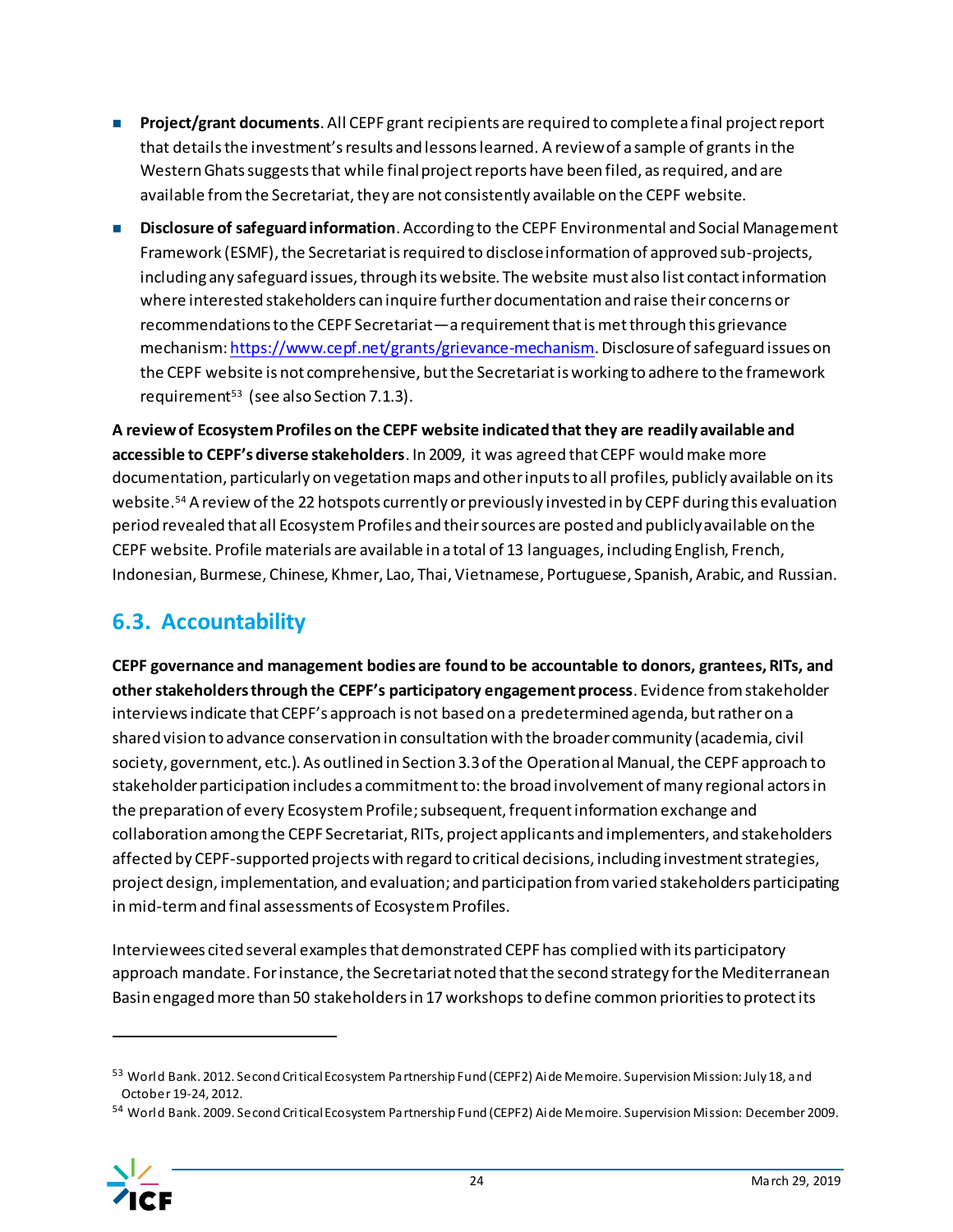unique biodiversity, and the Caribbean consulted over 200 stakeholders. The Western Ghats and Wallacea hotspot evaluations also touch on the importance of collaboration between grantees, NGOs, government, academia, and the private sector. Likewise, according to the minutes of the 21<sup>st</sup> Donor Council meeting, representatives of local stakeholder groups, the governments of the three countries of the hotspot, and international, national and grassroots NGOs and academia attended a regional workshop in Honiara for the profiling process that took place in the East Melanesian Islands Hotspot. <sup>55</sup> In the minutes of the 22<sup>nd</sup> Donor Council meeting, the Secretariat also noted how CEPF has engaged frequently with other donors—the private sector, foundations, bilateral and multilaterals—about the Ecosystem Profiles, and through an emphasis on building a common vision for the civil society in the regions where CEPF works, other donors have begun to see the value of participating in CEPF efforts and adopting the Ecosystem Profiles as their own strategies. This has occurred in both the Mediterranean region and in the Indo-Burma Hotspot. 56

**CEPF governance and management units are accountable to beneficiaries through its grievance mechanism and implementation of safeguards**(see also Sectio[n 7.1.3\)](#page-36-0). According to the program's grievance mechanism, CEPF will provide a written explanation to all applicants whose proposals are unsuccessful, and interviews and fieldwork indicated that this practice is being followed. Applicants are encouraged to contact the relevant RITor CEPF grant director if they have additional questions about the decision. If the applicant is not satisfied with the response, a grievance may be submitted to CEPF's executive director by email or mail. With regard to implementation of safeguards, local communities and other interested stakeholders may raise a grievance, at any time, to the applicant/grantee, the CEPF Secretariat or the World Bank.<sup>57</sup> Four grievances were logged during the DGF period under review.

**CEPF governance and management units are accountable to donors through quarterly reports to donors, Donor Council meetings, and Working Group meetings**. A desk review of quarterly reports and meeting minutes supports the finding that CEPF governance and management units are fulfilling their obligations to donors, as mandated by the Operational Manual.

### <span id="page-26-0"></span>**6.4. Fairness**

**Grantees, for the most part, have fair and equal opportunity to receive benefits from the CEPF.** In accordance with the DGF grant agreement, grants were awarded on a competitive basis guided by agreed priorities identified in the Ecosystem Profiles. The grant-making process is clearly defined in the CEPF's Operational Manual.

Eighty-nine percent of survey respondents agree that CEPF's process for soliciting and selecting grant proposals is fair. In addition, 83 percent of respondents agree that they have equal opportunity to

<sup>57</sup> CEPF Grievance Mechanism is available a[t: https://www.cepf.net/grants/grievance-mechanism](https://www.cepf.net/grants/grievance-mechanism).



<sup>&</sup>lt;sup>55</sup> CEPF/DC22/3. Critical Ecosystem Partnership Fund Twenty-first Meeting of the Donor Council Conservation International, Arlington, VA. 11 June 2012.

<sup>&</sup>lt;sup>56</sup> Critical Ecosystem Partnership Fund Twenty-second Meeting of the Donor Council Conservation International, Arlington, VA. 18 December 2012.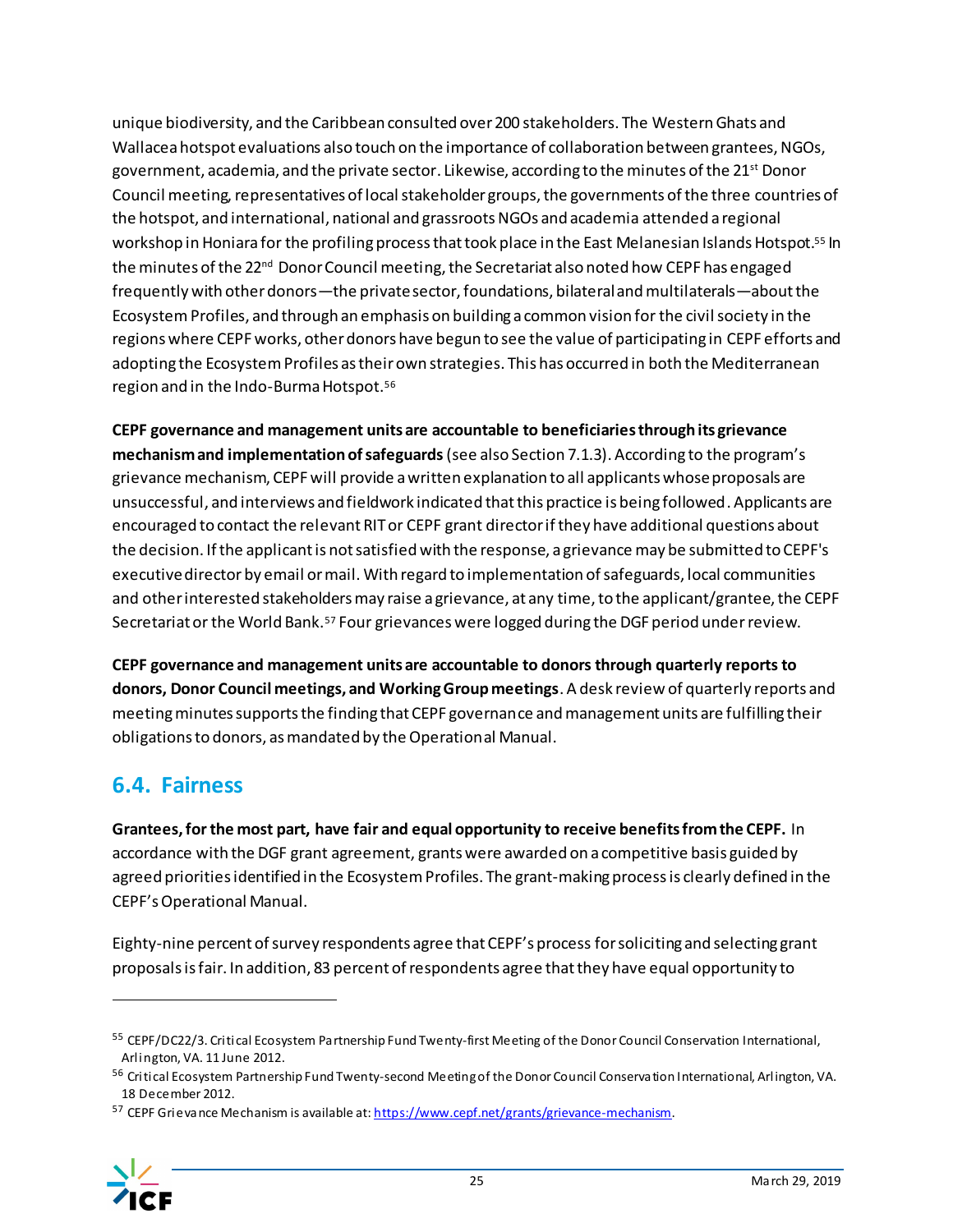access the CEPF, compared to other eligible grant applicants. Interviews furthersupport this finding. RITs and the Secretariat describe wide-reaching approaches to raise awareness of calls for proposals, selecting locally-informed channels for dissemination. Evidence from fieldwork and hotspot assessment reports point to the frequent use of panel approaches for selecting grant proposals, often including experts from the RIT as well as external experts. In the Western Ghats, for example, a process was put in place for shortlisted applicants to deliver an in-person presentation and be subject to questions from the panel. This process was perceived as increasing the fairness and transparency around the grantmaking process, as well as applying more rigor to the review process. RITs have also worked with applicants to build their proposal writing capacity to ensure fairness. However, as noted in the 2014 AfD ex post evaluation, it has been mentioned several times that the call for proposal system is difficult to access for small local NGOs. 58

**A key consideration around fairness is the ability of local or national NGOs to access CEPF funding, and over the DGF-funded period, there has been an increasing trend in awarding grant financing to these groups**. About a year and a half prior to the start of this evaluation period, the largest share of the grant financing had been awarded to international NGOs (55 percent of the total as of March 2007).<sup>59</sup> During this evaluation period, the largest share of grant financing had been awarded to national or local NGOs (51 percent of the total). As shown i[n Figure 2](#page-28-0) below, the last three years of this evaluation period, in particular, had a high share of financing awarded to national or local or national NGOs (69 percent in 2015, and 56 percent in both 2016 and 2017).

<sup>59</sup> Independent Evaluation Group (IEG). 2007. Critical Ecosystem Partnership Fund. Global Program Review. Volume 2. Issue 1. November 7, 2007.



<sup>58</sup> Beucher et al. 2014. Ex Post Contribution de l'AfD au Fonds de partenariat pour les écosystèmes critiques (CEPF). No. 59. November 2014.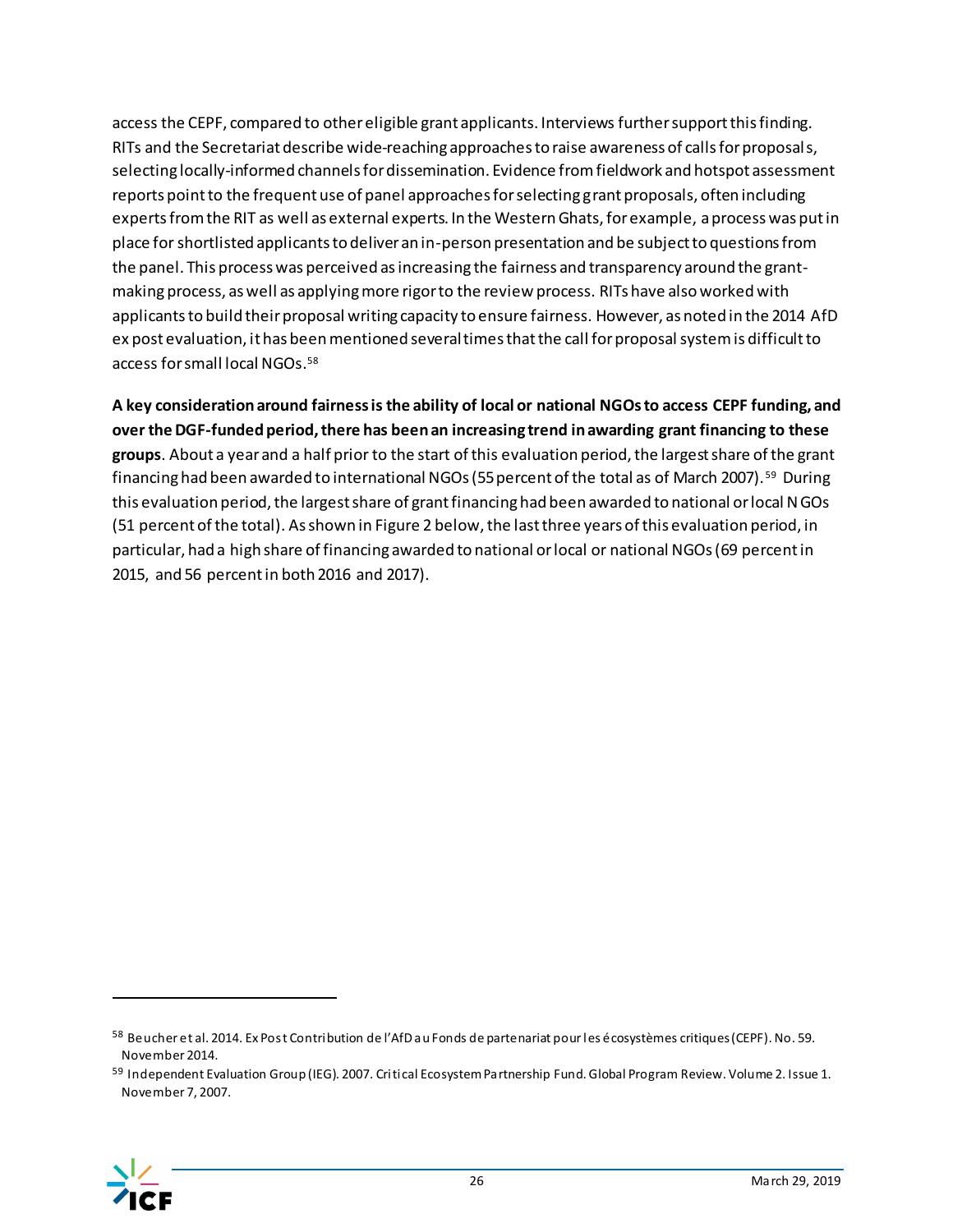<span id="page-28-0"></span>

**Figure 2. Grant Financing Awarded by Stakeholder, 2008-2017**

In terms of the number of grants awarded to national or local NGOs versus international NGOs, 68 percent went to national or local NGOs. In 2017, 76 percent were awarded to national or local NGOs while only 24 percent were awarded to international NGOs. The number of large versus small grants were split 50-50 during this evaluation period, with an average grant size of \$100,600. <sup>60</sup>

Maputaland-Pondoland-Albany, Wallacea, and the Western Ghats had a notably high number of national or local grants awarded.<sup>61</sup> Fieldwork conducted for this evaluation in the Western Ghats and Tropical Andes found evidence of a large proportion of resources being directed to local or national organizations, which can be attributed in part to the prevalence of dynamic and committed CSOs working on conservation issues in these areas.

As noted in the 2014 AfD ex post evaluation, the high proportion of funding going to international NGOs is usually justified by the lack of local capacities to implement particularly large projects. Often only international NGOs, long-established in the countries and well connected, have capacity to design and implement numerous and large programs, or even to intervene on a regional scale.<sup>62</sup> A review of hotspot evaluations found that the in the Eastern Afromontane hotspot, there is a relatively large proportion of international grantees compared to local grantees; thisis explained by the fact that the RIT is not physically present throughout the large hotspot and many of the KBAs are remote. However, the international organizations have a long-term local presence and are staffed largely by local personnel.

**Much has been done over the course of this evaluation period to address the potential conflict of interest posed by CI's position within CEPF**. The CEPF 2007 evaluation found that CI's dual role as manager of the grants program and as a potential grantee presents a potential conflict of interest. The

<sup>62</sup> Beucher et al. 2014. Ex Post Contribution de l'AfD au Fonds de partenariat pour les écosystèmes critiques (CEPF). No. 59. November 2014.



 $60$  Based on data provided by the CEPF Secretariat. Includes grants with a start date of 2008 through 2017. Amounts are awarded amounts, not payments.

 $61$  Based on data provided by the CEPF Secretariat. Includes grants with a start date of 2008 through 2017. Amounts are awarded amounts, not payments.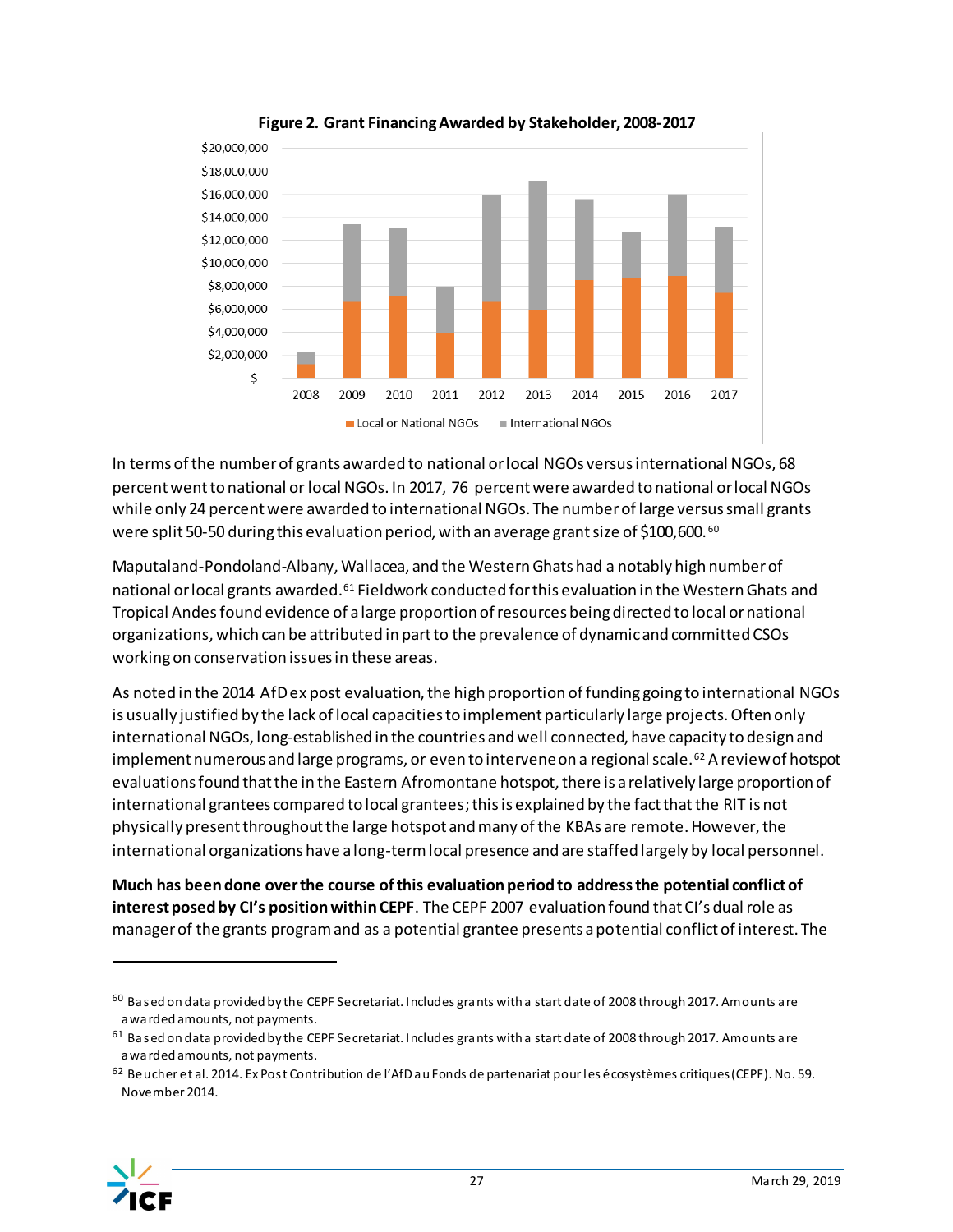evaluation noted that CEPF has taken steps to resolve this issue by limiting grants to CI to 50 percent of the total available and requiring them to undergo the same Council approval process as any other grant.<sup>63</sup> In 2010, the 18<sup>th</sup> meeting of the Donor Council noted that the amount of grant funding going to CI has been steadily decreasing. Further, the Secretariat and Donor Council agreed to only grant to the organization in cases where CI is clearly the best agency for the project, and noted thatthe approval process for grants to CI is now handled by the Working Group rather than the Secretariat. <sup>64</sup>

The 2014 AfD ex post evaluation noted that the positioning of CI within CEPF, globally and locally, has improved significantly (i.e., reduction of CI's share in grants allocated, greater openness and transparency), but remains, for some, a little problematic, because CI often keeps a prominent place in hotspots supported and necessarily benefit from inside information. <sup>65</sup>

## <span id="page-29-0"></span>**6.5. Influence of DGF-Funded Portion of the Program**

**Ecosystem sub-grants were the core strategy of CEPF, and DGF funds went directly to that core purpose**.Given the pooled nature of funds and the equal voices of donors, stakeholders found it difficult to attribute influence on the strategic focus of CEPF to the DGF-funded portion of the program. The DGF contributed to two of the four core components of the CEPF program. In total, DGF funding accounted for approximately one-fifth of total grant funding over the DGF-funded period (see Sectio[n 5\)](#page-16-0).

**Some stakeholders suggested that the World Bank may have added a sense of credibility to the program that led to attracting other donors and funding**. The World Bank has been one of CEPF's longest standing partners and played a fundamental role in the emergence of the partnership. Having a multilateral development bank (MDB) onboard was thought to be instrumental by some in attracting otherdonors who have confidence in World Bank approaches. The World Bank IEG's 2010 Evaluation of GRPPs also found the World Bank's leverage for CEPF to be "substantial." 66

**Evidence suggests that the World Bank had a strong influence on shaping CEPF policies and procedures**. For example, the World Bank placed a strong emphasis on safeguards that led to the development of the Pest Management Plan for CEPF. The World Bank has had more influence than other donors in terms of its ability to apply its fiduciary rules and regulations to the CEPF. CEPF put in place financial management systems that met the Bank's financial management requirements, including financial and programmatic risk capabilities.

**With regards to DGF eligibility criteria, the World Bank's influence was found to be modest in terms of promoting partnerships**. In the 2015 World Bank Implementation Completion and Results Report, it was

<sup>66</sup> IEG (Independent Evaluation Group). 2010. *The World Bank's Involvement in Global and Regional Partnership Programs: An Independent Assessment*. Washington, DC: World Bank.



<sup>63</sup> Independent Evaluation Group (IEG). 2007. Critical Ecosystem Partnership Fund. Global Program Review. Volume 2. Issue 1. November 7, 2007.

<sup>64</sup> Eighteenth Meeting of the Donor Council. Nagoya, Japan. 26 October 2010.

<sup>65</sup> Beucher et al. 2014. Ex Post Contribution de l'AfD au Fonds de partenariat pour les écosystèmes critiques (CEPF). No. 59. November 2014.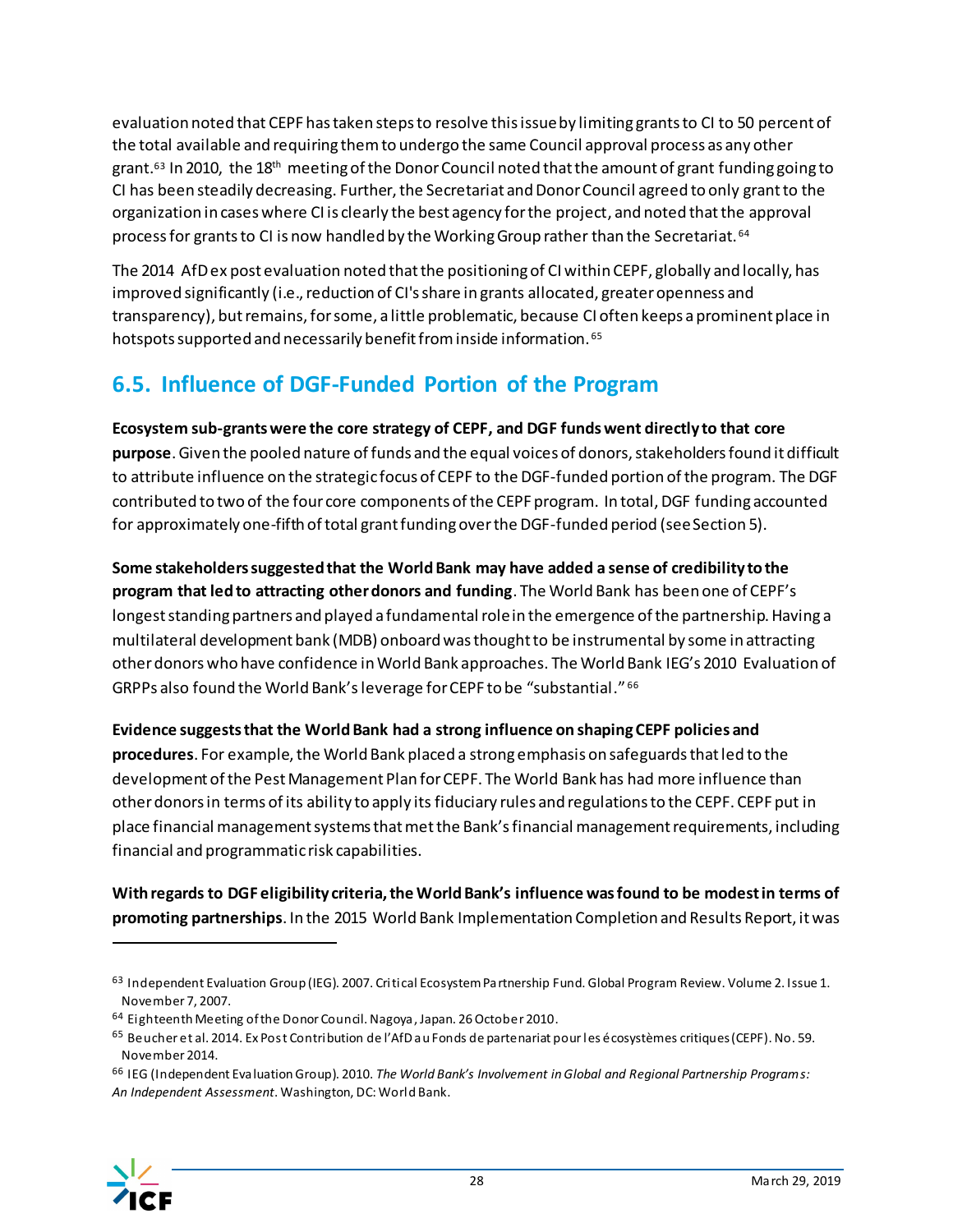also noted that supervision fell short with regard to the aim of fostering strategic links with other relevant Bank operations in the regions, which was a carry-over issue from the CEPF's first phase. Although input on Bank programs was contributed to each new ecosystem profiling exercise, and Project Aide Memoires repeatedly encouraged cooperation with Bank regional staff to encourage integration of CEPF efforts into broader World Bank country assistance strategies, little progress was noted. Efforts were inconsistent across hotspots. This is considered a moderate shortcoming given that the potential for innovative donor partnership was a key justification for the Bank's involvement in CEPF Phase II.<sup>67</sup>

## <span id="page-30-0"></span>**7. Risk Management and Sustainability**

*Evaluation Question: To what extent has the WB/DGF-funded portion of the program identified and effectively managed any risks to the program?*

#### **Key Findings:**

- The program risks associated with the CEPF approach were appropriately identified, and measures were put in place to effectively manage those risks. The risk tolerance has not been fully agreed among partners, however, causing some tensions.
- At the grant-level, appropriate processes were in place for the CEPF Secretariat and RIT to manage grantlevel technical and financial risks. Financial risk management was found effective for most of the DGF grant period, although in the later years of the grant, some concerns were raised about the adequacy of financial supervision.
- **The CEPF Secretariat and the World Bank took appropriate measures to ensure safeguard compliance** across the CEPF project, and these measures have adapted over time to address evolving guidance from the World Bank. As a result, compliance with safeguards was generally found to be satisfactory, although disclosure of safeguard instruments is still not comprehensive on the CEPF website.
- **•** The DGF-funded period was marked by a growing emphasis on and evolving strategies to promote sustainability. Fieldwork for recent evaluations and assessments offer some promising, though limited, observations on the post-investment sustainability of CEPF's results in each hotspot. Inadequate evidence was available on the effectiveness of the consolidation approach in terms of sustainability.

### <span id="page-30-1"></span>**7.1. Risk Management**

### <span id="page-30-2"></span>**7.1.1. Program-level risk management**

**The program risks associated with the CEPF approach were appropriately identified, and measures were put in place to effectively manage those risks.** At the start of the DGF-funded period, the World Bank's Quality Enhancement Review (QER) in 2007 identified moderate hotspot-level risks associated with insufficiency of local capacity in terms of grantees and RITs, unfavorable economic and governance conditions, regional conflicts, difficulties engaging all hotspot stakeholders, and potential of funding shortfalls. Operational risks were also identified related to the possibility that CEPF would not adequately enforce Bank safeguard policies, and the potential conflict of interest associated with CI

<sup>67</sup> World Bank. 2015. Implementation Completion and Results Report on a Grant in the Amount of 20.00 Million to Conservation International for a Critical Ecosystem Partnership Fund 2 Project. September 30, 2015.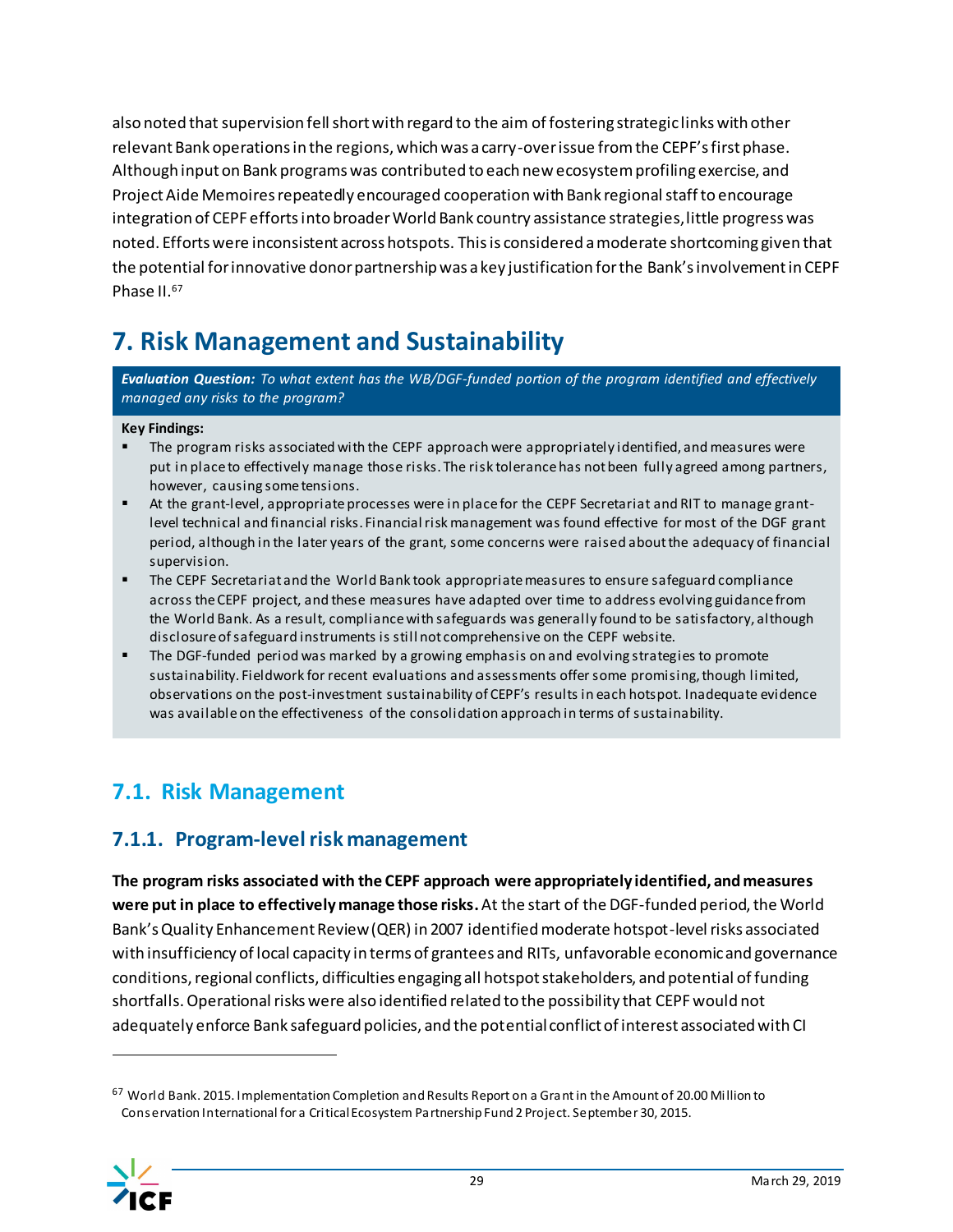implementing CEPF grants. Over the course of the DGF-funded period, these risks were appropriately managed, with policies and measures put in place to mitigate them, as evidenced below.

◼ **Insufficiency of local capacity.** The risk of insufficient capacity in local grantees and RITs was adequately managed throughout the DGF-funded period. The CEPF's Operational Manual includes financial management and procurement procedures, among other control mechanisms, that provide the basis for building sufficient capacity in the RITs and grantees. At the RIT level, potential risks associated with the capacity of the RIT were considered in detail by the Working Group in reviewing applicant proposals for RITs. New RITs are trained by the CEPF Secretariat, with a week-long workshop covering all facets of CEPF: its policies, grant-making cycle, environmental and social safeguards, procurement, strategies for reaching and building civil society capacity, communications and outreach, gender, monitoring and evaluation, and the roles and responsibilities of the RIT versus the Secretariat. Additional and refresher training has also been offered during some Secretariat supervision missions to the RIT, and when possible, deficiencies were identified (e.g., in the case of financial risk management associated with the Caribbean RIT). The Secretariat has also provided important implementation support for the RITs throughout the hotspot investment period, building the capacity of the RIT through a mentoring relationship.<sup>68</sup> Later in the DGF-funded period, the CEPF Secretariat also held RIT exchangesto share experiences and learning, and to build capacity among RITs.

Over the DGF-period, some divergent opinions were raised about the sufficiency of the training and budget for RITs to ensure compliance with safeguards and financial tracking, including by the CEPF Secretariat and the RITs themselves. For instance, the Evaluation of Lessons Learned in the Caribbean Hotspot notes that "the RIT did notreceive sufficient training in safeguards." The Eastern Afromontane hotspot assessment, as well as the independent evaluation conducted by GLISPA, also found that the current allocation of time and resources for RIT staff to spend on their work is insufficient. In contrast, in the Western Ghats, training and resources offered to the RIT were found to be sufficient.

At the grantee level, both the RITs and Grant Director have supported capacity building in the grantees, to ensure that even small CSOs that are receiving their first international donor funding from CEPF are able to meet the financial management, safeguard, and monitoring and reporting requirements. Hotspot assessment reports have pointed to a range of capacity building efforts, from trainings or workshops prior to the issuance of calls for proposal, to working with potential grantees to develop more workable grants and mitigate risks, to continued support during grant implementation for monitoring and reporting and adaptive management. Capacity building is a core objective of the CEPF; see also Sectio[n 4.2](#page-14-0)on increasing national and local capacity for biodiversity conservation.

<sup>&</sup>lt;sup>68</sup> ICF. 2017. Institutional Assessment to Inform the Design of a World Bank Project in Support of the Objectives of the Critical Ecosystem Partnership Fund: Assessment Report. Prepared for the World Bank. May 10, 2017.

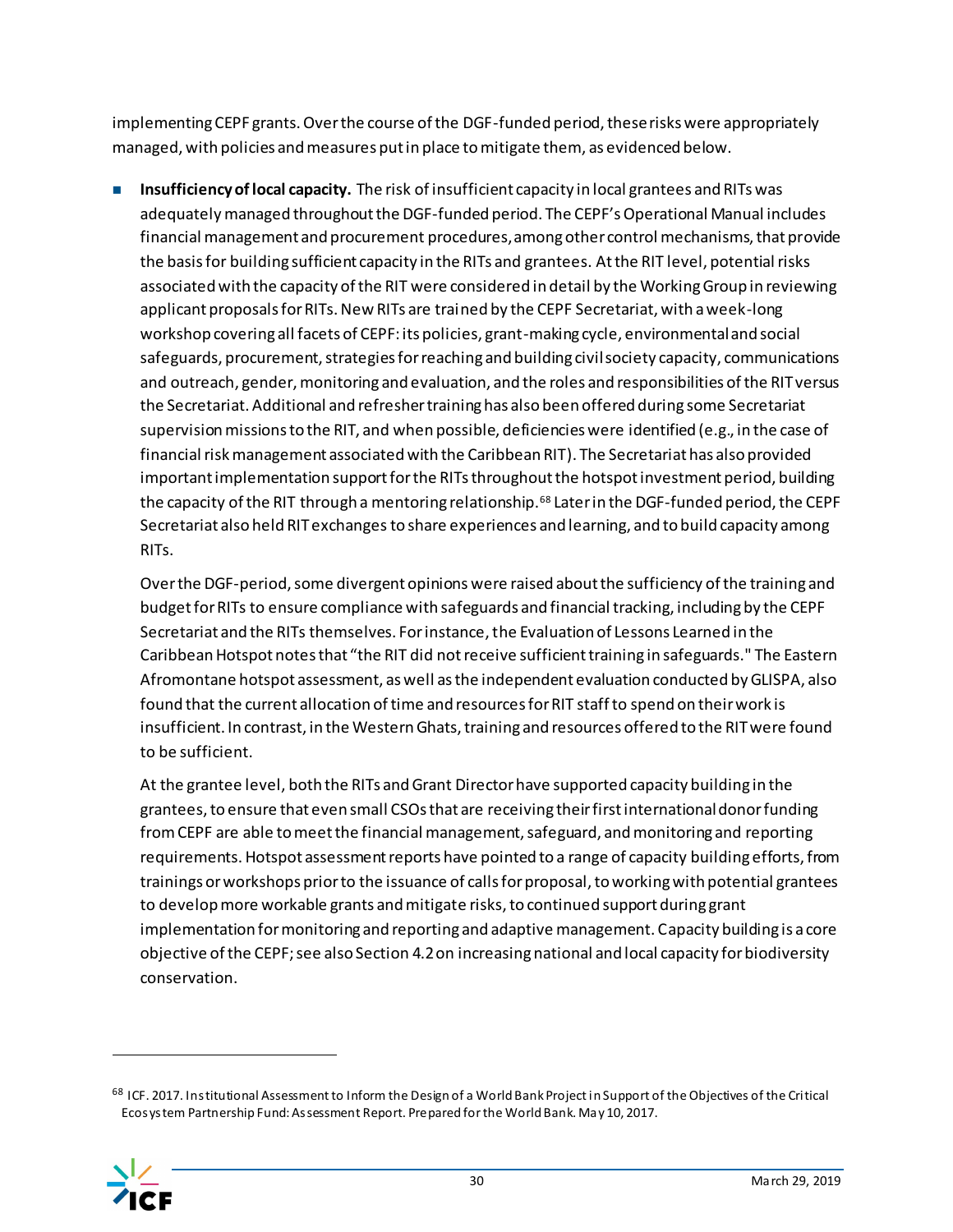■ Unfavorable economic and governance conditions and regional conflict. Socio-political risks are considered through the process for determining which hotspots to invest in, as well as the formal ecosystem profiling exercise. During the DGF-funded period, the Donor Council and the Working Group assessed potential risks in terms of economic and governance conditions in selecting new hotspots for investment. For example, in 2012, when considering potential investment in the Cerrado and Mountains of Central Asia, the Donor Council instructed the Secretariat to prepare an assessment of political economy considerations that might positively or negatively affect impact achievement in those areas. These findings were presented to the Donor Council and helped inform the selection of a hotspot for investment.

The CEPF also faced conflict-related risk concerns in the Eastern Afromontane and the Mediterranean Basin that impeded the Fund's ability to invest in certain countries, as well as the ability of CSOs to participate in the program. The CEPF's hotspot approach helped to mitigate the impact of these risks on outcome achievement, by working across the remainder of the hotspots and using small grants to expand networks and build capacity.<sup>69</sup>

- **Difficulties engaging all hotspot stakeholders.** This risk was reasonably mitigated through the consultation processes employed during the preparation of the Ecosystem Profiles, as well as the multiple channels and mediums used for communication of open calls for proposals. In some hotspots, the RITs missed opportunities to reach out to some very local civil society groups because of funding limitations (see discussion above).
- **Potential of funding shortfalls.** At the individual grant level, significant funds were leveraged across the hotspots (see Sectio[n 5.1\)](#page-16-1). The risk of funding shortfalls was also mitigated by the actions of the Secretariat over the DGF-funded period. A previous evaluation found that the Secretariat actively explored and pursued strategies for fundraising, both at the program level and in individual hotspots to augment CEPF funding and support a broader use of the Ecosystem Profiles. During the DGF period, the Secretariat sought to expand or reconfirm commitments from existing donors, strategically searched for new donors (including bilateral, private foundations, and private sector), and submitted successful funding applications to regional donors (e.g., \$2.8 million from Margaret A. Cargill Foundation).<sup>70</sup> While the Secretariat had these successes in mobilizing financing, the DGFfunded portion of the program still represented a higher percentage of total donor contributions than recommended by the DGF eligibility criteria (see Sectio[n 5](#page-16-0)on Efficiency).
- ◼ **Inadequate enforcement of safeguard policies.**Overall, the CEPF Secretariat and the World Bank took appropriate measures to ensure safeguard compliance across the CEPF project. The findings related to risk management and safeguards are presented in Sectio[n 7.1.3](#page-36-0)below.

 $^{70}$  ICF. 2017. Institutional Assessment to Inform the Design of a World Bank Project in Support of the Objectives of the Critical Ecosystem Partnership Fund: Assessment Report. Prepared for the World Bank. May 10, 2017.



 $69$  ICF. 2017. Institutional Assessment to Inform the Design of a World Bank Project in Support of the Objectives of the Critical Ecosystem Partnership Fund: Assessment Report. Prepared for the World Bank. May 10, 2017.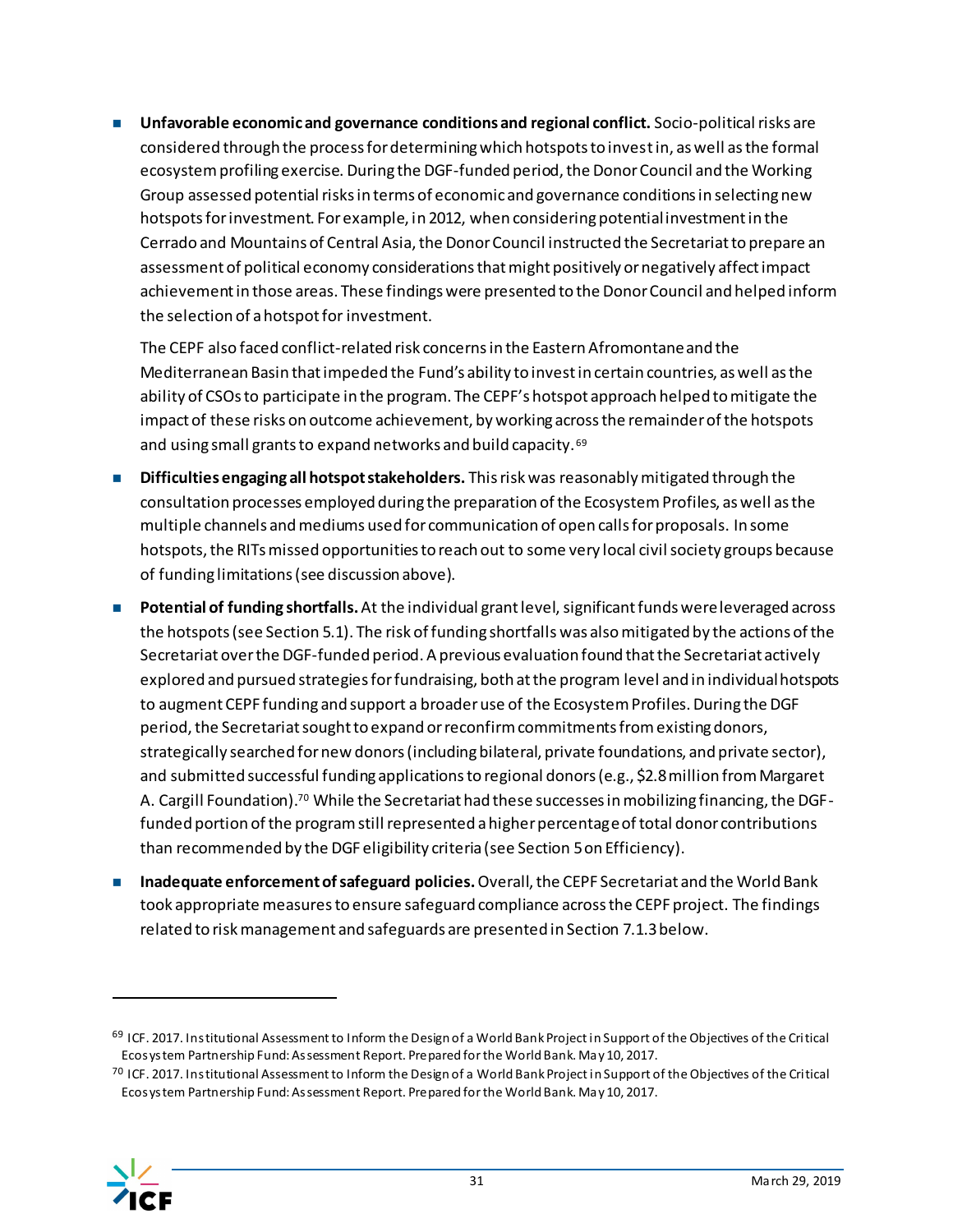■ **Potential conflict of interest with CI implementing CEPF grants.** Procedures were put in place for addressing conflict of interest, and previous evaluations indicate that the relationship between CEPF and CI has changed significantly in the past five years; now, there is more distance between the organizations and much less funding has been awarded to CI (see also Sectio[n 6.4](#page-26-0)on Fairness). 71,72

**Overall, multiple evidence sources have recognized the program risks associated with CEPF's model for biodiversity conservation, and deemed them reasonable based on the potential reward associated with calculated risk-taking.** The CEPF approach—working in developing countries, and sometimes in fragile and conflict-affected states, often with low-capacity or nascent CSOs, who may even be receiving their first funding from an international donor—necessarily involves some risk. In the DGF grant period, this was an explicit goal in the Strategic Framework for Phase II, which stated that CEPF "will directly benefit national and local groups that many donors have found difficult to reach," with a target of 50 percent of global grant funds allocated to local CSOs. The CEPF has shown a willingness to grant to and invest its financial and human resources (primarily through the RITs) in CSOs that have low capacity, but may have good ideas and growth potential. Many of CEPF's grantees have never received international funding before; in Maputaland, for example, approximately 40 of 60 grantees were in this constituency. At the hotspot level, CEPF stakeholders have acknowledged the potential trade-offs in risk and reward; for example, in Donor Council and Working Group discussions considering investment in the Cerrado and the Mountains of Central Asia, the Cerrado was considered lower risk, lower reward, while Central Asia could have a higher risk and potentially higher reward.

<sup>72</sup> ICF. 2017. Institutional Assessment to Inform the Design of a World Bank Project in Support of the Objectives of the Critical Ecosystem Partnership Fund: Assessment Report. Prepared for the World Bank. May 10, 2017.



<sup>71</sup> Beucher et al. 2014. Ex Post Contribution de l'AfD au Fonds de partenariat pour les écosystèmes critiques (CEPF). No. 59. November 2014.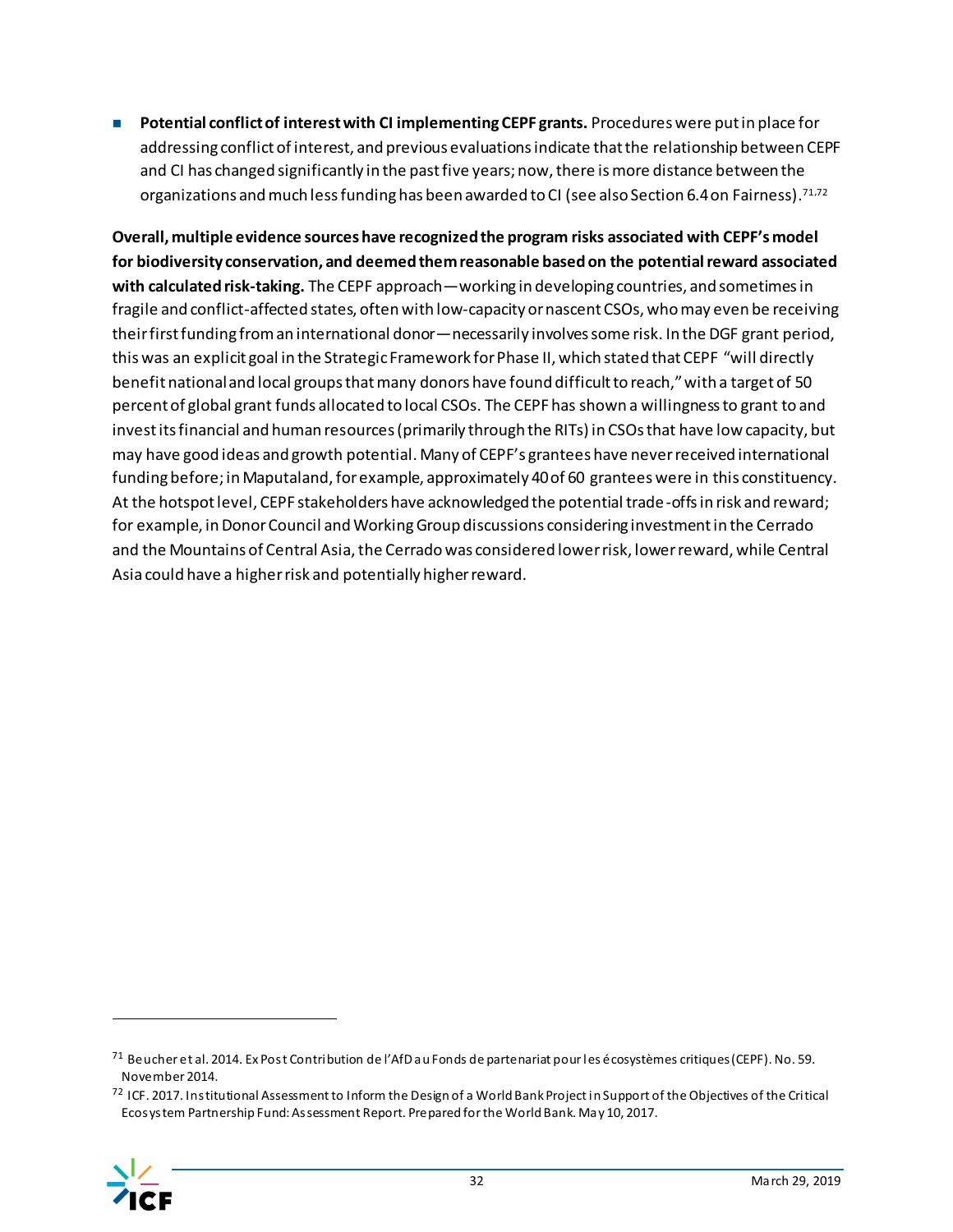In 2010, an independent evaluation found that the CEPF approach of calculated risk-taking in investments worked well from 2001-2010, and recognized the value of CEPF'sinvestmentsin areas of risk and uncertainty, where other donors may not venture. The 2015 institutional review also found local, nascent organizations being strengthened by CEPF's interventions during its fieldwork in the

Mediterranean and Madagascar hotspots. This final evaluation's fieldwork also demonstrates the benefits and trade-offs of risk-taking (se[e Box 1](#page-13-0) above on the Shencottah Gap an[d Box 3\)](#page-34-1).

**The risk tolerance, however, has not been fully agreedamong its partners, which has begun to cause some challenges at the end of the DGFfunded period.** Desk analysis and interviews revealed some differences in the attitude toward risk in the CEPF, which bring difficulties for managing a pooled core fund. In particular, the topic of risk tolerance was discussed at recent Working Group and Donor Council meetings, and a paper was prepared by the Secretariat asking for guidance from the governing body on how to manage risk without losing the ability to grant to high-risk local and national CSOs.

#### <span id="page-34-1"></span>**Box 3: From "high-risk" grantee to hotspot hero**

In the Western Ghats, the evaluation team met with the CEPF grantee Arulagam, a small local NGO in India that was ranked high for financial risk in 2009. Arulagam was supported by the RIT in building its capacity, as well as partner NGO (another CEPF grantee) that served as a peer mentor. Arulagam's Secretary, Bharathidasan Subbaiah was ultimately selected as a biodiversity hotspot hero, as well as the nodal agency for South India vulture conservation, and has achieved remarkable results (see als[o Box 4\)](#page-41-0). Since the initial support and financial management capacity building from CEPF, as well as continued support from the RIT manager to review funding proposals, Arulagam has received financial support from Saving Asia's Vulture from Extinctions (SAVE), Oriental Bird Club, Royal Society for the Protection of Birds, Mohamad bin Zayd Species Conservation Fund, Rufford Foundation, Ashirvadam Foundation, Disney Conservation Fund, and the World Wildlife Fund – India.

### <span id="page-34-0"></span>**7.1.2. Grant-level risk management**

*Sources:* Evaluation interviews.

**Appropriate processes were in place for the CEPF Secretariat and RIT to manage grant-level technical and financial risks.** Technical risks were managed through the grant proposal selection process, as well as supervision carried out by the Secretariat and the RITs at the hotspot level. Multiple assessments have found the extent of technical risk management sufficient in the hotspots reviewed. In most hotspots, grant proposals are reviewed by a committee of experts that includes both RIT staff and external, regional experts. For example, in the Western Ghats, grant proposals were reviewed by a panel of internal (RIT) and external experts; and after the first round of granting, a process was put in place for shortlisted applicants to deliver an in-person presentation and answer questions from the panel, including questions around technical delivery risks, such as the feasibility of obtaining necessary permissions or permits. In Indo-Burma, all grants were subject to technical review by at least two experts.<sup>73</sup>

Grant directors undertake at least two supervision missions per year to each hotspot. Interviews and previous evaluations indicate that, in the hotspots reviewed, nearly all grants were subject to technical

<sup>73</sup> World Bank. 2009. Second Critical Ecosystem Partnership Fund (CEPF2) Aide Memoire. Supervision Mission: December 2009.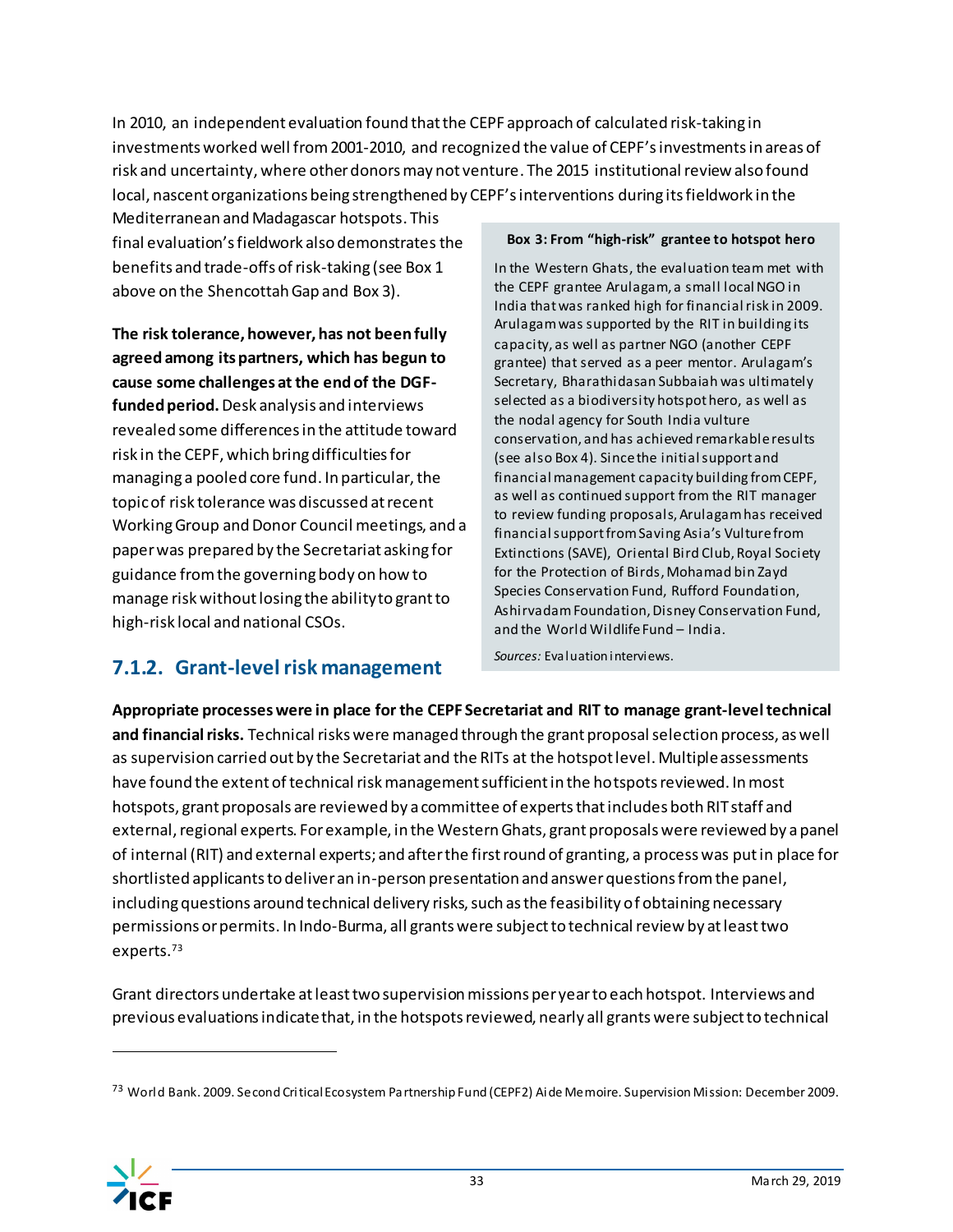supervision visits during their lifetime. In the Mediterranean, either the Secretariat, RIT, or both had conducted supervision missions or grantee meetings with all large grantees,<sup>74</sup> and most large grantees had multiple interactions. Nearly all grants in Indo-Burma and the Western Ghats were subject to site visits, according to the RIT manager and CEPF Secretariat. This level of technical supervision compares favorably with the GEF's SGP. The most recent evaluation of the SGP in 2015 found that 88 percent of projects sampled had at least one monitoring visit, down from 96 percent in 2008—largely attributed to resource constraints.<sup>75</sup>

During the DGF period, the CEPF Secretariat and RITs used CI's Grants Enterprise Management System (GEM) to manage their portfolio of grants and contracts.<sup>76</sup> This system allowed CEPF to track the full lifecycle of grants and to store documents and data.

For financial risk management of large grants, the CEPF Secretariat's Grant Management Unit<sup>77</sup> was responsible for due diligence procedures, as well as for financial management and supervision, during the DGF period. The Unit evaluated proposed grants against CEPF's eligibility requirements established by CI and the Fund's Donor requirements, and monitored and supported grantees' financial compliance throughout the life of a grant by reviewing financial reports and processing disbursements according to compliance policies. A financial risk questionnaire is applied for each grant, which informs the assignment of a risk rating (low, medium, high). The risk rating influences monitoring and reporting requirements. For example, while all grants must submit quarterly reports, high-risk grantees may be additionally asked to submit detailed transaction reports, bank reconciliations, an organizational audit, and sometimes are required to open separate bank accounts to hold their CEPF grant funds. The RITs held these same responsibilities for small grants, including developing a financial risk assessment process that they run for their small grants. All RITs were trained in fiduciary responsibilities and the CEPF Operational Manual upon selection. An additionallevel of supervision was applied by the CEPF Secretariat Grant Managers, who reviewed the RITs' small grants financial supervision reports on a quarterly basis.

**Financial risk management was found effective for most of the DGF grant period, although in the later years of the grant, some concerns were raised about the adequacy of financial supervision.**Although the CEPF Secretariat has primary supervisory responsibilities for grant-level financial management, the World Bank performed regular supervision of its DGF contribution to the CEPF, and aide -memoires generally describe satisfactory programmatic and financial risk management. An in-depth financial management assessment in 2011 found no issues, noting that the financial management system was

 $77$  As of 2017, the Grants Management Unit has been reorganized into a new CI Grants and Contracts Unit, to help strengthen the risk assessment and risk management practices, and standardize the monitoring protocols and tools. Four grants managers are dedicated to CEPF.



<sup>&</sup>lt;sup>74</sup> Based on supervision mission records provided by the RIT. One exception was one large grant in Lebanon for which security issues made it difficult to visit.

<sup>75</sup> GEF IEO and UNDP. 2015. Joint GEF-UNDP Evaluation of the Small Grants Programme. July 2015.

 $76$  Since the close of the DGF, CEPF has transitioned to a new system called "ConservationGrants."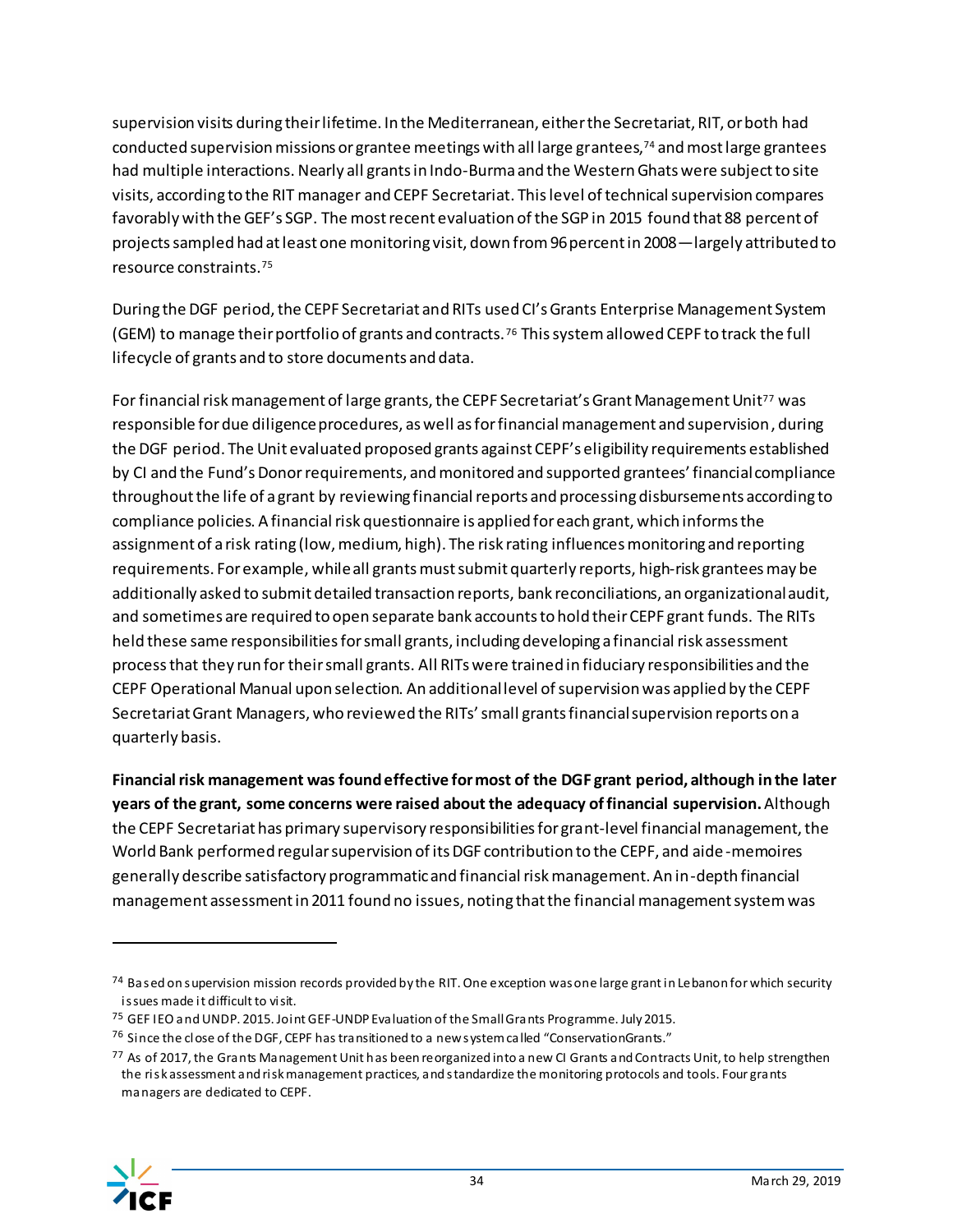adequate and producing understandable, relevant, and reliable financial information.<sup>78</sup> Financial management arrangements continued to proceed without noted issues through 2015. 79

In 2017, an In-Depth Fiduciary Review carried out by the World Bank found that the CEPF was not able to supervise the individual grants sufficiently and identified several cases of ineligible expenses. An independent evaluation also found that on-the-ground financial supervision by the CEPF Secretariat had been somewhat limited, due in part to the size of the grant-load for each Grant Manager.<sup>80</sup> From 2014-2016, 14 percent of large grants to non-RIT organizations (both by number and grant value) were visited by Grant Managers, and of these, about 50 percent of visits were to grants with low-risk ratings. Some financial supervision of large grants is also conducted by the Grant Directors, during their technical supervision visits.

From the World Bank side, fewer supervision missions were conducted than were called for (originally up to four hotspots per year), as the global scope of the project and limited management fees made this challenging. Field visits to the new hotspots began for the World Bank's mid-term review in 2011, with five hotspots visited in total during implementation.

### <span id="page-36-0"></span>**7.1.3. Safeguard compliance**

**The CEPF Secretariat and the World Bank took appropriate measures to ensure safeguard compliance across the CEPF project, and these measures have adapted over time to address evolving guidance from the World Bank.** The CEPF project originally triggered four World Bank safeguards—OP 4.01 (Environmental Assessment), OP4.36 (Forests), OP 4.10 (Indigenous Peoples), and OP 4.12 (Involuntary Resettlement)—and was categorized as Category "C" for its focus on conservation actions that offer positive environmental impacts. The CEPF's ESMF is based on the World Bank's environmental and social safeguard policies, as well as CI's policies. The CEPF Operational Manual included clear requirements that all individual CEPF grants be screened for safeguards and that appropriate mitigation measures be introduced and implemented through the grant's lifecycle, if necessary. The GEM system stores safeguard documents and facilitates checking of annual compliance with safeguard policies.

Additional measures were incorporated as new considerations arose, such as specific measures on social safeguards in the Operational Manual, an Indigenous Peoples Planning Framework and a Process framework for Involuntary Restrictions. Partway through the DGF grant period, in 2011, a fifth safeguard policy, OP 4.09 (Pest Management), was triggered with investments in island hotspots, where chemical pesticides and rodenticides are used within an integrated pest management approach to address invasive species on islands. A pest management section was subsequently prepared in 2012, the CEPF's

<sup>80</sup> ICF. 2017. Institutional Assessment to Inform the Design of a World Bank Project in Support of the Objectives of the Critical Ecosystem Partnership Fund: Assessment Report. Prepared for the World Bank. May 10, 2017.



I

<sup>&</sup>lt;sup>78</sup> World Bank. 2011. Second Critical Ecosystem Partnership Fund (CEPF2) Mid-term Review Mission: June 3-29, 2011.

<sup>&</sup>lt;sup>79</sup> World Bank. 2012. Second Critical Ecosystem Partnership Fund (CEPF2) Aide Memoire. Supervision Mission: July 18, and October 19-24, 2012.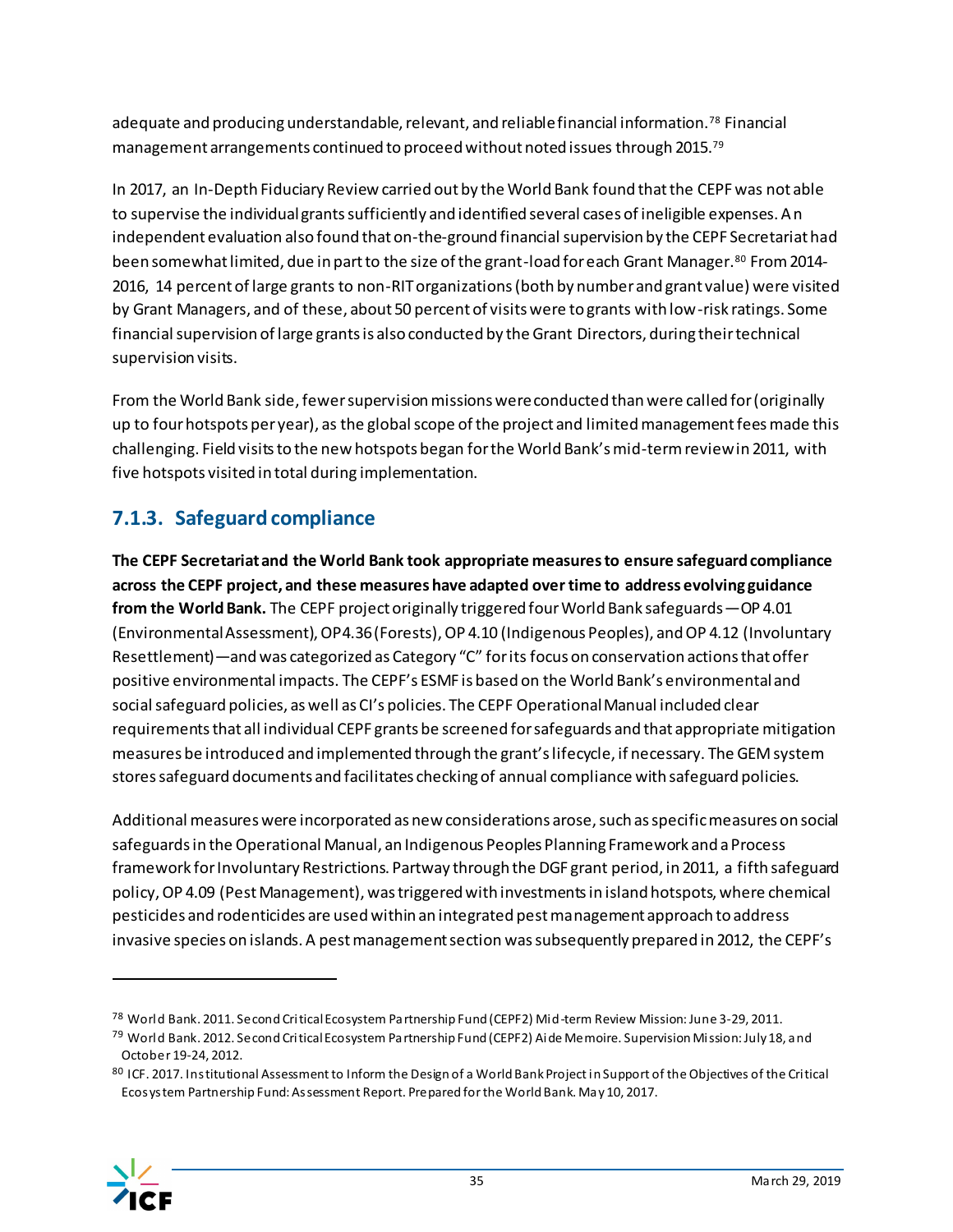ESMF was amended, and the CEPF project was re-categorized to Category B. The CEPF's ESMF requires the World Bank to review and approve the first two of each grant-level plans needed (e.g., Indigenous Peoples Plan, Pest Management Plan) prior to initiation of that particular grant. During the DGF-funded period, the World Bank reviewed and approved the first two Pest Management Plans.<sup>81</sup>

Multiple trainings on safeguards were provided over the course of the DGF grant period to the CEPF Secretariat and RITs. At the start of the grant period, in 2008, the World Bank provided a safeguards training course to CEPF staff. World Bank regional safeguards experts provided training to the RITs in Indo-Burma, the Western Ghats, and Polynesia-Micronesia. Safeguards compliance is part of the standard week-long training package for all new RITs, delivered by the CEPF Secretariat, and additional and refresher training is also offered as-needed during some Secretariat supervision missions to the RIT.<sup>82</sup> Following the triggering of the pest management safeguard policy, the World Bank agreed to work with the CEPF Secretariat to better prepare future RITs for identifying and supervising safeguard activities in individual grants, including by adding this to the ToRs for each RIT, and providing each RIT, upon its selection, with a World Bank-led training in how to identify and supervise safeguard actions in each grant.83,84 The World Bank held a training for the Eastern Afromontane RIT in 2012, and for the Maputaland-Pondaland-Albany RIT in 2013. The World Bank also provided a safeguards refresher training for all CEPF Grant Directors and RITs during an RIT Exchange meeting in 2013.

Safeguards have been monitored on several levels. At the individual grant level, grantees with safeguard Action Plans report every six months on their implementation. The RITs monitor implementation of safeguards through reporting, photo documentation, and periodic site visits to grantees. The CEPF Secretariat oversee safeguards during supervision missions of the RIT, as well as site visits to large grantees. CEPF Secretariat supervision reports include sections addressing safeguards.

**As a result of these measures, compliance withsafeguards was generally found to be satisfactory during the DGF grant period.** The most commonly triggered safeguards were on indigenous peoples and involuntary resettlement, with 134 approved large grants (35 percent) and 85 approved small grants (23 percent) triggering one or more safeguards during the period. Triggered safeguards have led to the preparation of 224 reports and/or management plans, with all required reports received by the CEPF Secretariat.<sup>85</sup> World Bank supervision missions, as well as the mid-term review, consistently found that

<sup>85</sup> January 1, 2009, to December 31, 2014, based on CEPF. 2015. CEPF and its Environmental and Social Management Framework: A Review of Policies, Processes and Implementation, 2009-2014. September 2015.



<sup>81</sup> CEPF. 2015. CEPF and its Environmental and Social Management Framework: A Review of Policies, Processes and Implementation, 2009-2014. September 2015.

<sup>82</sup> ICF. 2017. Institutional Assessment to Inform the Design of a World Bank Project in Support of the Objectives of the Critical Ecosystem Partnership Fund: Assessment Report. Prepared for the World Bank. May 10, 2017.

<sup>83</sup> World Bank. 2011. Second Critical Ecosystem Partnership Fund (CEPF2) Mid-term Review Mission: June 3-29, 2011.

<sup>84</sup> World Bank. 2012. Second Critical Ecosystem Partnership Fund (CEPF2) Aide Memoire. Supervision Mission: July 18, and October 19-24, 2012.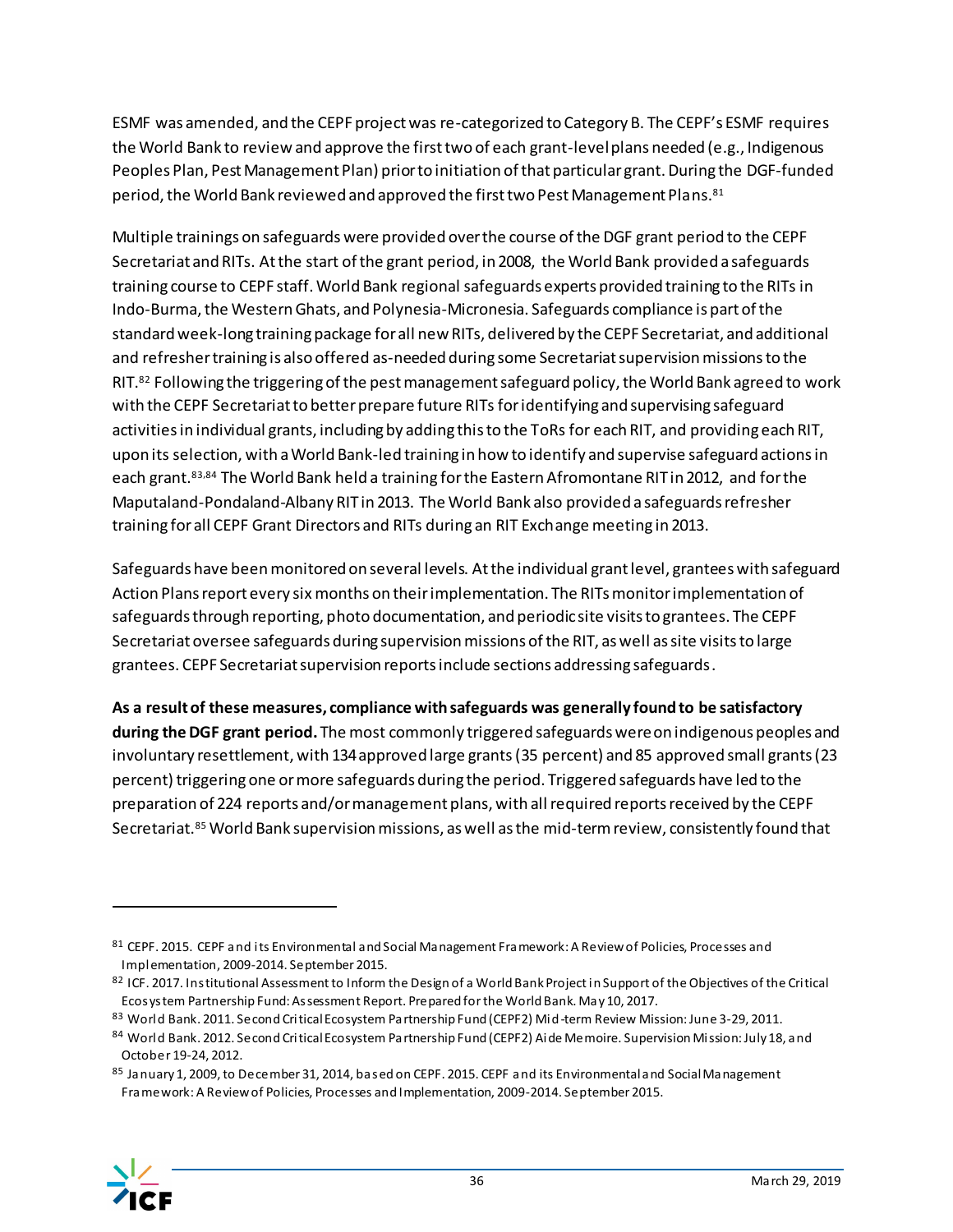the CEPF project was complying with the measures in the ESMF. 86,87 To date, CEPF has never received a grievance related to implementation of a safeguard.<sup>88</sup>

Although a 2011 supervision mission in Polynesia-Melanesia identified that the purchase and application of pesticides was being supported under CEPF, without triggering appropriate safeguards (as mentioned above)—the mission also found that the project was still using international best practice to identify, minimize, mitigate and manage adverse impacts arising from its pest management activities. 89 Supervision following the development of the new CEPF Pest Management Plan found that the two hotspots with active pest management grants underway had appropriate safeguards in place, with pest management plans cleared by the CEPF Secretariat and World Bank. <sup>90</sup> In 2013, a World Bank safeguards mission reviewed a potential case of involuntary resettlement in Southern Africa and determined no adverse impact.<sup>91</sup> And in 2014, the World Bank reviewed the implementation and supervision of safeguards in each of the 14 hotspots with active investments, and found satisfactory screening and monitoring.<sup>92</sup>

**As of the writing of this evaluation, disclosure of safeguard instruments on the CEPF website is not comprehensive.** For example, for the Western Ghats, some safeguard information was available on the CEPF website for 17 grants(e.g., safeguard assessments or plans, or in some cases a grievance poster), while other reporting indicates that 43 grants in the hotspot triggered safeguards. 93 World Bank supervision missions in 2012 and 2014 made the same finding regarding disclosure of safeguard instruments, and indicated that the CEPF Secretariat was working toward this objective.

## <span id="page-38-0"></span>**7.2. Sustainability of Results**

**The DGF-funded periodwas marked by a growing emphasis on and evolving strategies to promote sustainability.** Three main strategies were followed for ensuring the sustainability of results during this period: consolidation programs in Phase I hotspots (in the earlier part of the DGF period); sustainability efforts in new Phase II hotspot investments and re-investments; and a new vision for sustainability launched through the Phase III Strategic Framework (at the very end of the DGF period).

<sup>86</sup> World Bank. 2011. Second Critical Ecosystem Partnership Fund (CEPF2) Mid-term Review Mission: June 3-29, 2011.

<sup>87</sup> World Bank. 2012. Second Critical Ecosystem Partnership Fund (CEPF2) Aide Memoire. Supervision Mission: July 18, and October 19-24, 2012.

<sup>88</sup> CEPF. 2015. CEPF and its Environmental and Social Management Framework: A Review of Policies, Processes and Implementation, 2009-2014. September 2015.

<sup>89</sup> World Bank. 2011. Second Critical Ecosystem Partnership Fund (CEPF2) Mid-term Review Mission: June 3-29, 2011.

<sup>90</sup> World Bank. 2012. Second Critical Ecosystem Partnership Fund (CEPF2) Aide Memoire. Supervision Mission: July 18, and October 19-24, 2012.

<sup>&</sup>lt;sup>91</sup> World Bank. 2013. Second Critical Ecosystem Partnership Fund (CEPF2) Aide Memoire. Supervision Mission: December 4, 2013.

<sup>92</sup> At that time, 134 grants had triggered a total of 163 safeguards: 17 had triggered environmental assessment, 14 on pest management, 74 on indigenous peoples, 56 on involuntary resettlement, and 2 on physical cultural resources.

<sup>93</sup> CEPF. 2015. CEPF and its Environmental and Social Management Framework: A Review of Policies, Processes and Implementation, 2009-2014. September 2015.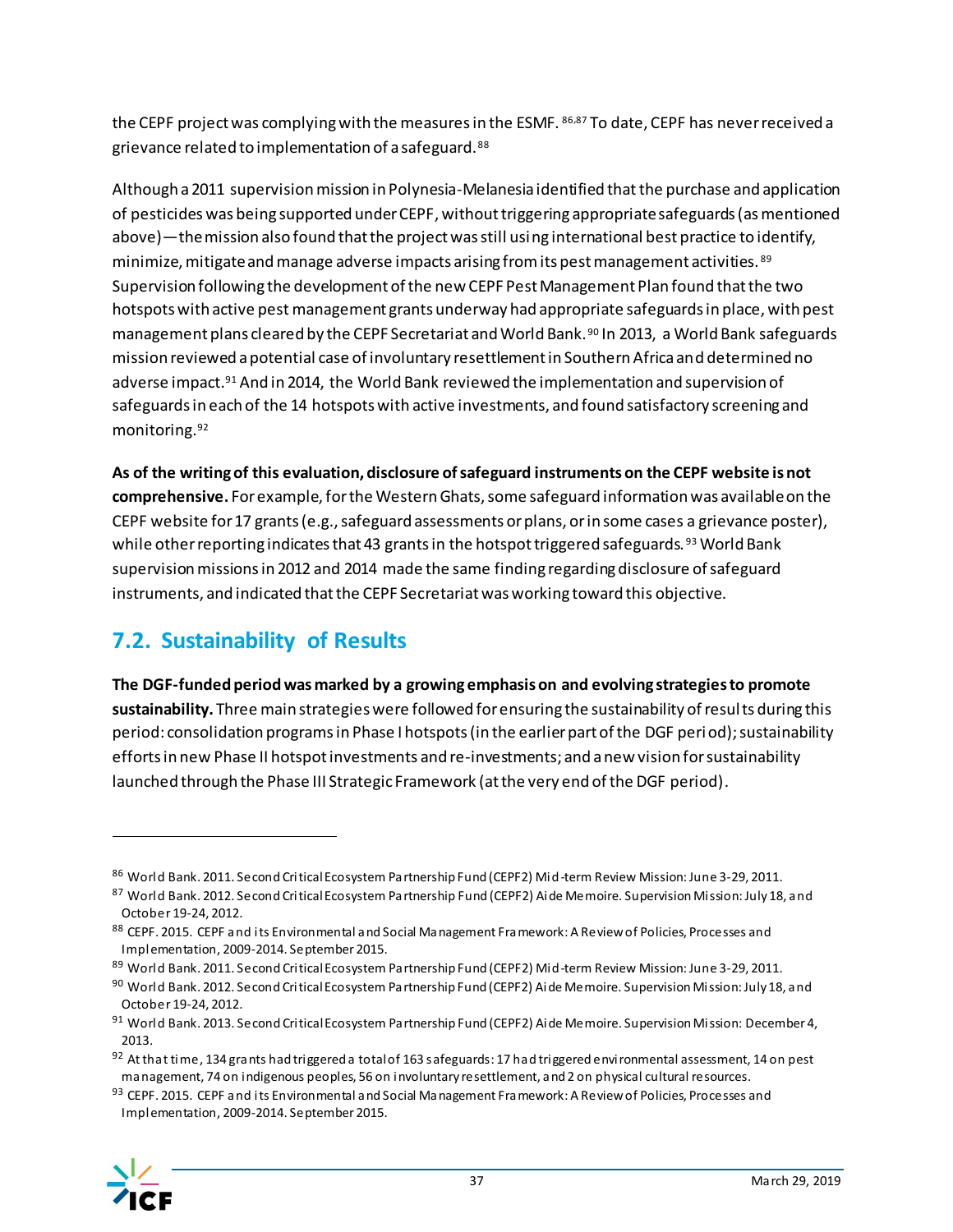**While intended to focus squarely on reinforcing and sustaining the conservation gains achieved as a result of CEPF investments in the initial five-year period, limited information was available about the effectiveness of the regional consolidation programs as a strategy for sustainability.** They were intended to emphasize sustainable financing mechanisms that leverage additional resources and strengthening networks of stakeholders that would support long-term conservation action by replicating and scaling up CEPF successes. Some evidence, including interviews and documents, suggests that the consolidation programs were not as effective in promoting sustainability as had been hoped. Annual portfolio reports for the hotspots receiving consolidation programs report on outputs from the consolidation grants themselves, and similar challenges as were experienced during the main hotspot investment period, such as the lack of donor financing in the regions and the need for CSOsto build capacity, maintain networks, and be self-sufficient. For example, the Tropical Andes final portfolio review notes that CEPF's experience during consolidation points to the importance of managing the inherent risks of working at the community level, as grassroots civil society groups and even the implementing organizations are often faced with limited institutional and technical capacity that can undermine or detract from the achievement of conservation objectives.

For new hotspot investments, the CEPF Strategic Framework for Phase II (FY2008-2012) highlighted the following aspects of sustainability:

- Ecological sustainability—through directed and strategic civil society actions that are designed to interlink and build upon other activities, "to contribute to the sustainability of project initiatives, influence larger policy and institutional frameworks, and ensure ecosystem conservation in the long term."
- Social and institutional sustainability—by "empowering civil society stakeholders to directly assist in biodiversity conservation, acquire a positive stake in sustainable development programs, and become sources of improved design, support, and durability for those efforts, thereby also further contributing to ecological sustainability as well."
- Financial sustainability—at the hotspot level, activities to be encouraged included "piloting of specific innovative financial mechanisms, such as payments for ecosystem services and market transformation initiatives that would contribute to sustainability of results."

At the tail-end of the DGF-funded period, in 2014, the CEPF launched a new Strategic Framework for Phase III that focused on new models for supporting sustainability. This included the development of long-term strategic visions for each hotspot, including measuring progress against targets for graduation (i.e., the conditions under which CEPF can withdraw from a hotspot with confidence that effective biodiversity conservation programs will continue sustainably). This process would be supported by strengthened implementation structures, such that RITs or similar organizations could become permanent stewards of the long-term strategic vision, able to coordinate and support CSOs and connect them with government and private sector partners. Many evaluations and hotspot assessments point to the continued need for funding for CSOs on biodiversity conservation and capacity building, after the CEPF investment period of five to seven years. The long-term strategic vision approach in Phase III may

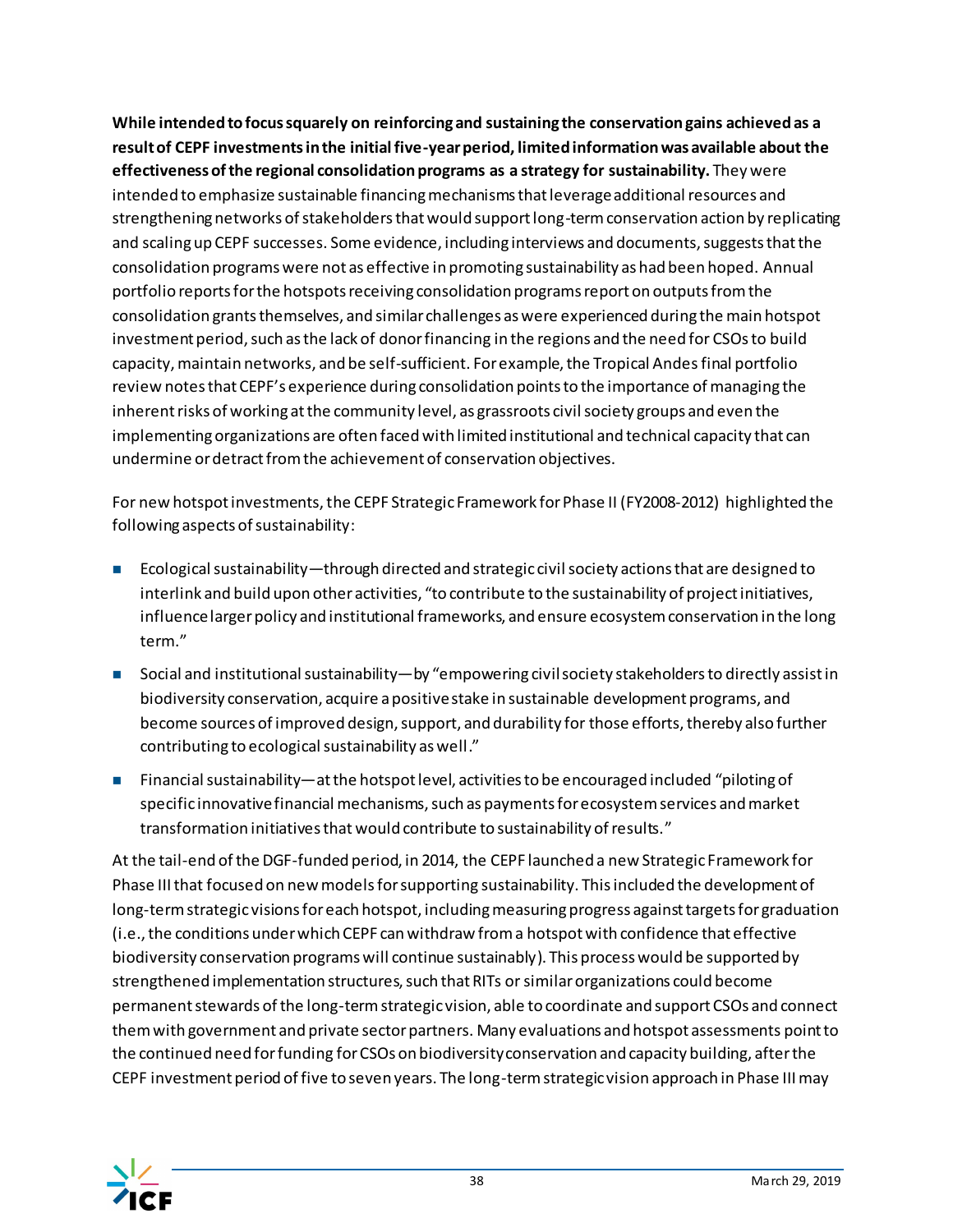help address these concerns, as could re-investment strategies as have been pursued in hotspots like the Mediterranean Basin and the Caribbean.

**Fieldwork for recent evaluations and assessments offer some promising, though limited, observations on the post-investment sustainability of CEPF'sresultsin each hotspot.** Post-investment reviews of CEPF results in the Atlantic Forest, Tropical Andes, and Western Ghats hotspots for recent independent studies point especially to sustainable impacts around strengthening of CSOs. For example, in the Atlantic Forest, the greatest sustainable impact observed was the effects on institutional strengthening, which was still apparent years after the end of the CEPF investment period.<sup>94</sup> The Tropical Andes provides an instance that shows the impacts of CEPF's support to key grassroots local organizations. [Serraniagua](https://www.serraniagua.org/), a beneficiary of CEPF's support that received its first grant while still a nasce nt institution,<sup>95</sup> is currently implementing a CEPF grant for strengthening a model of community conservation through CEPF's re-investment in this hotspot. This grantee has established itself as a key, trusted actor among local and national stakeholders working on conservation and sustainable development. Its mission now includes several interacting lines of work, they have leveraged additional sources of funding and are well poised to continue their important work in their region. This is a prime example of CEPF contributing to leaving a lasting impact in a hotspot: besides the conservation and civil society impacts stemming from CEPF's grants to Serraniagua, CEPF has contributed to the institutionaldevelopment of a strong, credible actor committed to making continued impacts well into the future.

Fieldwork conducted for this evaluation in the Western Ghatsfound evidence of strong and continued commitment to achieving the aims of their grants beyond the formal project timeline, among the sample of grantees interviewed (se[e Box 4\)](#page-41-0). Grants that were linked to the core purpose and competencies of an organization were found to be carried forward in many cases, even with limited funding or in the absence of funding. In other cases, important foundational steps were taken, but more applied conservation actions would be needed to drive forward to measurable and sustainable biodiversity conservation impacts (e.g., for individual species or to take forward a piloted approach). Funding remains a perennial challenge for CSOsin the Western Ghats. Five years after the completion of the CEPF investment, grantees still struggle to tap into government programs and corporate social responsibility funds. Some grantees still turn to the RIT Manager and CEPF Grant Director for letters of reference and for review of grant proposals to other funding sources, and this continued support is greatly appreciated.

<sup>95</sup> Interviewees described it as CEPF being "like a father" because "...they provided our first funds for field equipment...they have strengthened us a lot, they have been our great ally".



<sup>94</sup> ICF. 2017. Institutional Assessment to Inform the Design of a World Bank Project in Support of the Objectives of the Critical Ecosystem Partnership Fund: Assessment Report. Prepared for the World Bank. May 10, 2017.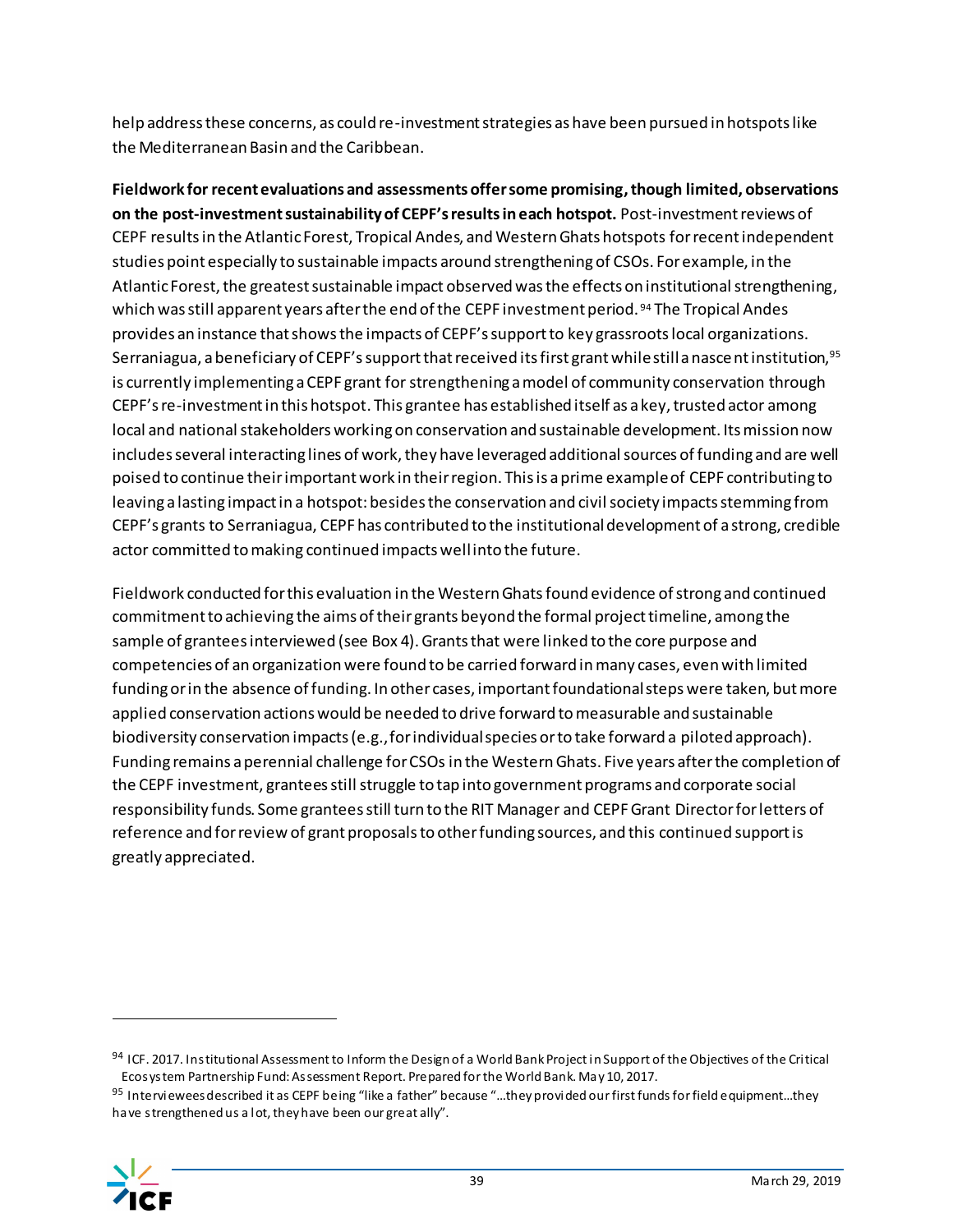#### <span id="page-41-0"></span>Box 4: Sustainability in the Western Ghats Hotspot, Four Years Post-Investment

*Sustained efforts to protect vulture populations***.** Vultures in India went into catastrophic decline in the last two decades, and diclofenac (a veterinary drug) poisoning is widely recognized as the principal cause. At least two species were regarded as critical with extinction inevitable unless action was taken. A CEPF grantee working in the Moyar River Valley identified one of the last viable wild populations of Indian vultures and undertook an integrated program of activities to address threats to vultures and build support for their conserva tion among a wide range of stakeholders, from Forest Department staff, to tribal leaders and schoolchildren, to veterinarians and pharmacists. The grant was successful during its lifetime in raising the profile of vultures and integrating conservation efforts into local plans—including the resolutions of tribal village councils and the management plans of the Mudumalai Tiger Reserve and Nilgiri North Forest Division.

The evaluation visit was able to review the post-grant situation and found strong evidence of sustainability and growing impact. For example, interviews indicated that the vulture conservation agenda was renewed in 2018 as part of the Forest Department's management and working plans, and that the Forest Department has appointed four vulture watchers; previously, watchers were focused just on tiger, gur, and sloth bear. In addition, after the close of the grant, the Director of Veterinary and Animal Husbandry banned another veterinary drug known to be lethal for vultures, ketoprofen, in three districts of Tamil Nadu in September 2015 (Coimbatore, Nilgiri and Erode), which fall within the Vulture Safe Zone (VSZ) advocated by the CEPF grantee. In addition, advocacy by the grantee helped contribute to a notification by the Ministry of Health, Government of India in July 2015, which restricted larger multi-dose vials for humans to single unit 3ml packs only, to attempt to curb the illegal veterinary use of the human drug in cattle. The CEPF grantee was a key intervenor for the defense in a lawsuit brought by the Laborate Pharmaceuticals India against the Ministry of Health that contested the aforementioned notification; the notification was ultimately upheld. Today, the population of vulture species is increasing by 6-9 percent annually.

*Sources:* Evaluation interviews; Ramesh, T., K. Sankar, and Q. Qureshi. 2011. Status of vultures in Mudumalai Tiger Reserve, Western Ghats, India. Forktail. 96-97.; Prakash, Vibhu. (nd). Western Ghats Vulture Survey Project; Venkitachalam, R., and S. Senthilnathan (2016). Status and population of vultures in Moyar Valley, Southern India. Journal of Threatened Taxa. 8(1): 8358–8364; Madras High Court. 2017. Laborate PharmaceuticalsIndia vs Union of India on 24 October, 2017.

*Increased availability of plant species for freshwater swamp restoration***.** One local CEPF grantee focused on freshwater swamps, which are home to six globally threatened plant species including *Myristica* species. The grantee identified and mapped these swamps, developed protocols for swamp restoration, established nurseries that raised more than 10,000 seedlings, and restored six degraded swamps through large-scale planting. The protocols and models demonstrated by the project were taken up by Karnataka Forest Department. Four years after the close of the grant, fieldwork suggests that the Forest Department continues to recognize the value of these swamps. The evaluation visit observed Forest Department signage and fencing of freshwater swamps. Interviews also indicated that the nursery efforts begun by the grant have been sustained by the Forest Department, and now *Myristica* species are grown by and widely available in their nurseries.

*Source:* Evaluation interviews.

*Keeping information in the public sphere, with limited funding***.** A significant area of investment by CEPF in the Western Ghats was around developing and launching a web-based open portal on the biodiversity and ecosystem service values of the Western Ghats. Two grantees together received about \$650,000, or approximately 10 percent of the total portfolio in the Western Ghats. The portal has provided an open, participatory information base and encouraged a spectrum of research on biodiversity, from citizen s cience initiatives, school and education projects, to academic and action research on the Western Ghats. Since the close of the project, the portal has been integrated into the broader India Biodiversity Portal (IBP), and has been maintained by both grantees, in collaboration. Data downloads, observations, and scientific citations for the broader IBP have continued to grow after the project period. While the grantee would like the portal to be more vibrant, they have struggled to sustain funding and currently maintain the portal primarily in their free time.

*Source:* Evaluation interviews.

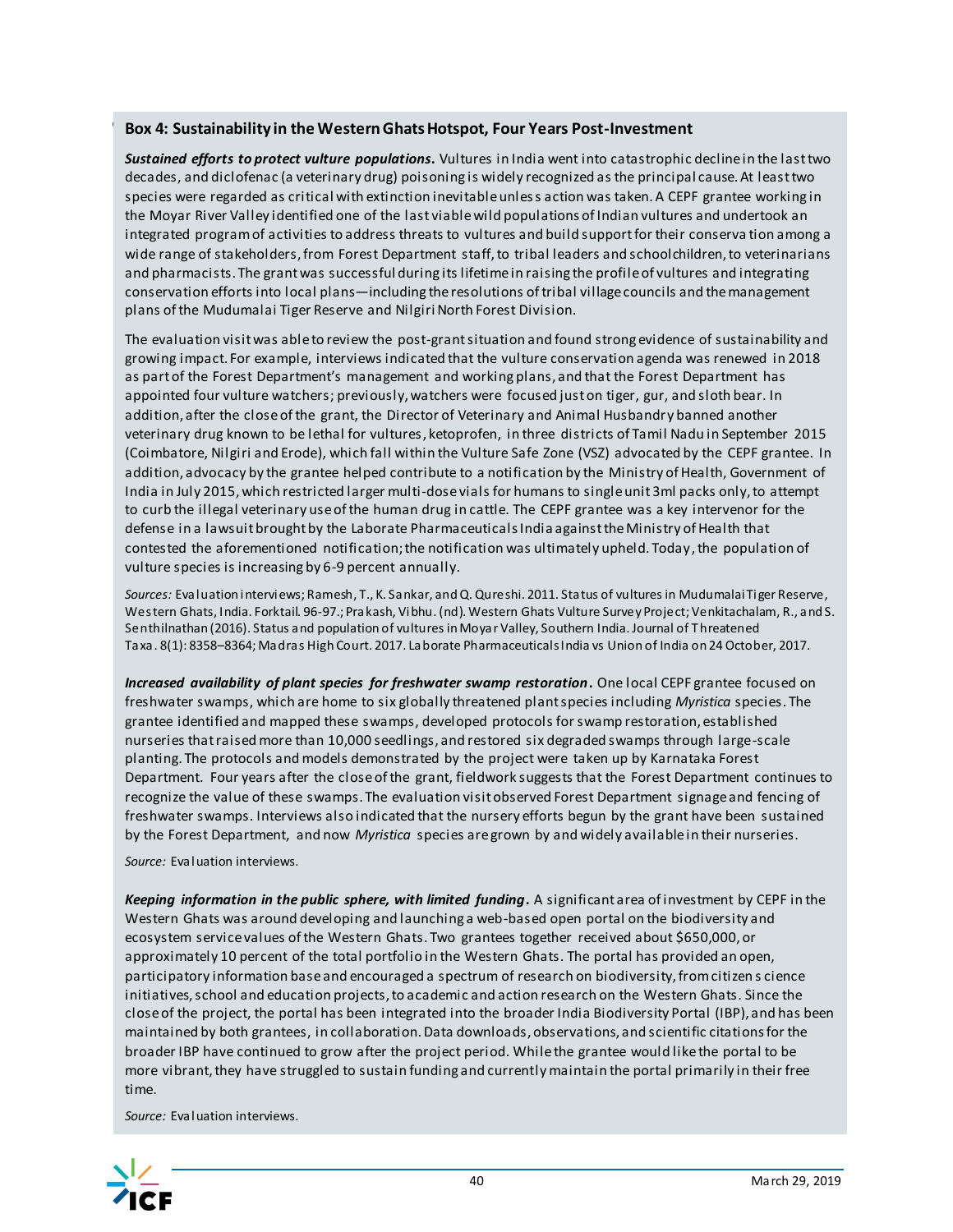## <span id="page-42-0"></span>**8. Lessons Learned and Recommendations**

Drawing on the findings of this final evaluation of the World Bank DGF's contribution to the CEPF from 2008 to 2017, this section identifies lessons learned andmakes evidence-based recommendations to inform the CEPF program moving forward.

### <span id="page-42-1"></span>**8.1. Lessons Learned**

**Lesson #1: The CEPF occupies a singular niche among conservation donors and one that is both relevant to global and local needs and well-suited for the program's aims**. The CEPF presents—with its focus on globally important biogeographical units (hotspots), guided by Ecosystem Profiles, with subgranting to and special support for local civil society organizations orchestrated by RITs—a strong and unique approach to address global and local biodiversity conservation. External conservation literature suggests that CEPF's efforts to engage in collaborative approaches and its focus on CSOs may be particularly relevant. Fieldwork in the hotspots also showed the value of clustering approaches for building civil society partnerships and platforms, as well as establishing common approaches on challenging issues—these areas are value additions of the CEPF. The CEPF's unique model of using RITs is fit-for-purpose in terms of strengthening the capacity of local and often nascent civil society organizations to support conservation outcomes.

At the global level, CEPF's portfolio is coherent with the goals of key multilateral environmental agreements and the Aichi targets, and at the national level, the CEPF investment priorities are supportive of countries' development and biodiversity priorities. The strategic directions identified by the Ecosystem Profiles align well with known drivers of and threats to biodiversity, although they could benefit from regular updating to maintain their relevance in the dynamic context of biodiversity hotspots.

**Lesson #2: External and internal evidence indicates that work funded by CEPF is effective in achieving conservation and civil society outcomes.** The CEPF has made important contributions to knowledge, management, and conservation of biodiversity within hotspots, as well as to increasing the capacity, credibility, and reach of local organizations, as well as their ability to leverage additional sources of funding, in some cases. **However, a robust appraisal of impacts is difficult in part because of the way in which outputs, processes, and outcomes are reported in CEPF documents.** Although measurable outcomes are not to be expected from each individual grant, lack of clarity and precision in the reporting language creates specific challenges for the appraisal of CEPF's overall impacts. This evaluation does not suggest that key outputs need not be counted as relevant achievements—indeed, they should be—only that future reporting would profit from greater rigor in identifying outcomes and clarity in presenting the evidence available to support them. This assessment also suggests caution when presenting outputs as conservation impacts (or benefits) or extrapolating outputs to signal increasing the odds of long-term persistence of species or populations, or that key threats have been eliminated.

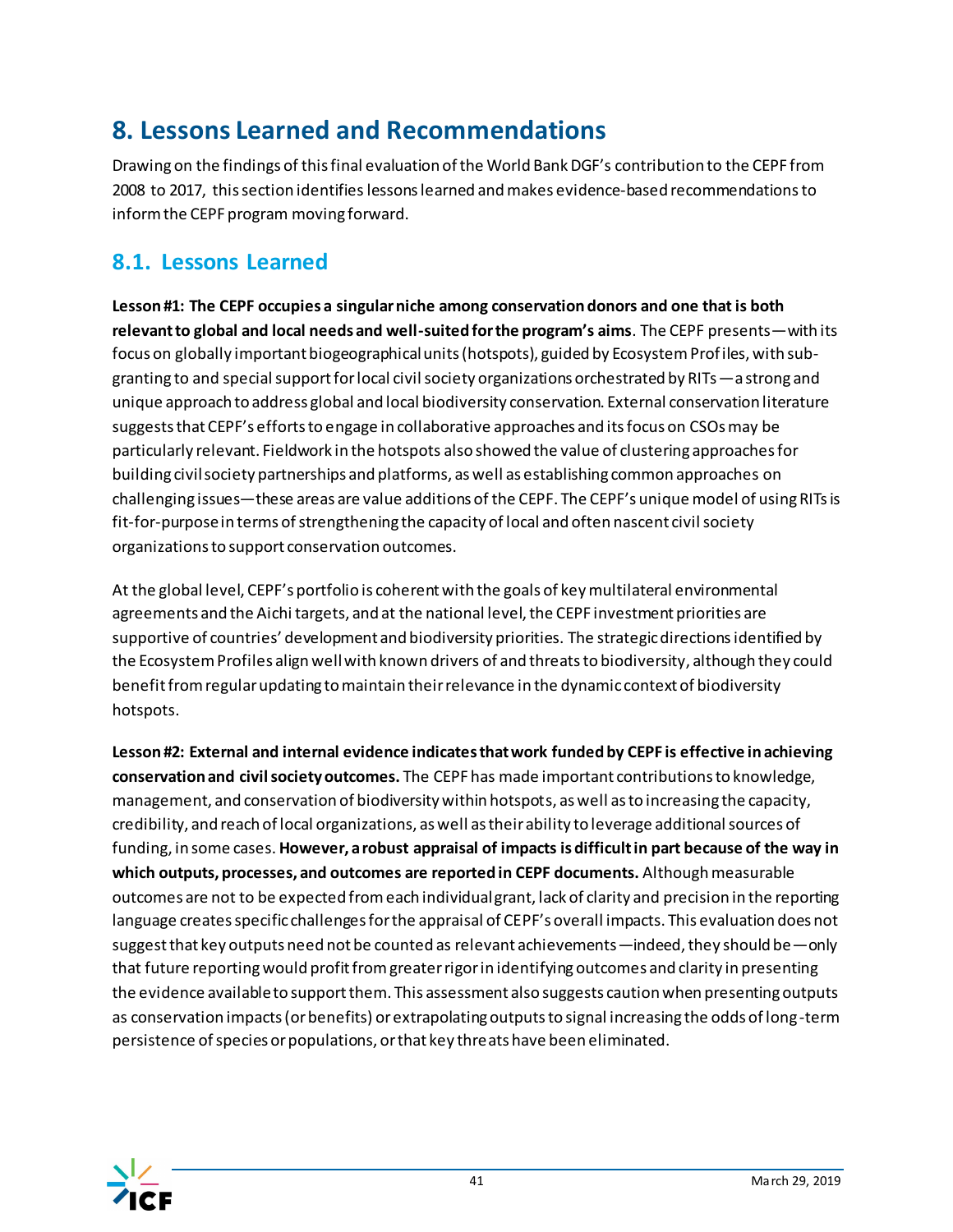**Lesson #3: Maintaining clear roles and responsibilities of CEPF management units—especially the Secretariat and RITs—is supported through periodic review and frequent communication.** Throughout the review period, continual efforts have been made to differentiate the responsibilities ofthe RITs and Secretariat for ecosystem grantmaking, to revise the TOR for the RITs, to train the RITs to successfully execute their role, and, in the latter years of the DGF-funded period, to promote exchange among RITs to discuss issues and opportunities. Fieldwork and interviews indicate that maintaining some level of flexibility and reinforcement in these roles and responsibilities can be an asset for supporting different capabilities and capacities of local RITs, who also operate in very different geographic, social, and political contexts. A principle of mutual accountability could guide the relationship between Secretariat and RITs to support effective and efficient grantmaking.

**Lesson #4: Ensuring that project and safeguard documentation is made publicly available is important for transparency and accountability.** While all project and safeguard documents were readily available when requested of the CEPF Secretariat, the Fund's website has not been kept fully up-to-date in this regard. The Secretariat is working to review the availability of documentation and ensure that it is comprehensive. Such efforts can serve to preempt potential questions on the rigor with which the CEPF applies its grant-level requirements to prepare and submit such documentation.

**Lesson #5: A transparent and locally-rooted grant-making process has helped ensure that grantees see the CEPF as fair and that CEPF achieves its objectives.** Selecting wide-reaching and locally-appropriate approaches to disseminate calls for proposals, as well as providing support to applicants to develop quality proposals, helps the CEPF achieve its objective to build capacity in local civil society. In some hotspots, conducting interviews as part of the grant selection process has been helpful to screen for technical or delivery risks and ensure grants are awarded to committed organizations. Importantly, grantees recognize the benefit to their organizations from the CEPF model of hand-holding when necessary.

**Lesson #6: The balance between limiting and managing risk on one hand and administrative efficiency for small, low-capacity grantees on the other hand has become a point of tension for the CEPF.** Interviews and desk analysis suggest that the flow-down of World Bank policies and requirements play some role in contributing to this tension. Administrative requirements to limit risk are seen by some stakeholders to be increasing and to pose a challenge for low-capacity grantees, which other donors may have found difficult to reach, to readily access the CEPF.

**Lesson #7: Fieldwork for recent evaluations and assessments found evidence of sustained and followon outcomes associated with CEPF's support for strengthening local CSOs, suggesting the value of this approach.** Evidence was found of local organizations who were catalyzed by their engagement with the CEPF. In particular, when grants were linked to the core mission of an organization, that organization was found to sustain or build on those activities beyond the CEPF-funded period, even with limited funding or in the absence of funding. These findings point to the importance of continued focus on reinforcing the institutional capacities of local civil society to support biodiversity conservation, promote sustainability, and leverage the initial CEPF investment.

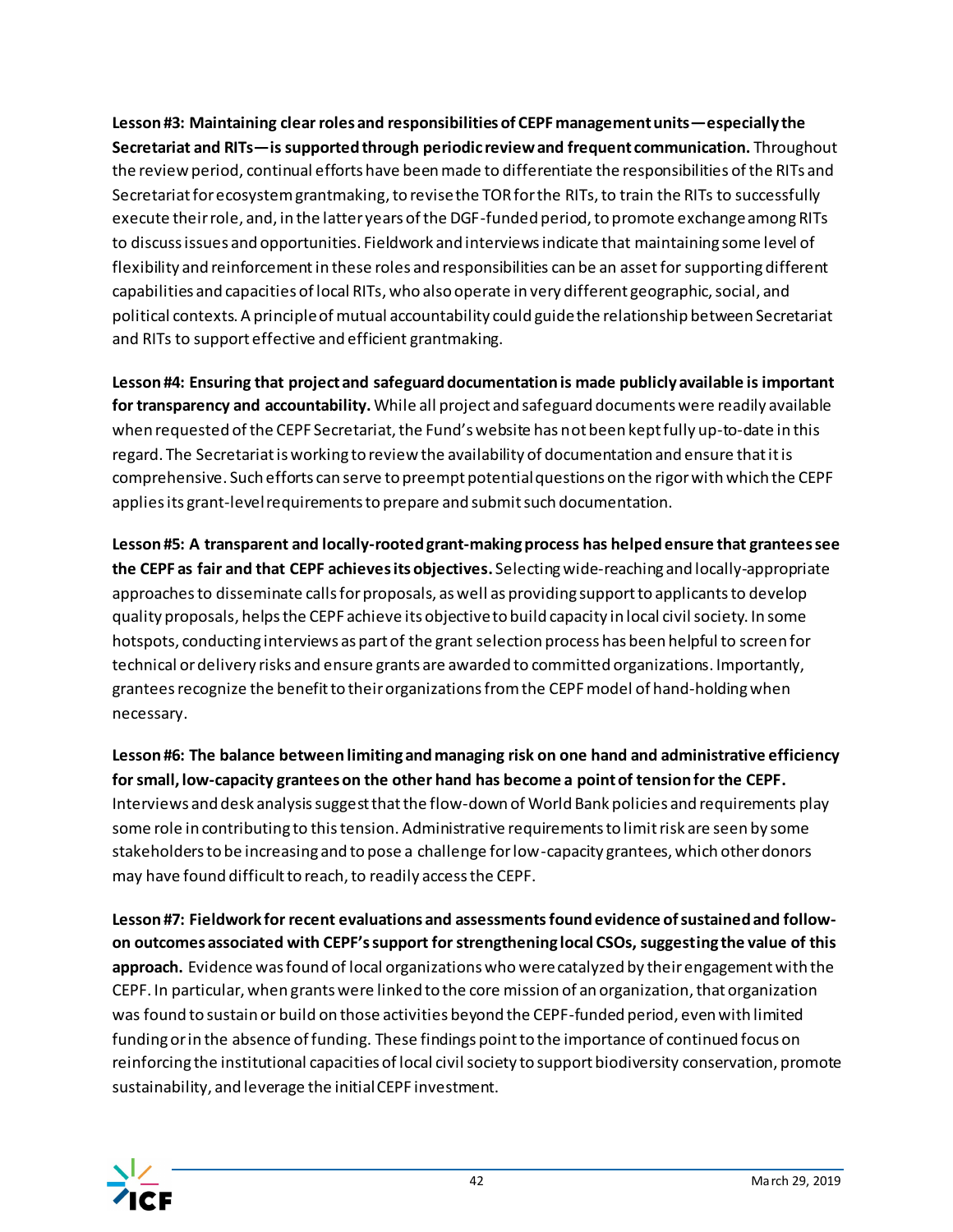**Lesson #9: Some opportunities have been missed to assess the efficacy of the CEPF's evolving strategies for sustainability over the DGF-funded period.** The CEPF has adjusted itsstrategy for sustainability over the DGF-funded period, starting with the regional consolidation programs coming out of Phase I, and moving toward new models of sustainability in Phase III that focus on long-term strategic visions for hotspots and graduation processes. However, in adjusting its strategy, the CEPF has not sufficiently assessed the sustainability of its investments, to inform evidence-based strategy development. For example, little evidence exists on the effectiveness of the consolidation programs for sustainability.

### <span id="page-44-0"></span>**8.2. Recommendations**

The evaluation makes the following recommendations.

- **Recommendation #1: Clearly state impacts and what evidence exists to support them.** CEPF should encourage reporting of all outputs, processes, and progress in establishing enabling conditions, but clearly qualify the limits of any inference about how they can be expected to be adequate proxies for conservation outcomes. Exercise caution when using proxies for conservation impacts—clearly identify when proxies are being used and address their level of reliability. Whenever possible, CEPF should consider including qualifying statements regarding attribution: increasing clarity about whether any outputs or outcomes can be attributed exclusively or partially to CEPF's actions would be beneficial. CEPF could consider adopting techniques such as outcome harvesting to record and classify positive changes observed on the ground.
- **Recommendation #2: Consider defining a priori an "expiration date" for Ecosystem Profiles setting out a time by which they will be revisited.** RITs could alternatively propose that revisions are needed based on relevant developments in their hotspots, new evidence becoming available, or new approaches that could be implemented to address previously identified priorities.
- **Recommendation #3: Continue discussions and efforts to clarify and agree risk tolerances** and the practical implications for grantmaking processes and requirements, in the context of the CEPF's target grantees.Differences among donors with regard to the risk tolerance should be resolved.
- Recommendation #4: Consider conducting post-investment assessment to document conservation **and civil society outcomes and impacts.** To date, the CEPF has not regularly conducted retrospective assessments to better understand the impacts to which CEPF grantmaking is contributing, as well as the change pathways to achieve those impacts. Post-investment fieldwork conducted for this evaluation suggests that the CEPF is playing a catalytic role in some hotspots that is going unrecognized, because of the long timeframe to achieve conservation outcomes and impacts and the lack of post-investment period assessment. Important lessons may be learned in terms of what types of interventions, or what enabling conditions must be in place, in order for grant activities to translate into actual conservation impacts. In addition, **failures should be documented alongside successes.** Building the evidence base for effectiveness of conservation action requires understanding what did not work as much as what did. Documenting failures in

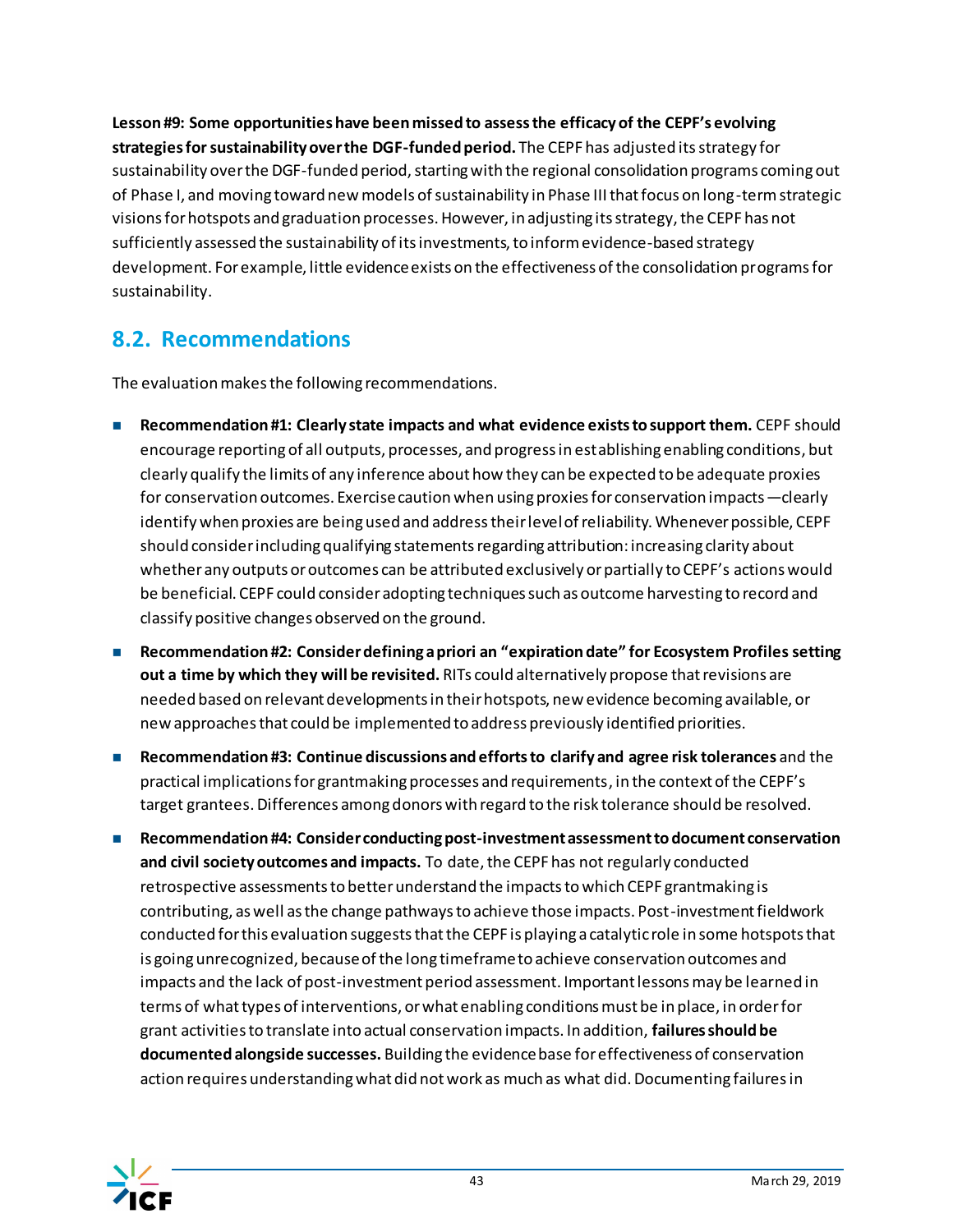design, implementation, and sustainability can help future grant applicants avoid past mistakes and can contribute to improving global conservation practice.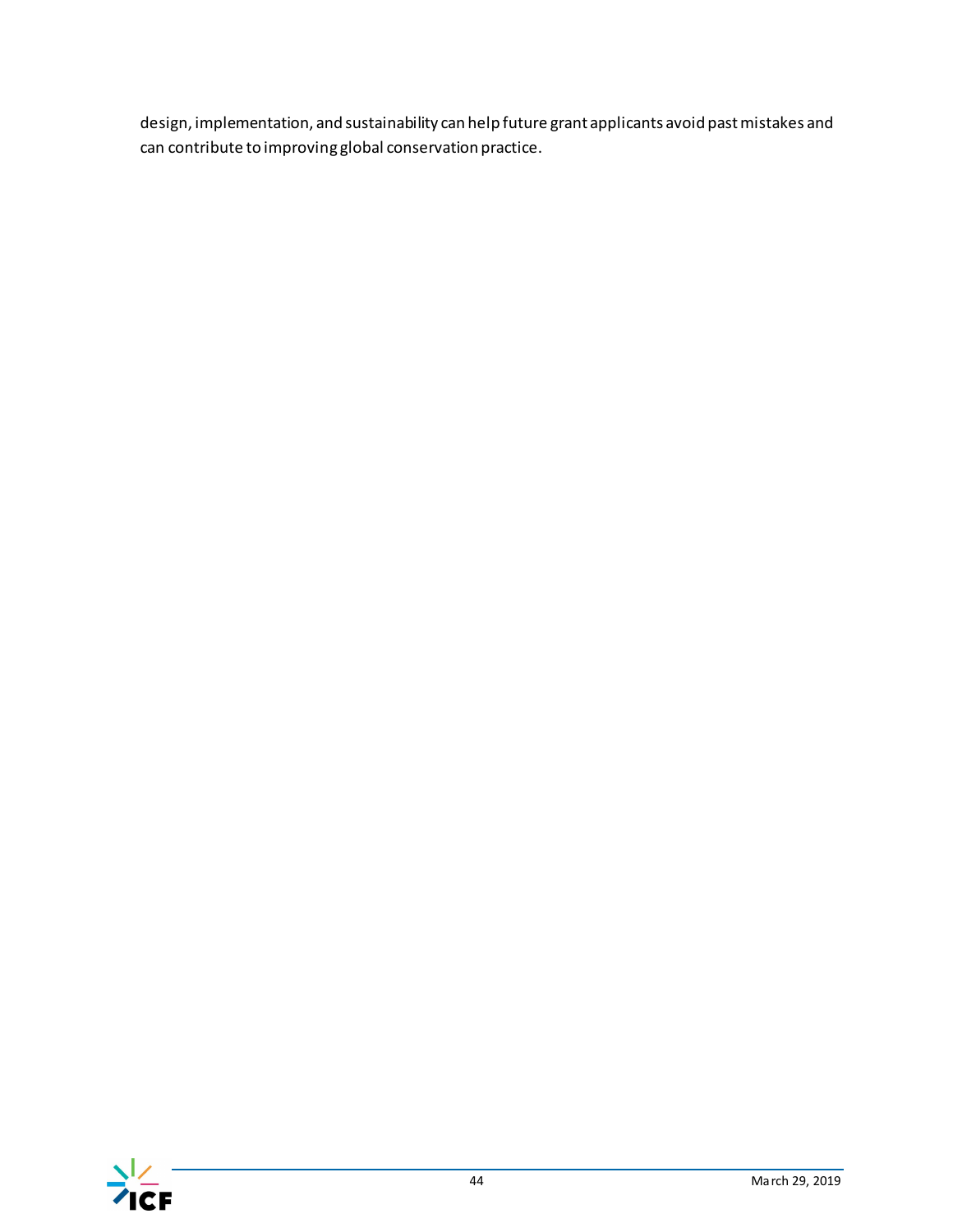## **Appendix A.Terms of Reference**

### **Critical Ecosystem Partnership Fund (CEPF)**

### **Terms of Reference**

### **Final External Independent Evaluation of the World Bank/Development Grant Facility Contribution to the CEPF**

**Background:** Founded in 2000, the Critical Ecosystem Partnership Fund (CEPF) is a joint initiative of l'Agence Française de Développement, Conservation International, the European Union, the Global Environment Facility, the Government of Japan, the MacArthur Foundation and the World Bank. CEPF's main objective is to strengthen the involvement and effectiveness of civil society in contributing to the conservation and management of globally important biodiversity and to achieve sustainable conservation and integrated ecosystem management outcomes. CEPF investments are made in developing and transitional countries, where millions of people are highly dependent on the natural resources and ecosystem services hotspots provide. The Fund invests in biodiversity hotspots, a conservation prioritization concept based on high levels of endemism and threat.

CEPF now provides grants to civil society organizations in most of the areas identified as biodiversity hotspots—ecosystems with high levels of species diversity, endemism and threat. CEPF has supported in excess of 2,100 NGOs and other civil society groups in undertaking projects since its inception. Over \$208 million has been committed and at least \$351 million leveraged from other donors for hotspot conservation to date.

CEPF's grant making is guided by ecosystem profiles, strategic planning documents that identify the priorities, biodiversity outcomes and the niche for the fund within each hotspot. CEPF has undergone planning and preparation work in 24 hotspots (four which have received reinvestments) resulting in the creation of 28 ecosystem profiles approved by the CEPF Donor Council to date.

The World Bank/Development Grant Facility (WB/DGF) evaluation follows two World Bank evaluations completed in 2017, for which significant documentation is available. One final report is available to the public and can be supplied upon request.

Further information on CEPF can be found a[t www.cepf.net](http://www.cepf.net/).

**Purpose of Evaluation:** This evaluation fulfils the requirement for an independent evaluation of the WB/DGF contribution to CEPF per Section 3.2 of the Grant Agreement.

**Scope of Evaluation:** The WB/DGF contributed US\$25 million in support of CEPF Phase 2 activities through agreements covering the period from 1 October 2008 to 31 March 2017. The independent evaluation shall cover the 1 October 2008 through 31 March 2017 time period.

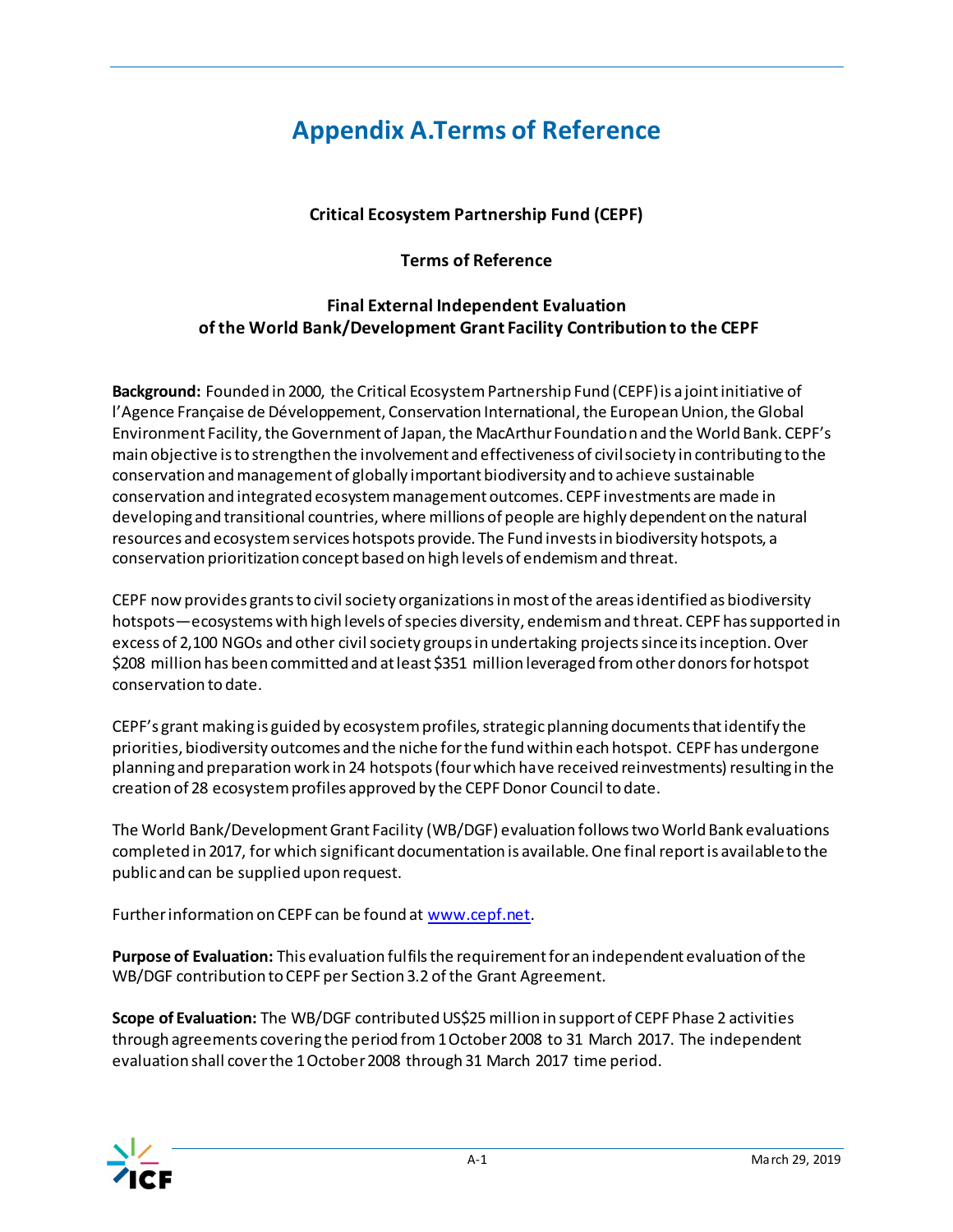The project has four interlinked components. DGF funding has been used exclusively to support Ecosystem Grants under components 1 and 2. Components 3 and 4 are supported by CEPF's other donors.

- Component 1: Strengthening protection and management of globally significant biodiversity
- Component 2: Increasing local and national capacity to integrate biodiversity conservation into development and landscape planning.
- Component 3: Monitoring and knowledge sharing
- Component 4: Ecosystem profile development and project execution

#### **Terms of Reference:** The evaluation will review:

- (a) Relevance. The evaluation will review to what extent is the DGF-funded portion of the program is addressing global challenges and concerns in the sector, consistent with client countries' current development priorities, and consistent with the missions and strategies of partners.
- (b) Efficacy. The evaluation will review the extent to which the DGF-funded portion of the program has achieved or is expected to achieve its stated objectives.
- (c) Efficiency. The evaluation will review the extent to which the DGF-funded portion of the program has achieved or is expected to achieve efficient allocation of resources, benefits that are more cost effective than those that could be achieved by providing the same service on a country-by-country basis, and benefits that are more cost effective than those that could be achieved if individual contributors to the program acted alone.
- (d) Governance and management. The evaluation will review the extent to which the DGF-funded portion of the program is transparent in providing information about the program, clear with respect to roles and responsibilities, fair to clients, and accountable to donors, clients, scientists/professionals and other stakeholders.
- (e) Resource mobilization and financial management. The evaluation will review the extent to which the DGF-funded portion of the program positively or negatively affects the strategic focus of the program, the governance and management of the program, and the sustainability of the program.
- (f) Sustainability and risk. The evaluation will review the extent to which the DGF-funded portion of the program has identified and effectively managed any risks to the program.
- (g) Lessons learned and recommendations for CEPF.

#### **Evaluation Process:**

Document review. All relevant CEPF documents, including the financing agreement, project design documents, supervision reports, ecosystem profiles, working group and donor council documents, spending plans, and CEPF grantee reports will be made available. The CEPF management team will provide any related documents that are applicable to the relevant grant periods, upon request.

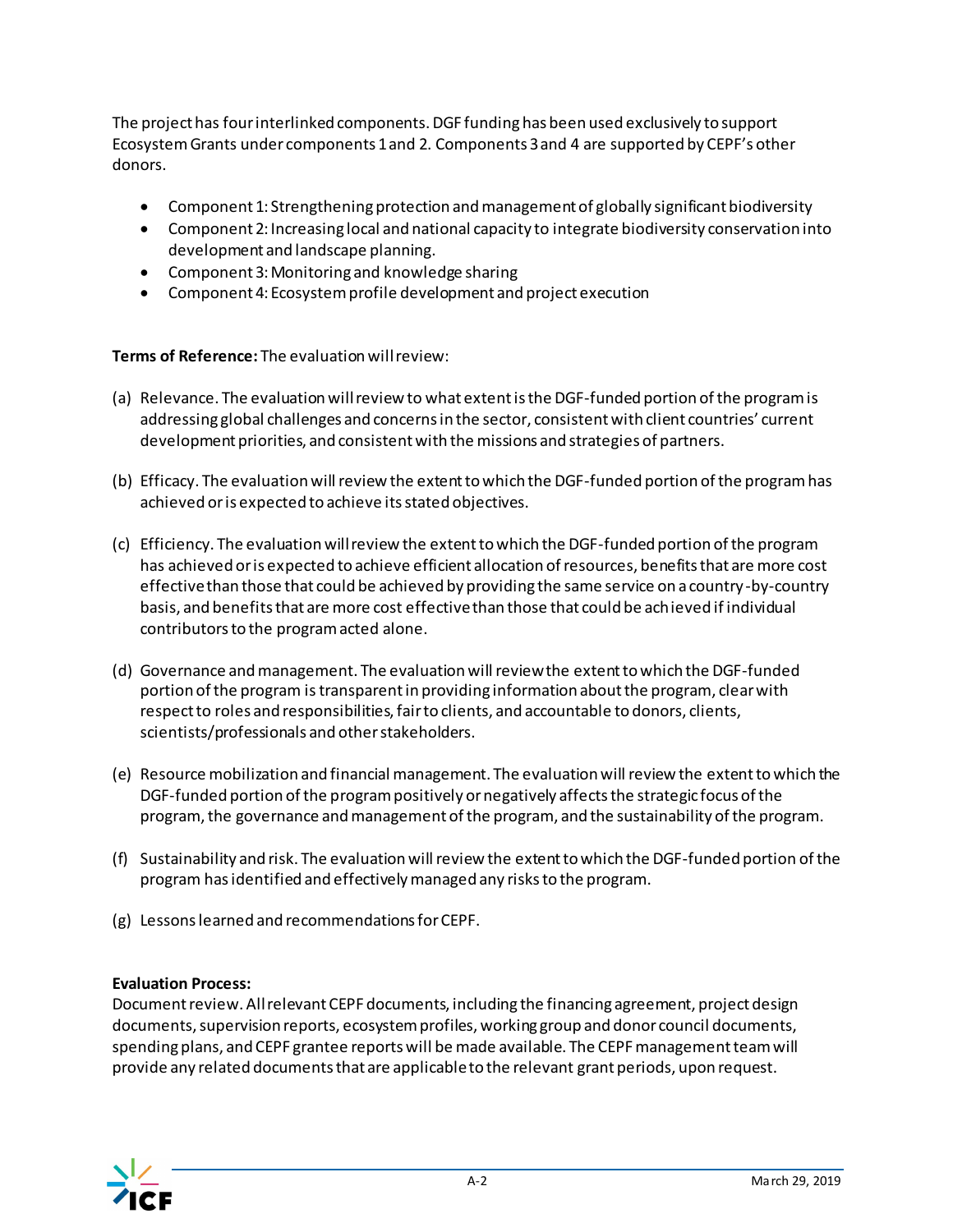Consultations. The management team will be available for consultations. Upon request and with appropriate notice, grantees, donor representatives and regional implementation team staff will also be available to meet with evaluators. Interviewees located outside of the Washington, D.C., area can be interviewed via video conference.

Field work. The evaluation will include field work in two hotspots to evaluate the use of DGF resources for Components 1 and 2 (listed above).

**Deliverables:** A draft report will be submitted to the CEPF Secretariat, accompanied by an in-person debriefing. The draft report shall include review results of all points above (a-f) and recommendations for strengthening CEPF (g). A final report shall be submitted after addressing any comments received from the CEPF Secretariat.

**Timeframe:** It is anticipated that this assignment will be conducted within a timeframe of five months, with a draft report submitted to CEPF by 28 February 2019, and a final report by 30 March 2019. The consultant will be expected to commence the review and assessment immediately after the signing of the engagement letter. The consultant shall also provide the CEPF Secretariat with periodic written briefings and meet with CEPF staff, upon request by the CEPF Secretariat. The consultant will report to the CEPF Secretariat who will share progress toward completion of the evaluation to the World Bank.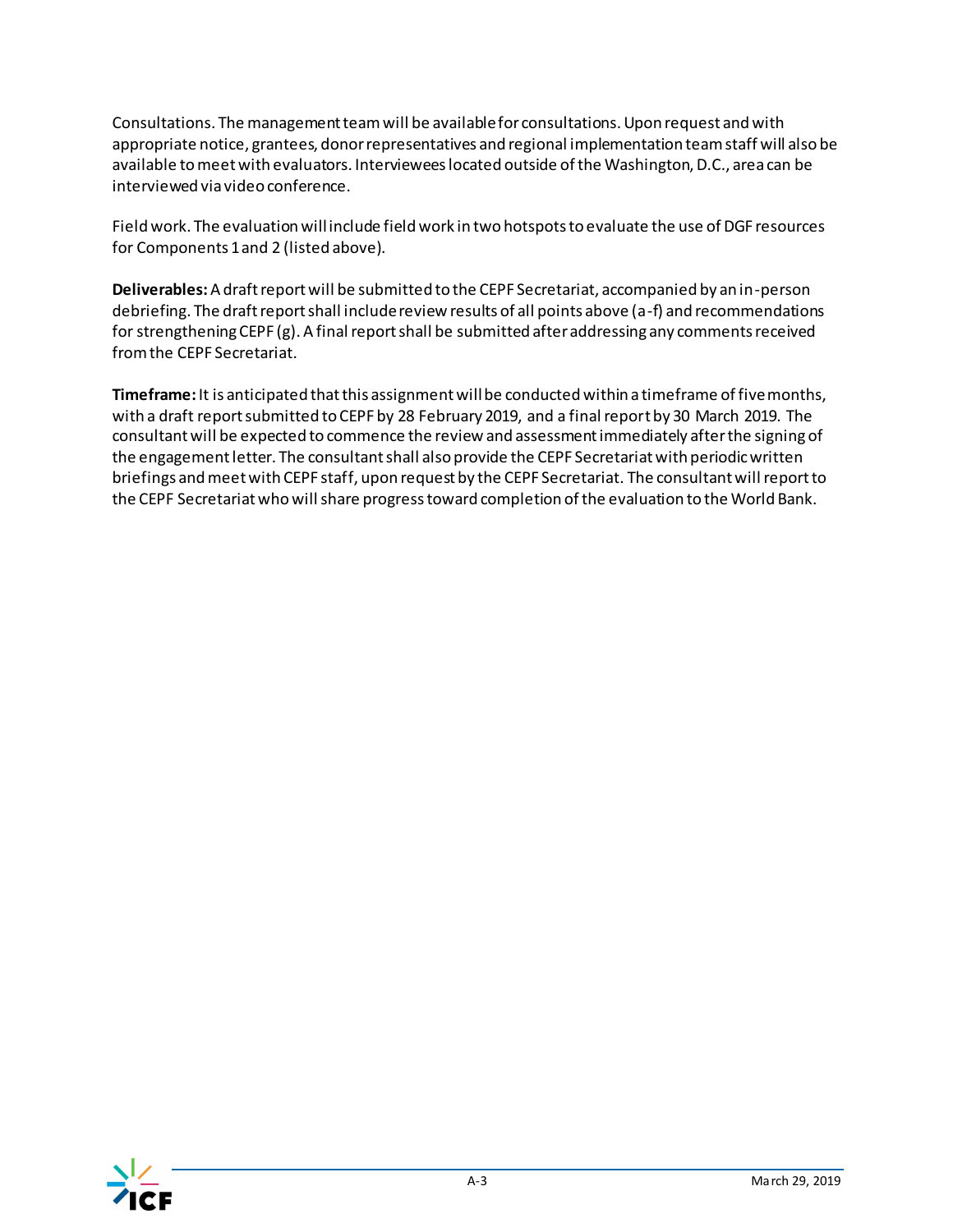# <span id="page-49-0"></span>**Appendix B. Stakeholders Interviewed**

| <b>Name</b>             | <b>Position</b>                                                                                        | <b>Organization /Institution</b> |
|-------------------------|--------------------------------------------------------------------------------------------------------|----------------------------------|
| Antonia Cermak-Terzian  | Director, Grants Management                                                                            | CEPF Secretariat                 |
| Dan Rothberg            | Grant Director (Wallacea, Eastern<br>Afromontane, MPAH                                                 | <b>CEPF Secretariat</b>          |
| Jack Tordoff            | Managing Director, (Grant Director for Indo-<br>Burma, Western Ghats, Mountains of SW<br>China)        | <b>CEPF Secretariat</b>          |
| Kevin McNulty           | Senior Director, Finance and Operations                                                                | <b>CEPF Secretariat</b>          |
| Michele Zador           | Grant Director (Tropical Andes, Caribbean, East<br>Melanesian Islands)                                 | <b>CEPF Secretariat</b>          |
| Nina Marshall           | Senior Director, Monitoring, Evaluation and<br>Outreach                                                | <b>CEPF Secretariat</b>          |
| Olivier Langrand        | <b>Executive Director</b>                                                                              | <b>CEPF Secretariat</b>          |
| Peggy Poncelet          | Grant Director (Cerrado, Guinean Forests),                                                             | <b>CEPF Secretariat</b>          |
| Pierre Carret           | Grant Director (Mediterranean, Madagascar<br>and Indian Ocean Islands, francophone<br>Caribbean        | <b>CEPF Secretariat</b>          |
| Gilles Kleitz           | Director of Ecological Transition and Natural<br>Resources, Agence Française de<br>Développement (AfD) | Donor Council                    |
| Jennifer Morris         | President, Conservation International                                                                  | Donor Council                    |
| Julia Bucknall          | Director, Environment and Natural Resources<br>Global Practice, World Bank                             | Donor Council                    |
| Andrea Kutter           | World Bank                                                                                             | Working Group                    |
| Anne Theo Seinen        | European Commission                                                                                    | Working Group                    |
| Keith Lawrence          | Conservation International                                                                             | Working Group                    |
| Kenji Nakajima          | Ministry of the Environment, Japan                                                                     | Working Group                    |
| Sébastien Chatelus      | European Commission                                                                                    | Working Group                    |
| Anju Sharma             |                                                                                                        | World Bank                       |
| Blandine Wu Chebili     |                                                                                                        | World Bank                       |
| Gamila Kassem           |                                                                                                        | World Bank                       |
| Madhavan Balachandran   |                                                                                                        | World Bank                       |
| Sachin Shahria          |                                                                                                        | World Bank                       |
| Gustavo A.B. da Fonseca | Director of Programs                                                                                   | <b>GEF</b>                       |
| Jean Paul Ntungane      |                                                                                                        | Eastern Afromontane RIT          |
| Maaike Manten           |                                                                                                        | Eastern Afromontane RIT          |
| Adi Widyanto            |                                                                                                        | Wallacea RIT                     |
|                         | <b>Tropical Andes Hotspot Mission</b>                                                                  |                                  |
| Eliana Fierro-Calderón  | <b>Tropical Andes</b>                                                                                  | Asociación Calidris              |
| Jeisson Zamudio         | <b>Tropical Andes</b>                                                                                  | Asociación Calidris              |
| Kendra Hasenik          | <b>Tropical Andes</b>                                                                                  | Asociación Calidris              |
| Luis F. Castillo        | <b>Tropical Andes</b>                                                                                  | Asociación Calidris              |

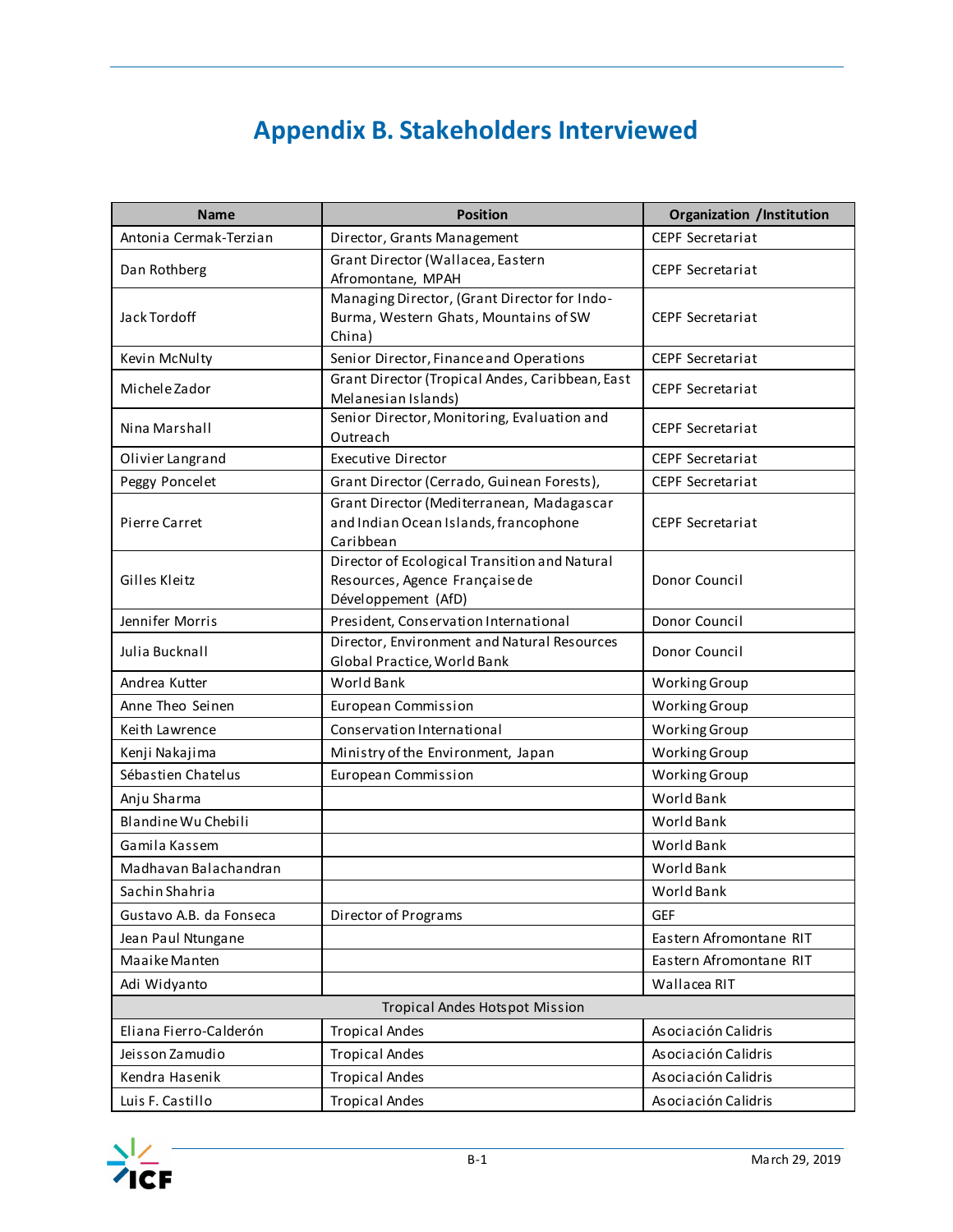| Alberto Galán                                                                                                                                                      | <b>Tropical Andes</b>         | Fondo Patrimonio Natural                      |
|--------------------------------------------------------------------------------------------------------------------------------------------------------------------|-------------------------------|-----------------------------------------------|
| Inés Cavalier                                                                                                                                                      | <b>Tropical Andes</b>         | Fondo Patrimonio Natural                      |
| Mónica Orjuela                                                                                                                                                     | <b>Tropical Andes</b>         | Fondo Patrimonio Natural                      |
| Martha L. Silva                                                                                                                                                    | <b>Tropical Andes</b>         | Fundación Biodiversa                          |
| Santiago Sierra                                                                                                                                                    | <b>Tropical Andes</b>         | Fundación Biodiversa                          |
| Andrea Pinto                                                                                                                                                       | <b>Tropical Andes</b>         | Fundación Serraniagua                         |
| Angela Montenegro                                                                                                                                                  | <b>Tropical Andes</b>         | Fundación Serraniagua                         |
| César Franco                                                                                                                                                       | <b>Tropical Andes</b>         | Fundación Serraniagua                         |
| Cristhian Cardona                                                                                                                                                  | <b>Tropical Andes</b>         | Fundación Serraniagua                         |
| Diomer Toro                                                                                                                                                        | <b>Tropical Andes</b>         | Fundación Serraniagua                         |
| Dubán García                                                                                                                                                       | <b>Tropical Andes</b>         | Fundación Serraniagua                         |
| Melquin Salazar                                                                                                                                                    | <b>Tropical Andes</b>         | Fundación Serraniagua                         |
| Mónica Rodríguez                                                                                                                                                   | <b>Tropical Andes</b>         | Fundación Serraniagua                         |
| Orlaín Gutierrez                                                                                                                                                   | <b>Tropical Andes</b>         | Fundación Serraniagua                         |
| Ana Elvia Arana                                                                                                                                                    | <b>Tropical Andes</b>         | Fundación Trópico                             |
| Luz A. Forero                                                                                                                                                      | <b>Tropical Andes</b>         | Fundación Trópico                             |
|                                                                                                                                                                    | Western Ghats Hotspot Mission |                                               |
| Stan Thekaekara                                                                                                                                                    | Western Ghats                 | <b>ACCORD</b>                                 |
| Tribal community members: K<br>T Subramaniam, T K Ayyapan,<br>K C Krishnan, Malaichamy,<br>Suresh, Shivrajan, Kichan,<br>Maran, Jayachandran, N<br>Kumaran & Madha | Western Ghats                 | <b>ACCORD</b>                                 |
| Manikandan                                                                                                                                                         | Western Ghats                 | Arulagam                                      |
| Subbiah Bharathidasan                                                                                                                                              | Western Ghats                 | Arulagam                                      |
| Bhaskar Acharya                                                                                                                                                    | Western Ghats                 | ATREE                                         |
| Jagdish Krishnaswamy                                                                                                                                               | Western Ghats                 | <b>ATREE</b>                                  |
| Kartik Shanker (Current<br>Director of ATREE; former PI<br>of the IISc/CES Grant Team)                                                                             | Western Ghats                 | <b>ATREE</b>                                  |
| V Srinivas                                                                                                                                                         | Western Ghats                 | FERAL                                         |
| Anita Varghese                                                                                                                                                     | Western Ghats                 | Keystone                                      |
| Pratim Roy                                                                                                                                                         | Western Ghats                 | Keystone                                      |
| Sumin George                                                                                                                                                       | Western Ghats                 | Keystone                                      |
| Forest Watcher Shivaparvathi                                                                                                                                       | Western Ghats                 | Kotagiri Forest<br>Department, LongWood Shola |
| Balachandra Hegde                                                                                                                                                  | Western Ghats                 | N/A                                           |
| Narasimha Hegde                                                                                                                                                    | Western Ghats                 | N/A                                           |
| R Prabhakar                                                                                                                                                        | Western Ghats                 | Strand LifeScience                            |
| Ravi Chellam                                                                                                                                                       | Western Ghats                 | Strand LifeScience                            |
| S Harikrishnan                                                                                                                                                     | Western Ghats                 | Strand LifeScience                            |
| Thomas Vattakaven                                                                                                                                                  | Western Ghats                 | Strand LifeScience                            |
| <b>BADaniel</b>                                                                                                                                                    | Western Ghats                 | ZOO/WILD                                      |
| Priyanka Iyer                                                                                                                                                      | Western Ghats                 | ZOO/WILD                                      |

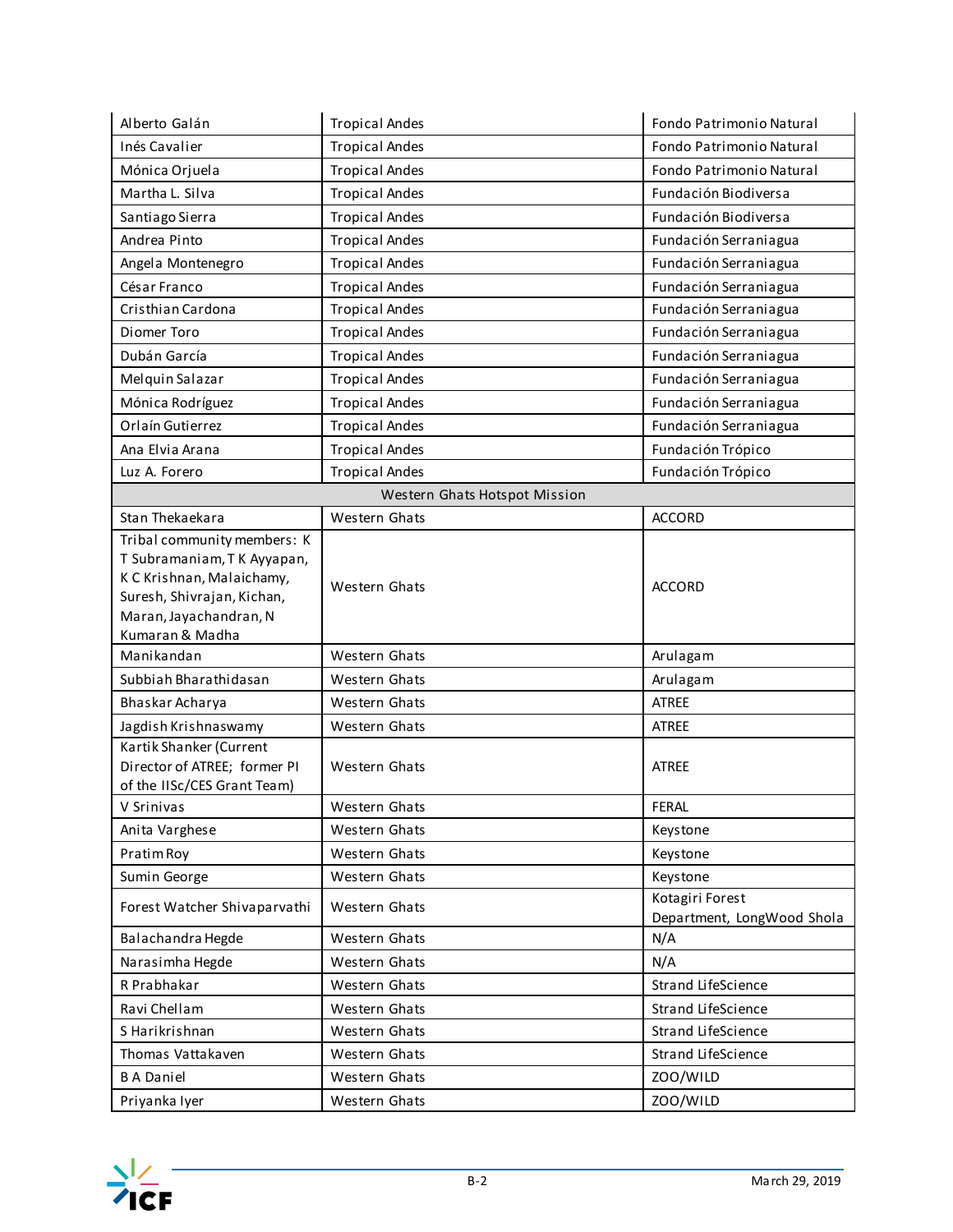| Sanjay Molur | Western<br>Ghats | ZOO/WILD<br>-- |
|--------------|------------------|----------------|
|              |                  |                |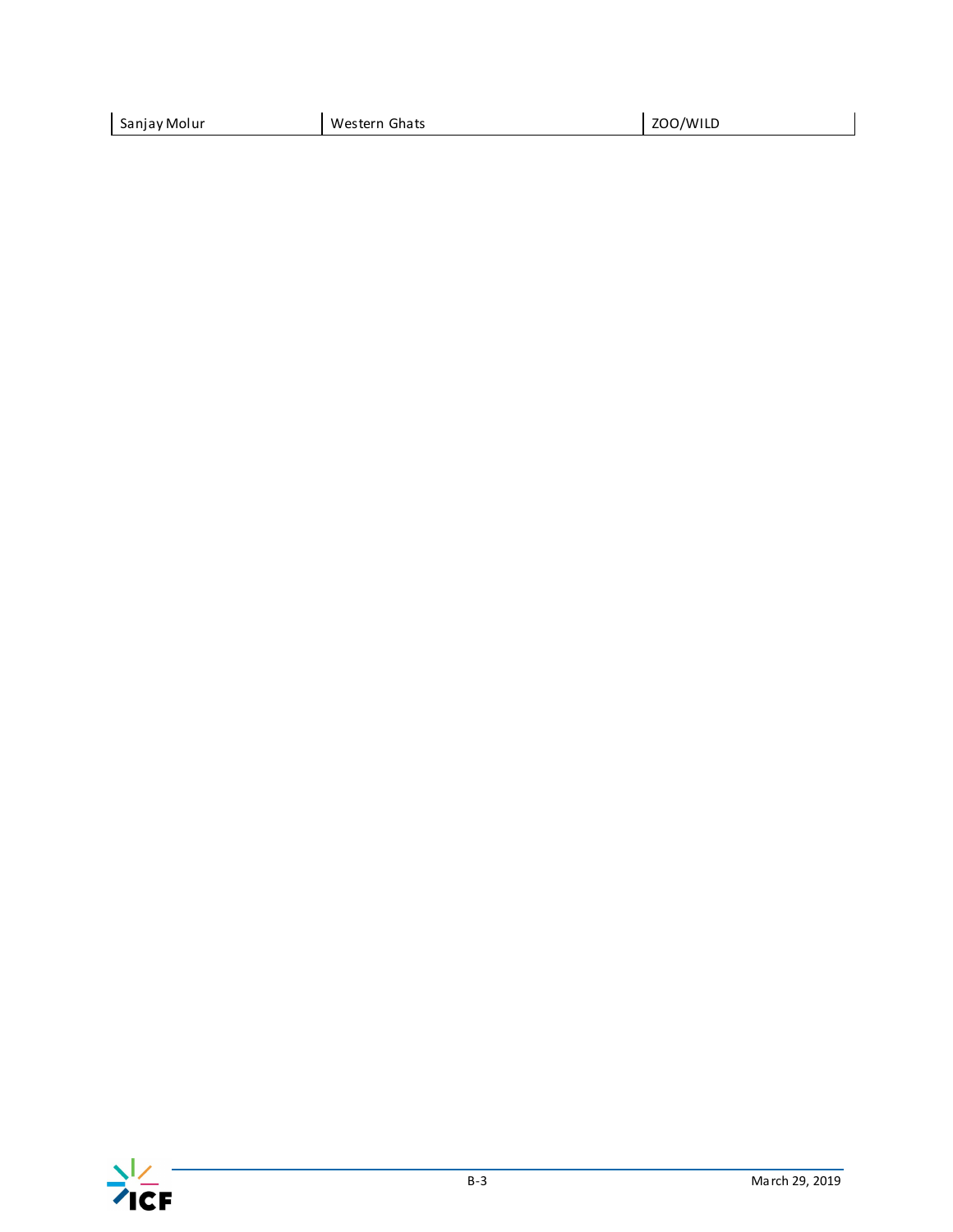# <span id="page-52-0"></span>**Appendix C. Survey Results**

This survey was administered electronically (using Survey Monkey) to the primary contacts listed for organizations that received a grant from the CEPF during the DGF-funded period (as provided by the CEPF Secretariat). A link to the survey was sent to 631 email addresses and bounce-back or undeliverable messages were received from 134 of those addresses. One hundred and sixty-six survey responses were received, for an adjusted response rate of 33.4 percent.

#### **Question 1: Please identify your primary affiliation for the purpose of this survey.**

| <b>Primary Affiliation</b>                | <b>Responses</b> | <b>Percent</b> |
|-------------------------------------------|------------------|----------------|
| International organization                | 29               | 17.90%         |
| Local, national, or regional organization | 133              | 82.10%         |

#### **Question 2: Please indicate the extent of your agreement with the following statements.**

|                                                                                                       | <b>Strongly</b><br><b>Agree</b> |    | <b>Agree</b> |    | <b>Disagree</b> |    | <b>Strongly</b><br><b>Disagree</b> |                          | Don't Know/<br><b>Not Applicable</b> |    | <b>Total</b> |
|-------------------------------------------------------------------------------------------------------|---------------------------------|----|--------------|----|-----------------|----|------------------------------------|--------------------------|--------------------------------------|----|--------------|
| The CEPF's process for<br>soliciting and selecting<br>grant proposals is<br>transparent.              | 45%                             | 75 | 46%          | 76 | 3%              | 5  | 1%                                 | $\mathbf{1}$             | 5%                                   | 9  | 166          |
| The CEPF's process<br>for soliciting and selecting<br>grant proposals is fair.                        | 39%                             | 65 | 50%          | 82 | 3%              | 5  | 1%                                 | 1                        | 7%                                   | 12 | 165          |
| I have equal opportunity to<br>access the CEPF, compared<br>to other eligible grant<br>applicants.    | 44%                             | 72 | 39%          | 64 | 5%              | 9  | 2%                                 | 3                        | 10%                                  | 17 | 165          |
| The roles and<br>responsibilities of the RIT<br>and the CEPF Secretariat<br>Grant Director are clear. | 32%                             | 53 | 48%          | 79 | 12%             | 20 | 1%                                 | $\overline{\mathcal{L}}$ | 7%                                   | 12 | 166          |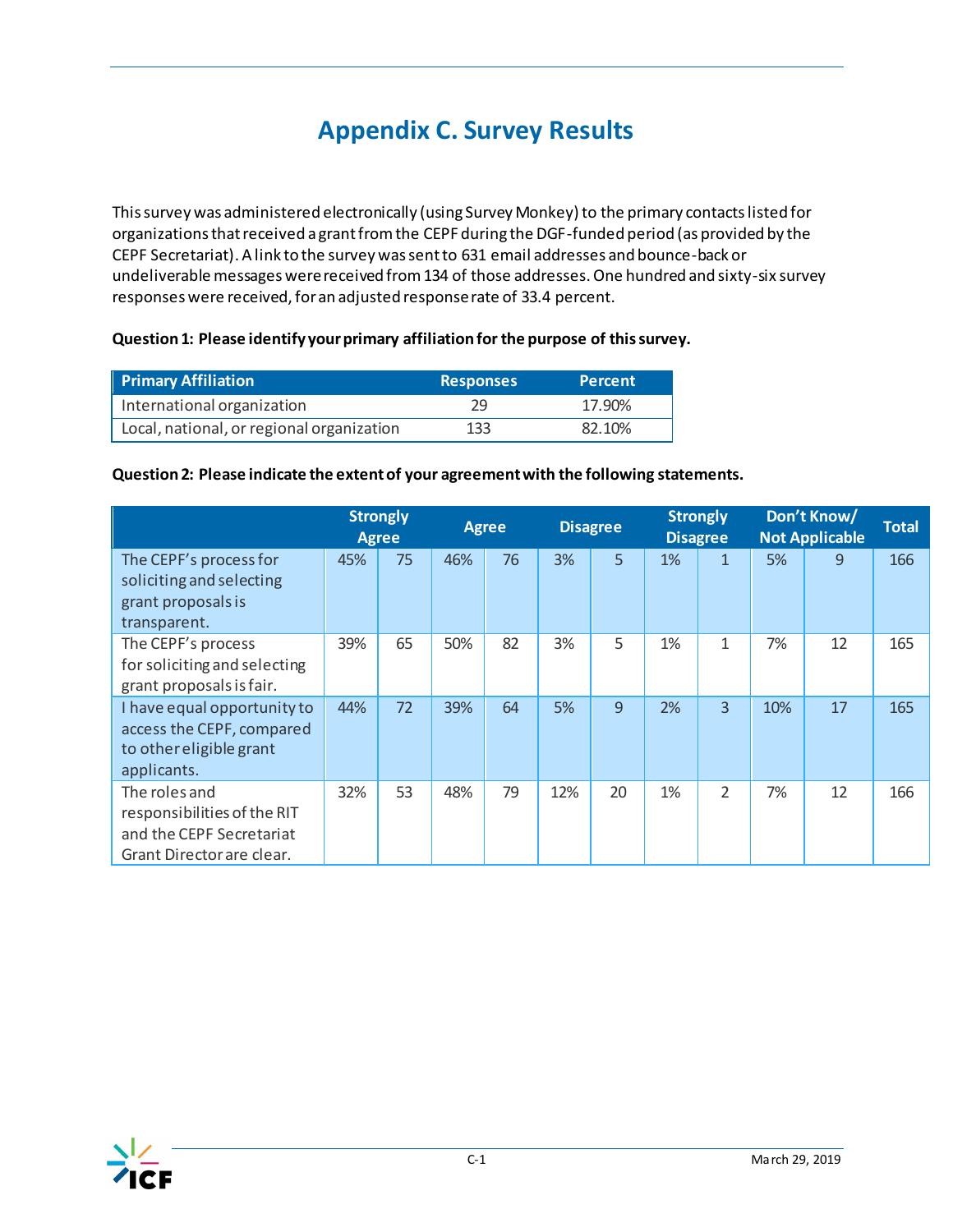

## Please indicate the extent of your agreement with the following statements.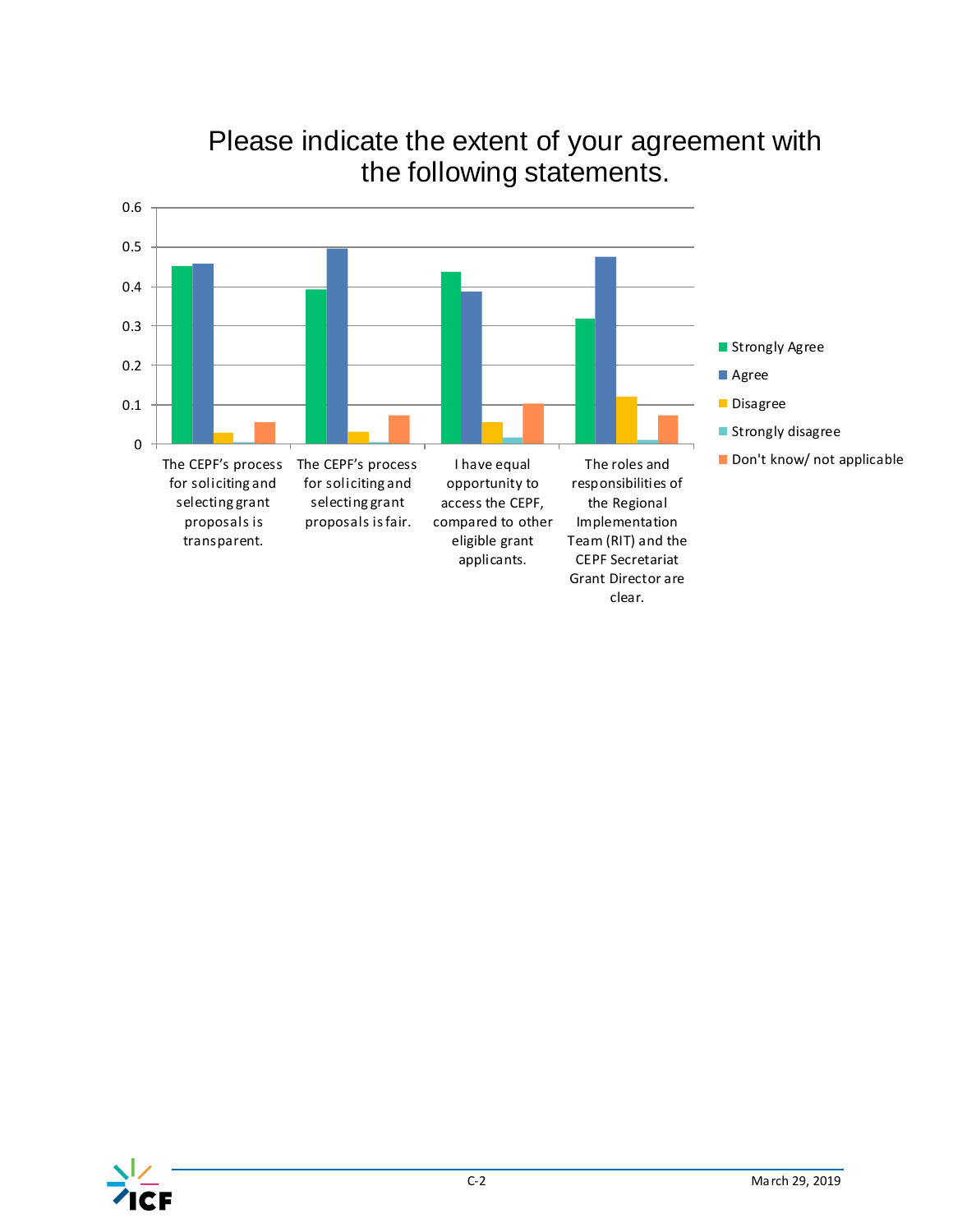**Question 3: Please indicate the extent of your agreement with the following statements.**

|                                                                                                                                                                                                                   | <b>Strongly</b><br><b>Agree</b> |          | <b>Agree</b> |          | <b>Disagree</b> |          | <b>Strongly</b><br><b>Disagree</b> |          | Don't Know/<br><b>Not Applicable</b> |                     | <b>Total</b> |
|-------------------------------------------------------------------------------------------------------------------------------------------------------------------------------------------------------------------|---------------------------------|----------|--------------|----------|-----------------|----------|------------------------------------|----------|--------------------------------------|---------------------|--------------|
| The CEPF grant-making<br>process requires less effort<br>from grantees to prepare<br>proposals, compared to<br>other grant-making                                                                                 |                                 |          |              |          |                 |          |                                    |          |                                      |                     |              |
| organizations.<br>The CEPF grant-making<br>process requires less effort<br>from grantees for<br>monitoring and reporting,<br>compared to other grant-<br>making organizations.                                    | 13%<br>12%                      | 21<br>19 | 36%<br>47%   | 60<br>76 | 40%<br>31%      | 66<br>49 | 7%<br>9%                           | 11<br>15 | 4%<br>1%                             | 6<br>$\overline{2}$ | 164<br>161   |
| The CEPF grant-making<br>process takes too long,<br>from the call for proposal to<br>the first release of funds.                                                                                                  | 13%                             | 21       | 27%          | 44       | 49%             | 79       | 8%                                 | 12       | 3%                                   | 5                   | 161          |
| The benefits associated<br>with receiving grants<br>through the CEPF (such as<br>training and other help<br>from Regional<br>Implementation Teams) are<br>higher compared to other<br>grant-making organizations. | 20%                             | 32       | 48%          | 79       | 16%             | 27       | 3%                                 | 5        | 13%                                  | 21                  | 164          |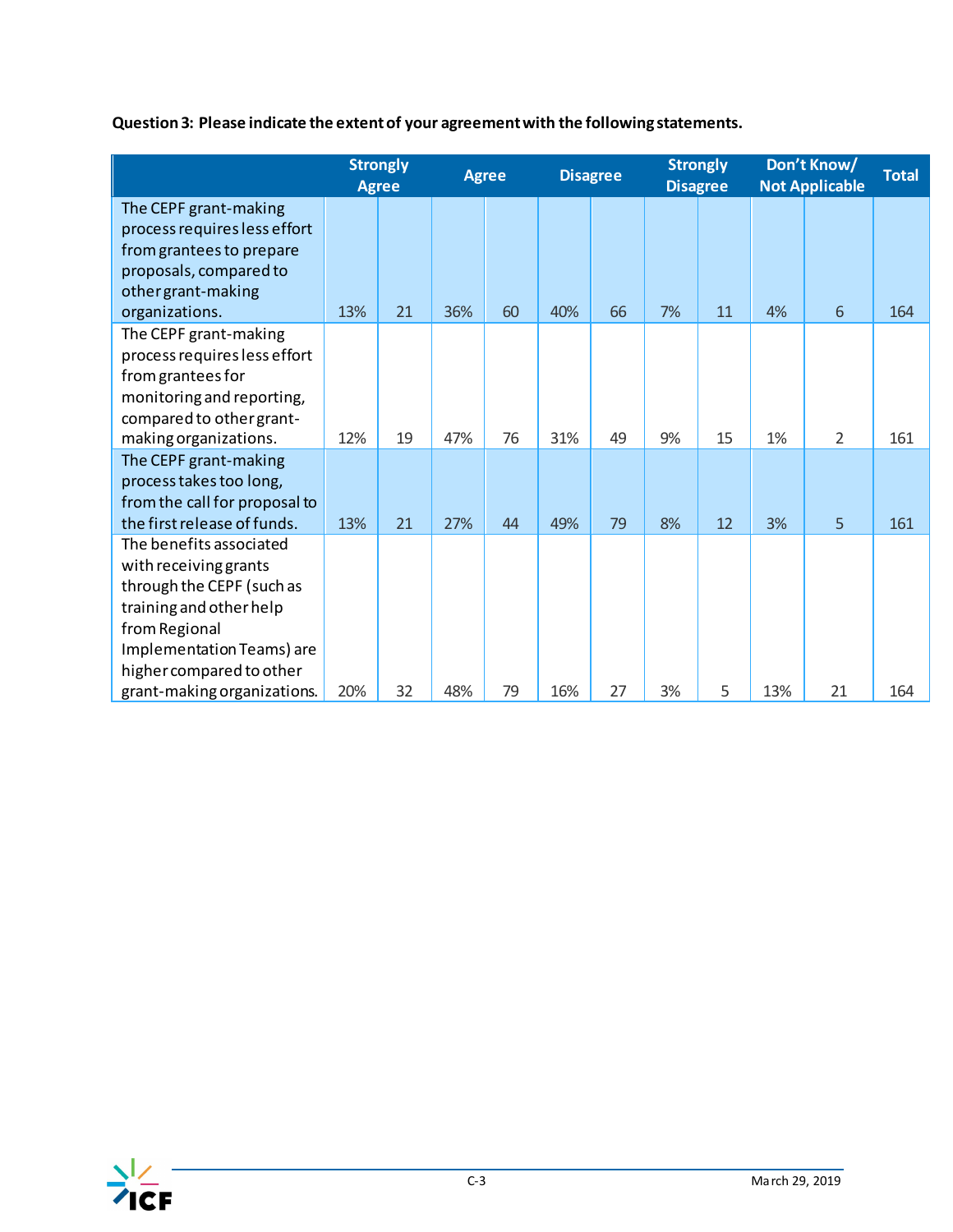

## Please indicate the extent of your agreement with the following statements.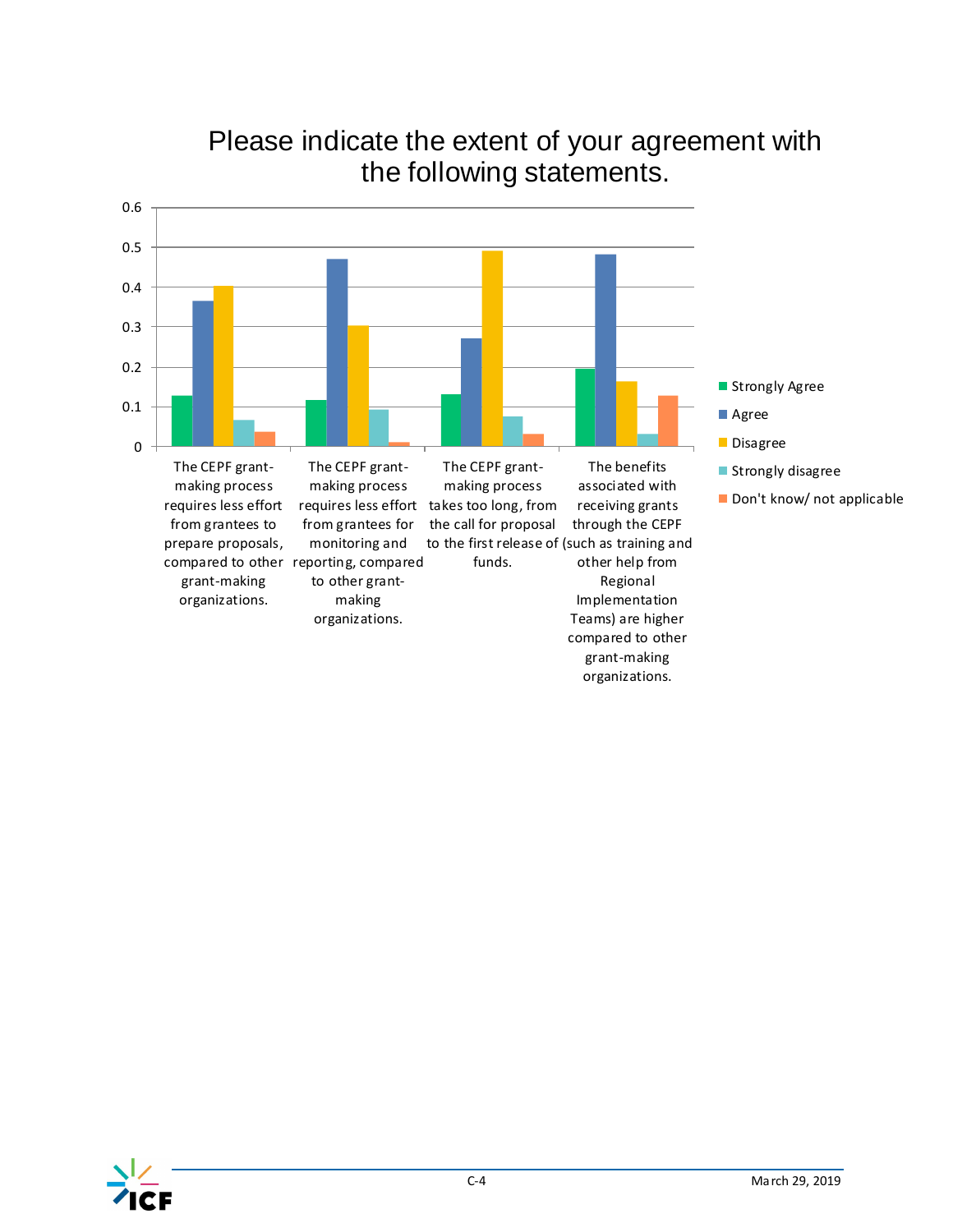**Question 4: Please indicate the extent of your agreement with the following statements.**

|                                                                                                                                                               | <b>Strongly</b><br><b>Agree</b> |    | <b>Agree</b> |    | <b>Disagree</b> |                | <b>Strongly</b><br><b>Disagree</b> |              | Don't Know/<br><b>Not Applicable</b> |    | <b>Total</b> |
|---------------------------------------------------------------------------------------------------------------------------------------------------------------|---------------------------------|----|--------------|----|-----------------|----------------|------------------------------------|--------------|--------------------------------------|----|--------------|
| Collectively, CEPF-funded<br>grants have resulted in<br>positive changes to the<br>threats and drivers of<br>biodiversity loss in my<br>hotspot.              | 40%                             | 66 | 47%          | 76 | 4%              | $\overline{7}$ | 1%                                 | 2            | 8%                                   | 13 | 164          |
| Collectively, CEPF-funded<br>grants have resulted in<br>positive changes to the<br>condition of biodiversity in<br>my hotspot.                                | 32%                             | 52 | 53%          | 88 | 5%              | 8              | 2%                                 | 3            | 8%                                   | 13 | 164          |
| Receiving a CEPF grant<br>significantly improved the<br>capacity of my civil society<br>organization to conserve<br>and manage biodiversity in<br>my hotspot. | 48%                             | 79 | 37%          | 61 | 7%              | 11             | 1%                                 | $\mathbf{1}$ | 7%                                   | 12 | 164          |
| Effective strategies have<br>been designed and<br>implemented to support<br>sustainability of my grant's<br>results/benefits.                                 | 23%                             | 38 | 60%          | 98 | 9%              | 14             | 2%                                 | 3            | 7%                                   | 11 | 164          |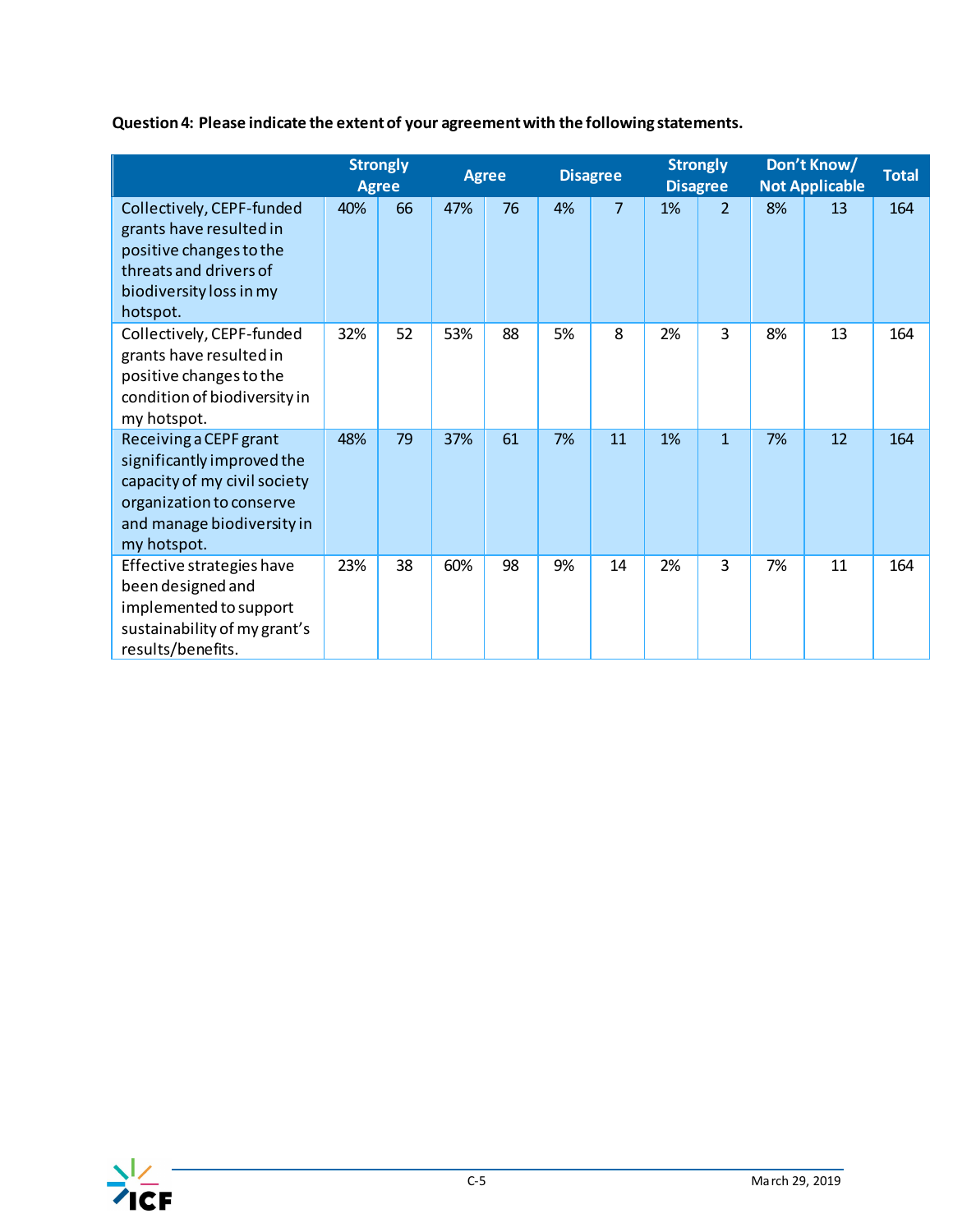

## Please indicate the extent of your agreement with the following statements.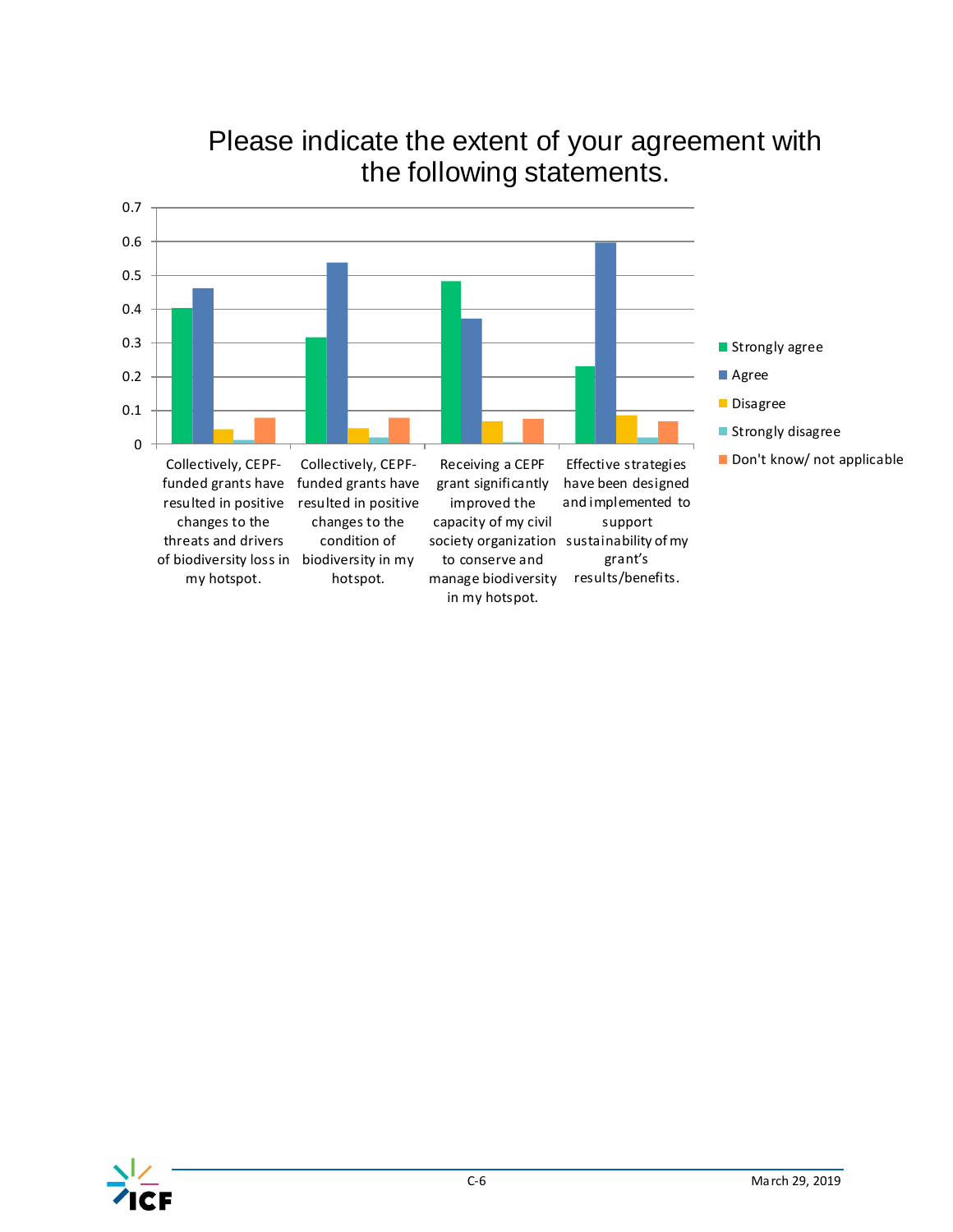# <span id="page-58-0"></span>**Appendix D. Roles and Responsibilities of the CEPF Donor Council, Working Group, and RITs**

## **D.1. Donor Council**

According to the Donor Council ToRin Section 5.1 of the CEPF Operational Manual, specific roles and responsibilities of the Donor Council include:

- Providing general guidance to CI on the operations of the Fund.
- Reviewing and approving each Annual Spending Plan of the Fund.
- Reviewing and approving a priority list of Ecosystem Profiles to be prepared.
- Reviewing and approving each Ecosystem Profile.
- Reviewing and approving amendments to the Operational Manual.
- Reviewing and approving the procedures for procurement of goods and services, above the threshold amount set forth in the Operational Manual.
- Reviewing and approving the conditions under which new donors may be invited to take part in the Fund and approving additional members of the Donor Council.
- Reviewing and approving the fund-raising strategy for the Fund.
- Electing the chairperson of the Donor Council.
- Reviewing and approving the selection of each Regional Implementation Team in accordance with the procedure established in the Operational Manual. Whenever CI applies to become the Regional Implementation Team, the CI Donor Council member shall recuse him or herself from the selection process.
- Reviewing and approving proposed grants for award to CI, if and when such application exceeds a total cost of \$20,000. In such cases, the CI Donor Council member shall recuse him or herself from the review and approval process.
- Reviewing and approving the terms of reference for a midterm evaluation, the external audit, and a CEPF program audit conducted by internal auditors or consultants acceptable to the Donor Council, as well as any subsequent material changes to those terms of reference.
- Approving terms of reference for the CEPF Working Group and, whenever it deems necessary, delegating specific powers and duties to the CEPF Working Group.

### **D.2. Working Group**

According to the Working Group ToR in Section 5.2 of the CEPF Operational Manual, specific tasks of the Working Group include:

- Supporting the mission and objectives of CEPF and leveraging CEPF investment by identifying the technical and financial resources that member organizations can contribute in specific geographic regions.
- Representing and communicating the CEPF mission, objectives, and investment strategy within respective donor organizations to help leverage and amplify CEPF investment.
- Providing support to CEPF in the preparation of the Ecosystem Profiles by representing Donor Council members in reviewing the draft profile, discussing geographic priorities, providing

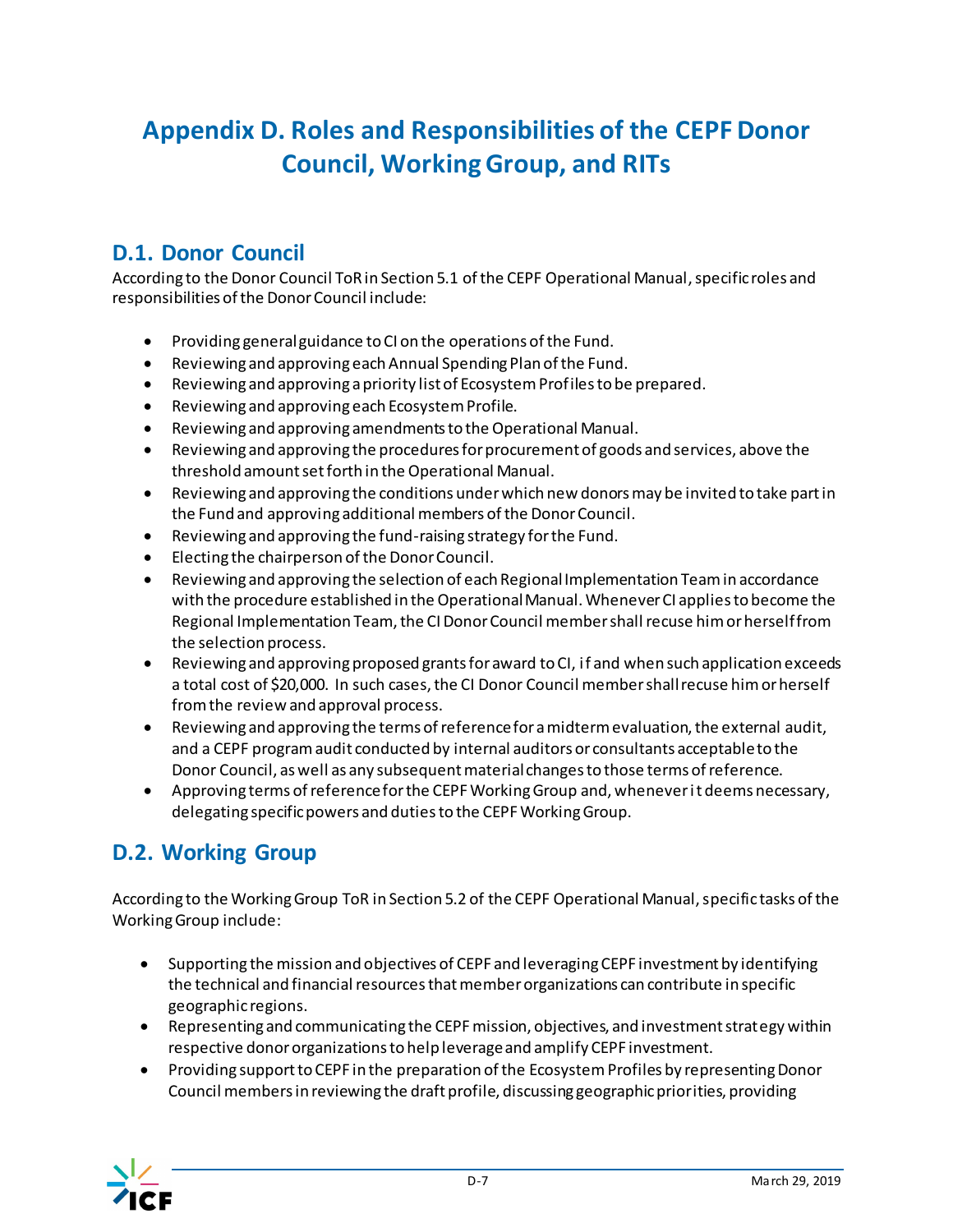additional information and constructive input, and assisting in identifying current investment, threats to biodiversity, leveraging opportunities, and gaps that CEPF funding might address.

- Providing input and guidance on certain operational matters, such as modifications to the Operational Manual, and monitor and assist in implementation of Council decisions, and other issues as necessary.
- Providing support to CEPF and Donor Council members in preparing for meetings of the Donor Council by reviewing documents and recommended actions, resolving any issues, reflecting the position of respective organizations, and briefing Donor Council members.
- Selecting CEPF Regional Implementation Teams, to be approved by the Donor Council, in accordance with the procedure established in the CEPF Operational Manual. In the event CI applies to become a Regional Implementation Team, the CI representative on the Working Group shall recuse his or her self from such selection process.
- By authority granted by the Donor Council, reviewing and approving proposed grants for award to CI under each approved Ecosystem Profile, if and when such application exceeds a total cost of \$20,000. In such cases, the CI Working Group member shall recuse him or herself from the review and approval process.

## **D.3. RITs**

According to the RITs ToR in Section 4.2 of the CEPF Operational Manual, RITs support the functions of nine components, including:

- 1. Coordinating CEPF investment in the hotspot.
	- $\circ$  Serve as the field-based technical representative for CEPF in relation to civil society groups, grantees, international donors, host country governments and agencies, and other potential partners within the hotspot.
	- o Ensure coordination and collaboration with CEPF's donors, in coordination with the CEPF Secretariat and as appropriate in the hotspot.
	- o Promote collaboration and coordination, and opportunities to leverage CEPF funds with local and international donors and governments investing in the region, via donor roundtables, experiential opportunities or other activities.
	- $\circ$  Engage conservation and development stakeholders to ensure collaboration and coordination.
	- o Attend relevant conferences/events in the hotspot to promote synergy and coordination with other initiatives.
	- o Build partnerships/networks among grantees in order to achieve the objectives of the Ecosystem Profile.
- 2. Supporting the mainstreaming of biodiversity into public policies and private sector business practices.
	- $\circ$  Support civil society to engage with government and the private sector and share their results, recommendations, and best practice models.
	- $\circ$  Engage directly with private sector partners and government officials and ensure their participation in implementation of key strategies.
- 3. Communicating the CEPF investment throughout the hotspot.
	- $\circ$  Communicate regularly with CEPF and partners about the portfolio through faceto-face meetings, phone calls, the internet (website and electronic newsletter) and reports to forums and structures.

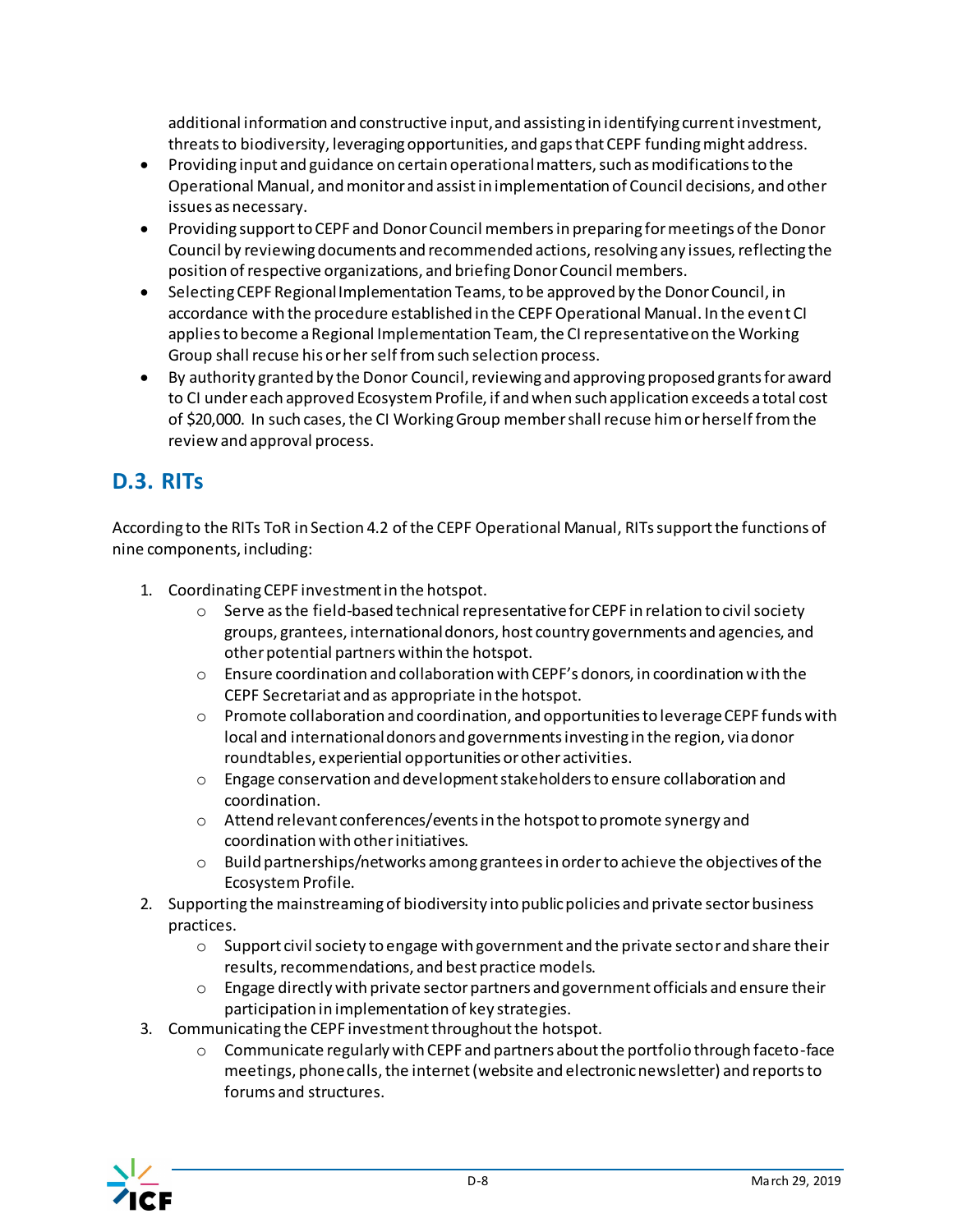- $\circ$  Prepare a range of communications products to ensure that Ecosystem Profiles are accessible to grant applicants and other stakeholders.
- o Disseminate results via multiple and appropriate media.
- o Provide lessons learned and other information to the Secretariat to be communicated via the CEPF website.
- $\circ$  Conduct exchange visits with other RITs to share lessons learnt and best practices.
- o In coordination with the CEPF Secretariat, ensure communication with local representatives of CEPF's donors.
- 4. Building the capacity of local civil society.
	- o Undertake a capacity needs assessment for local civil society.
	- $\circ$  Support implementation of a long-term strategic vision for the hotspot geared toward enabling civil society to "graduate" from CEPF support.
	- o Assist civil society groups in designing projects that contribute to the achievement of objectives specified in the Ecosystem Profile and a coherent portfolio of mutually supportive grants.
	- o Build institutional capacity of grantees to ensure efficient and effective project implementation.
	- $\circ$  Build capacity of civil society to engage with and influence government agencies.
	- o Build capacity of civil society to engage with and influence the private sector.
- 5. Establishing and coordinating a process for large grant proposal solicitation and review.
	- o Establish and coordinate a process for solicitation of applications.
	- o Announce the availability of CEPF grants.
	- o Publicize the contents of the Ecosystem Profile and information about the application process.
	- o With the CEPF Secretariat, establish schedules for the consideration of proposals at predetermined intervals, including decision dates.
	- o Establish and coordinate a process for evaluation of applications.
	- o Evaluate all Letters of Inquiry.
	- o Facilitate technical review of applications (including, where appropriate, convening a panel of experts).
	- o Obtain external reviews of all applications over \$250,000.
	- $\circ$  Decide jointly with the CEPF Secretariat on the award of all grant applications.
	- $\circ$  Communicate with applicants throughout the application process to ensure applicants are informed and fully understand the process.
- 6. Managing a program of small grants of \$20,000 or more (\$50,000 or less in select approved regions).
	- $\circ$  Establish and coordinate a process for solicitation of small grant applications.
	- o Announce the availability of CEPF small grants.
	- $\circ$  Conduct due diligence to ensure sub-grantee applicant eligibility and capacity to comply with CEPF funding terms.
	- o Convene a panel of experts to evaluate proposals.
	- $\circ$  Decide on the award of all grant applications of \$20,000 or less (\$50,000 or less in select approved regions).
	- o Manage the contracting of these awards.
	- o Manage disbursal of funds to grantees.
	- o Ensure small grant compliance with CEPF funding terms.
	- o Monitor, track, and document small grant technical and financial performance.

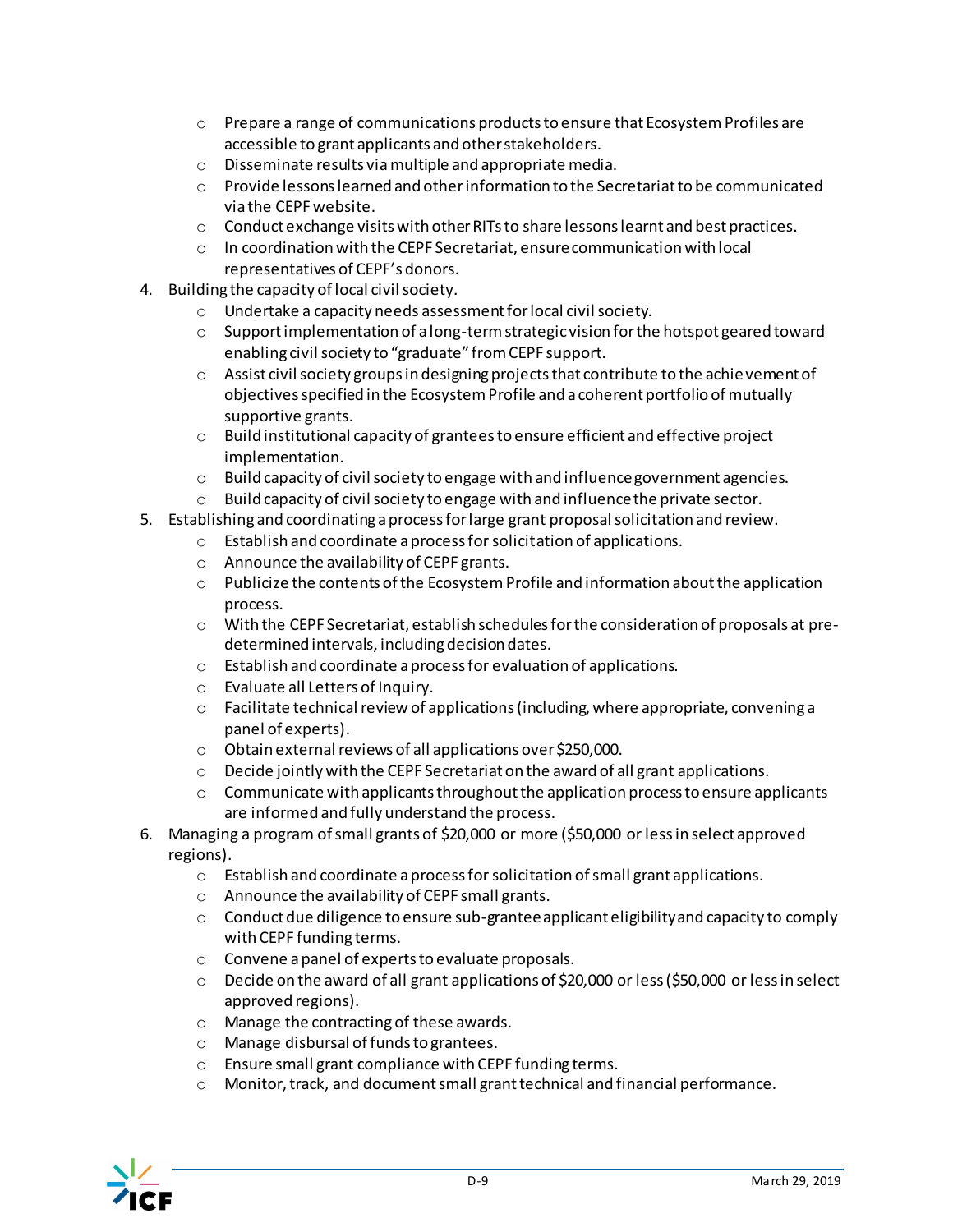- $\circ$  Assist the Secretariat in maintaining the accuracy of the CEPF grants management database.
- $\circ$  Open a dedicated bank account in which the funding allocated by CEPF for small grants will be deposited, and report on the status of the account throughout the project.
- $\circ$  Ensure that grantees complete regular (based on length of the project) technical and financial progress reports.
- o Prepare semi-annual summary report to the CEPF Secretariat with detailed information of the Small Grants Program, including names and contact information for all grantees, grant title or summary of grant, time period of grants, award amounts, disbursed amounts, and disbursement schedules.
- 7. Monitoring and evaluating the impact of CEPF's large and small grants.
	- $\circ$  Collect and report on data for portfolio-level indicators (from large and small grantees) annually as these relate to the logical framework in the Ecosystem Profile.
	- $\circ$  Collect and report on relevant data in relation to CEPF graduation criteria for the hotspot.
	- o Collect and report on relevant data for CEPF's global monitoring indicators.
	- $\circ$  Ensure quality of performance data submitted by large and small grantees.
	- $\circ$  Verify completion of products, deliverables, and short-term impacts by grantees, as described in their proposals.
	- $\circ$  Support grantees to comply with requirements for completion of tracking tools, including the Management Effectiveness Tracking Tool.
	- $\circ$  In coordination with CEPF Secretariat, conduct a mid-term assessment and a final assessment of portfolio progress (covering large and small grants).
	- $\circ$  Conduct regular site visits to large and small grantees to monitor their progress and ensure outreach, verify compliance and support capacity building.
	- o Provide guidance to grantees for the effective design and implementation of safeguard policies to ensure that these activities comply with the guidelines detailed in the CEPF Operations Manual and with the World Bank's environmental and social safeguard policies. Provide additional support and guidance during the implementation and evaluation cycles at regular field visits to projects.
	- o In coordination with CEPF Secretariat, conduct a final assessment of portfolio progress and assist with preparation of report documentation.
- 8. Leading the process to develop, over a three-month period, a long-term strategic vision for CEPF investment.
	- o Mobilize expertise and establish an advisory group to ensure that the long-term vision engages with appropriate stakeholders.
	- $\circ$  Undertake a review of relevant literature to ensure alignment of the long-term vision with other initiatives and avoid duplication of effort.
	- $\circ$  Consult with key stakeholders to solicit their input into the development of the longterm vision.
	- $\circ$  Synthesize the results of the literature review and stakeholder consultations into a longterm strategic vision document.
	- $\circ$  Present the draft long-term vision to key stakeholders and revise the document according to their comments.
	- o Prepare a progress report for presentation to the CEPF donors' Working Group.
- 9. Reporting.
	- o Participate in initial week of RIT training.

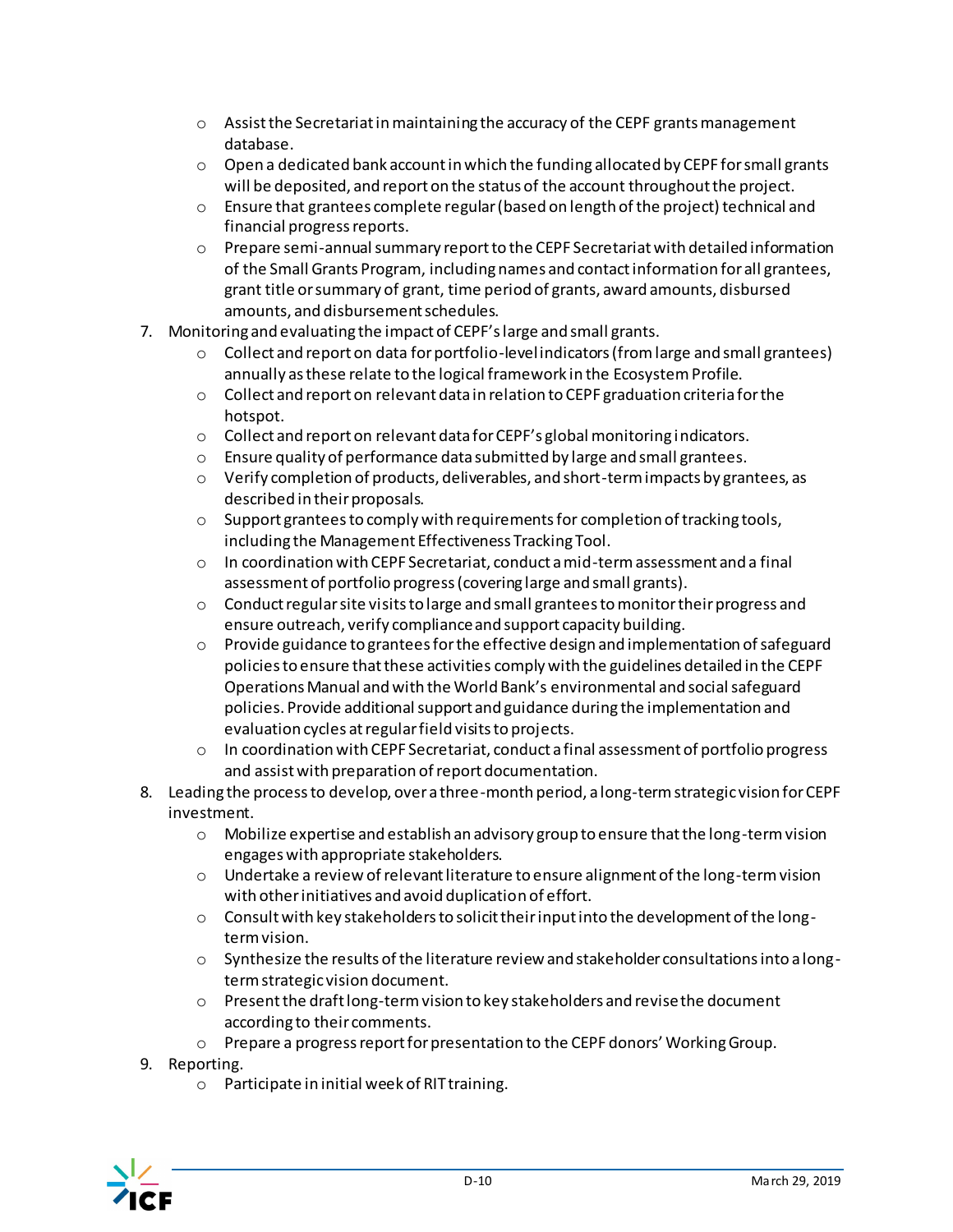- $\circ$  Participate in two "supervision missions" per year; each to include at least two days in the office and a visit to grantees in the field (approximately two weeks).
- o Prepare quarterly financial reports and six-monthly technical reports.
- o Respond to CEPF Secretariat requests for information, travel, hosting of donors and attendance at a range of events to promote CEPF.

### <span id="page-62-0"></span>**D.3.1. Evolution of the Roles and Responsibilities of RITs**

- When the second phase of CEPF was launched in 2008, one of the key changes was the development of RITs as a mechanism to allow for greater presence in the field, provide closer monitoring, and strengthen the conduit for building local civil society capacity. <sup>96</sup>
- In April 2010, the Donor Council instructed the Secretariat to carry out an assessment of the RITs and propose changes necessary to improve results. The assessment found that the RITs ToR approved prior to the start of Phase II needed to be clarified and there was duplication of effort between the Secretariat and RITs.97,98
- In 2011, the Donor Council approved a new ToR for RITs that were designed to remove duplication of effort between the RITs and the Secretariat, and clarify roles and responsibilitiesto ensure that applicants for the RIT understood the scope of the tasks required. Further, the ToRemphasized programmatic functions in addition to administrative ones, particularly those of (i) coordinating and communicating CEPF investments, building partnerships, and promoting information exchange in the hotspot; and (ii) building the capacity of grantees.<sup>99</sup>
- In 2013, the Secretariat hosted a two-day RIT Exchange in Washington, DC that gathered RITs from 13 hotspots to discuss CEPF and theorize about the ideal RIT design. RIT trainings were also held by CEPF staff to train RITs in CEPF's policies and procedures.
- Then in 2014, the Secretariat developed and distributed an assessment tool to a sample of RITs, and used the information gathered to revise the RITs ToR and help inform the future configuration of new RITs, particularly with respect to the expanding role of RITs in engaging with the private sector and influencing government. The assessment brought to light areas of the RIT that were in need of clarification, and helped the Secretariat formulate what constitutes the ideal RIT.<sup>100</sup> The new Strategic Framework for the third phase of CEPF (2014–2023) called for further strengthening RITs to increase direct coordination with government agencies and the private sector, as well as fundraising. New ToRfor RITs were adopted by the Donor Council in 2014 that remained valid for

<sup>100</sup> Critical Ecosystem Partnership Fund Assessment of RIT Capacity. July 2014.



<sup>96</sup> CEPF/DC24/5. Confronting the Biodiversity Conservation Challenge: CEPF Phase III (2014-2023).

<sup>97</sup> CEPF/DC19/6. Critical Ecosystem Partnership Fund Nineteenth Meeting of the Donor Council. Arlington, VA. 18 March 2011.

<sup>98</sup> CEPF/DC18/5. Revision of Selection Process and Terms of Reference of the Regional Implementation Teams. CEPF 18th Meeting of the Donor Council, Nagoya, Japan. 26 October 2010.

<sup>99</sup> ICF 2017. Institutional Assessment to Inform the Design of a World Bank Project in Support of the Objectives of the Critical Ecosystem Partnership Fund: Assessment Report. Prepared for the World Bank. May 10, 2017.